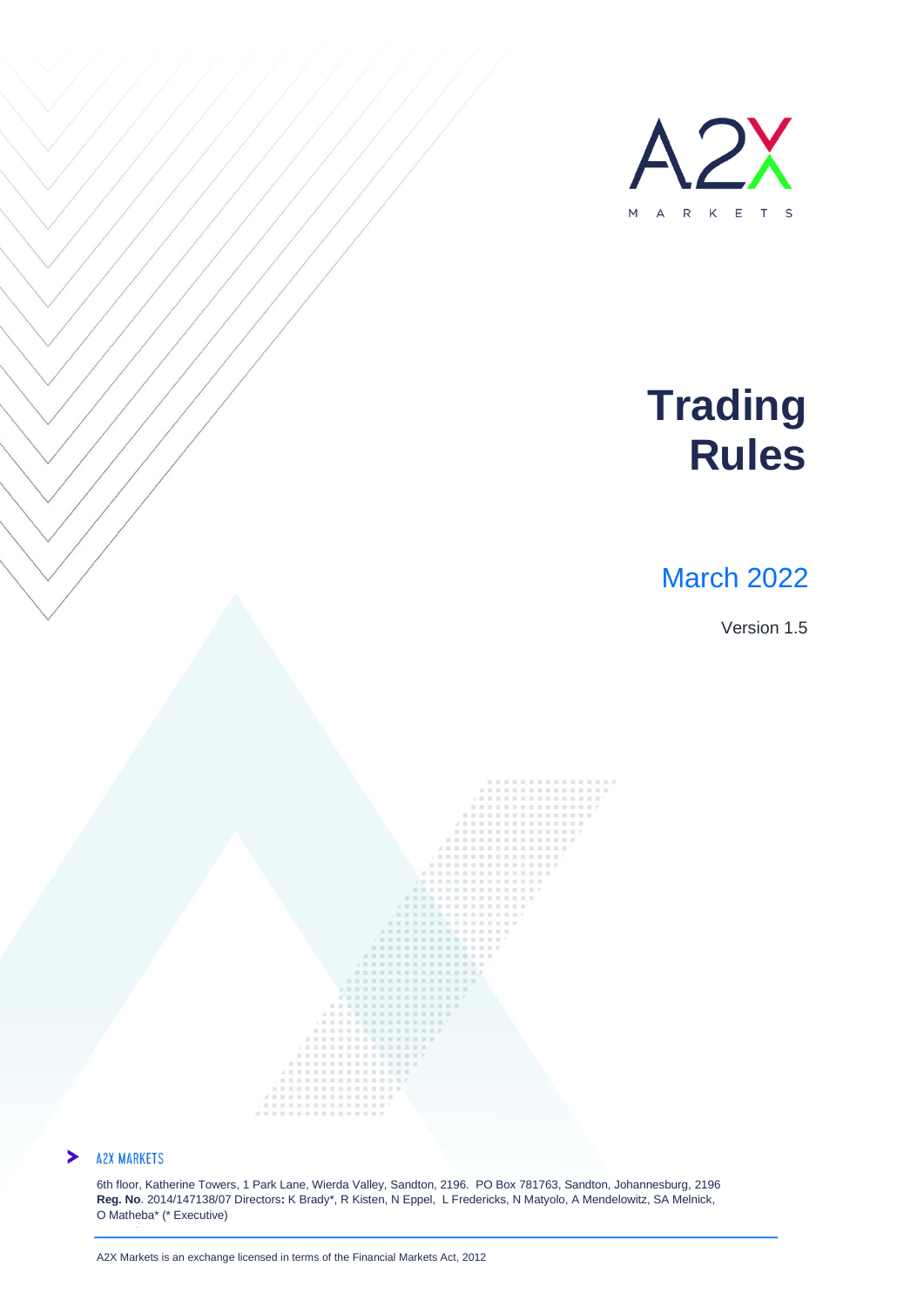

## **Table of Contents**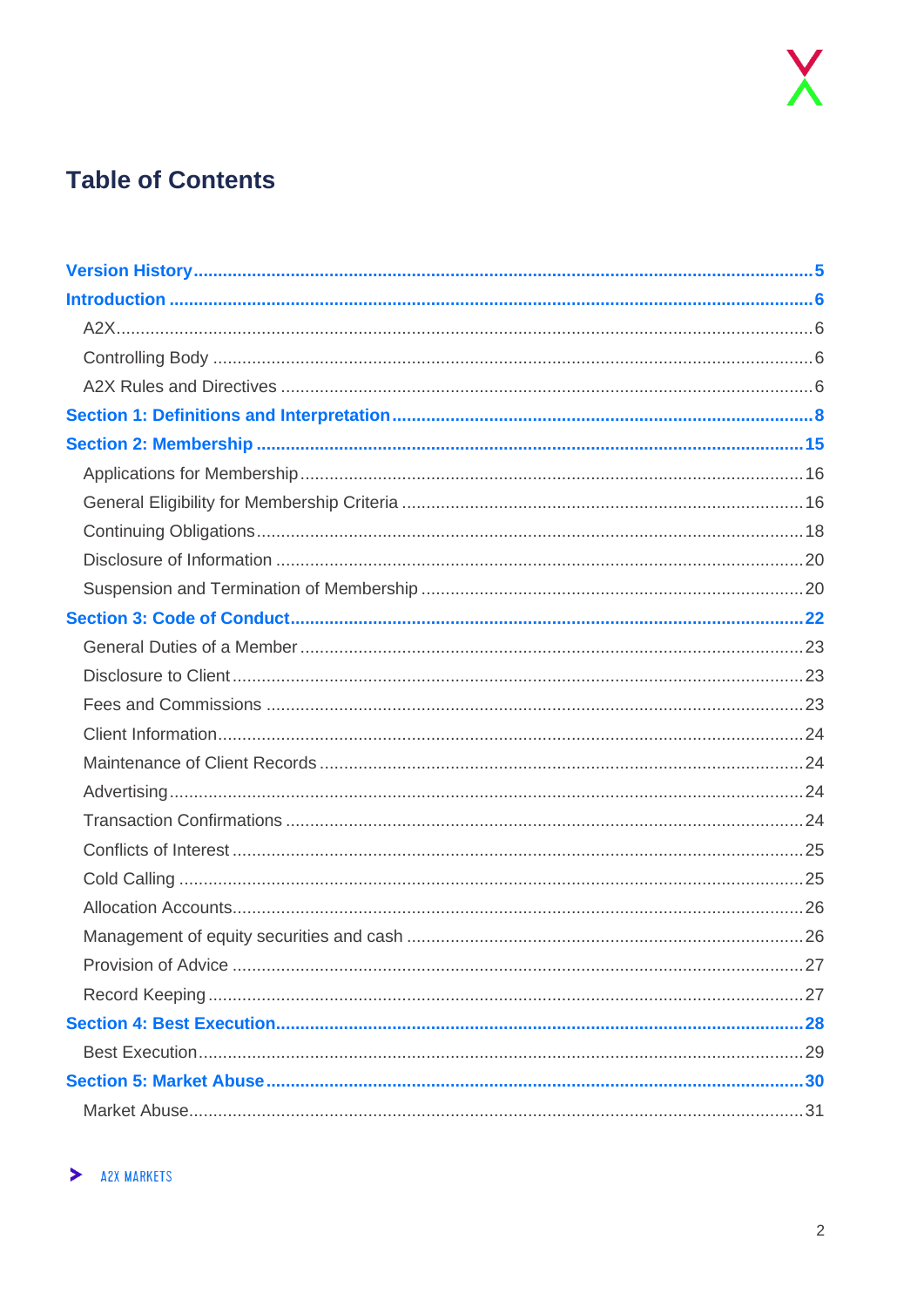| Member settlement obligations in respect of principal transactions in equity securities  42     |  |
|-------------------------------------------------------------------------------------------------|--|
|                                                                                                 |  |
|                                                                                                 |  |
|                                                                                                 |  |
|                                                                                                 |  |
| Actions to be taken by the Settlement Committee in respect of transactions in equity securities |  |
| Process for the revision of a settlement date for a transaction in equity securities 45         |  |
|                                                                                                 |  |
|                                                                                                 |  |
|                                                                                                 |  |
| Consequences of a transaction in equity securities being declared as a failed trade 49          |  |
|                                                                                                 |  |
|                                                                                                 |  |
|                                                                                                 |  |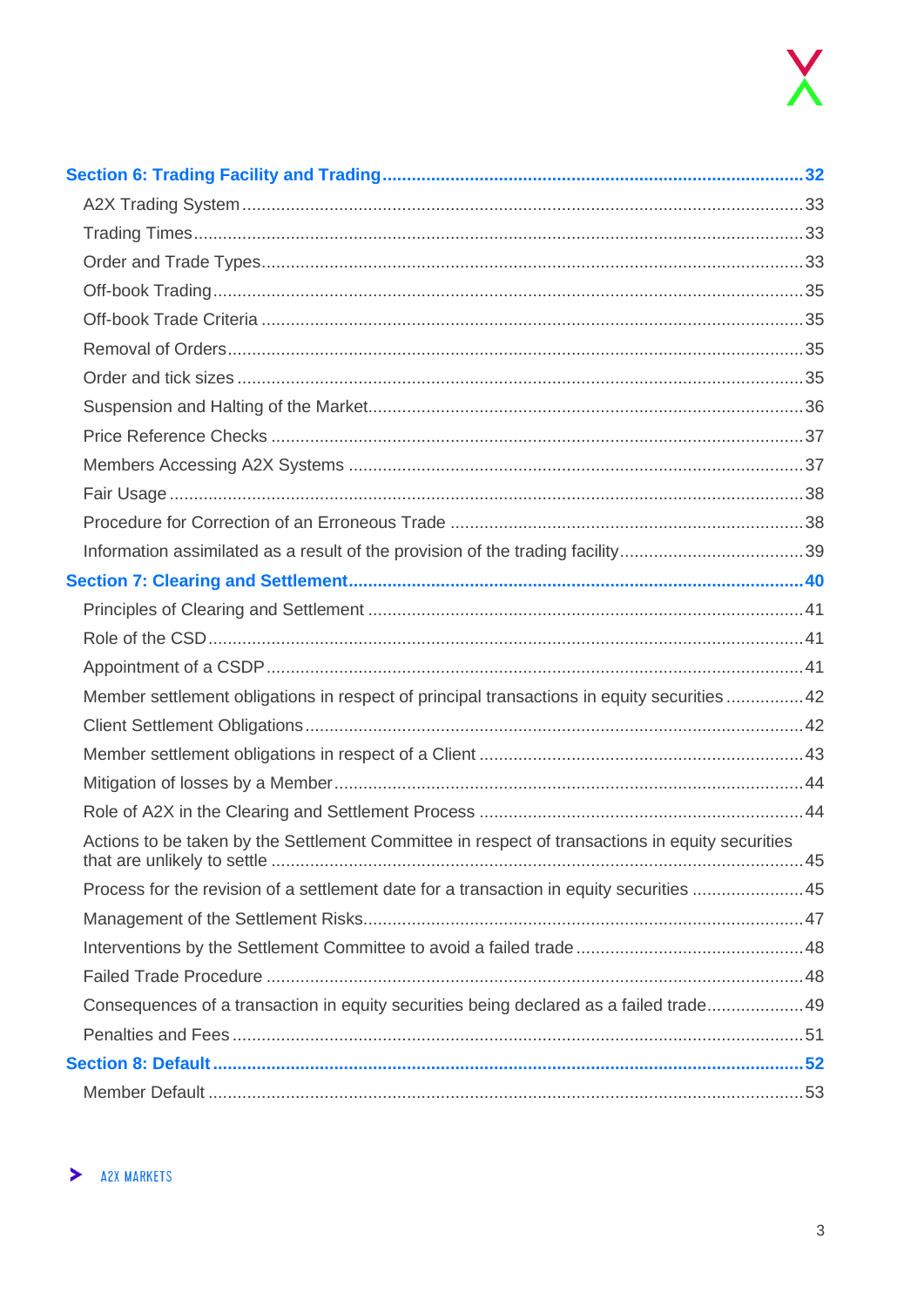| Obligation to report any matter which may pose a systemic risk to the financial markets  69 |  |
|---------------------------------------------------------------------------------------------|--|
|                                                                                             |  |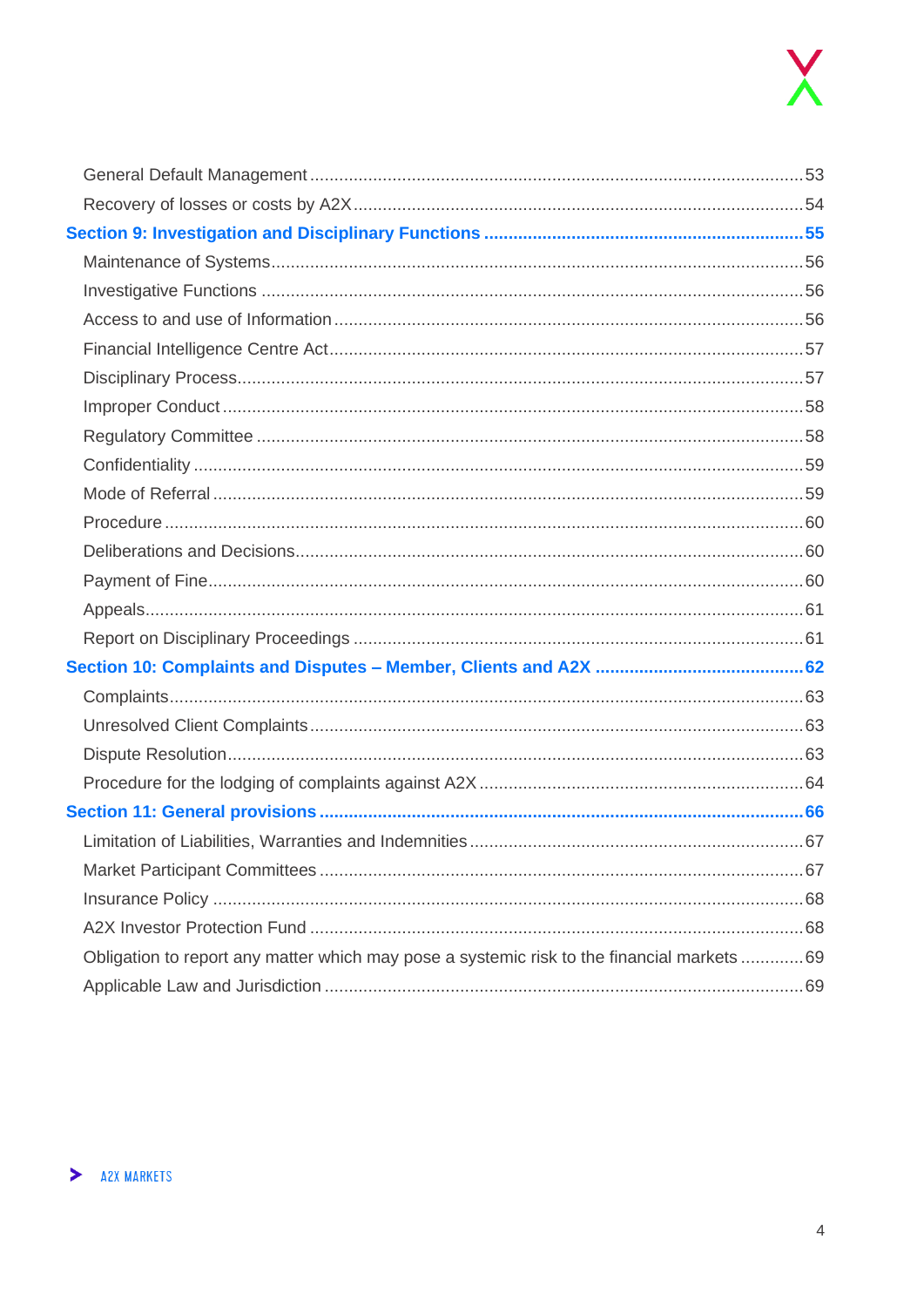## <span id="page-4-0"></span>**Version History**

| <b>Version</b> | <b>Date</b>      | <b>Comments</b>          |
|----------------|------------------|--------------------------|
| 1.0            | 6 October 2017   | Initial Version          |
| 1.1            | 10 August 2018   | Notice 95 of 2018        |
| 1.2            | 20 November 2018 | Rebrand                  |
| 1.3            | 4 February 2019  | Notice 6 of 2019         |
| 1.4            | 23 March 2021    | Inclusion of Trade Types |
| 1.5            | 22 March 2022    | Inclusion of Trade Types |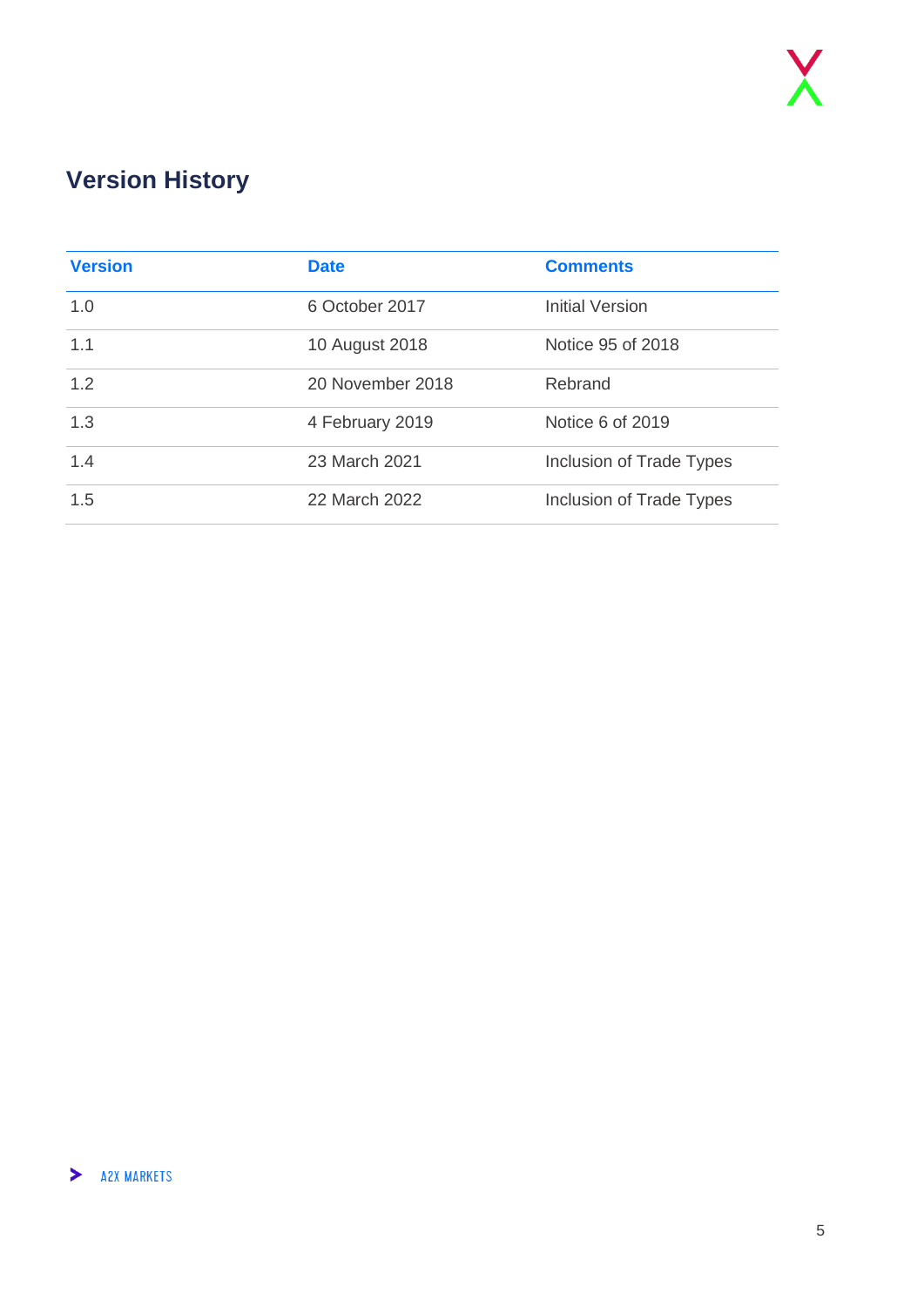### <span id="page-5-0"></span>**Introduction**

#### <span id="page-5-1"></span>**A2X**

A2X is a market infrastructure licensed as an exchange in terms of the Financial Markets Act, No 19 of 2012 ("the Act").

#### <span id="page-5-2"></span>**Controlling Body**

The board of directors of A2X is the controlling body of the exchange responsible for managing the affairs of the exchange. In terms of section 68 of the Act, the controlling body may delegate or assign any function entrusted to it under the Act or its rules to any person, group of persons or committee. It may also, with the approval of the registrar, delegate functions to an external party.

#### <span id="page-5-3"></span>**A2X Rules and Directives**

In terms of section 17 of the Act, A2X must issue exchange rules to ensure the regulation of the business it conducts as an exchange in a fair and transparent manner with due regard to the rights of members and their clients. These rules are set out in this document.

The Act also authorises A2X to issue A2X directives which are necessary to supplement these rules to ensure fair, efficient and transparent markets. The A2X directives are binding on members and their staff but not clients.

These rules are binding on the entities identified in section 17 (7) of the Act and every transaction in equity securities concluded on A2X is subject to these rules, the A2X directives and the Act. The interpretation and enforcement of the rules and A2X directives vests with the controlling body.

Any proposed amendments to the rules and A2X directives should be submitted to the controlling body for consideration. Rule and A2X directive amendments approved by the controlling body will be distributed for comment by members via a trading notice.

Any comments or objections by members on the proposed amendments must be submitted in writing to the controlling body within 14 days. The comments and objections will be considered by the controlling body and a written response thereto will be provided within 21 days.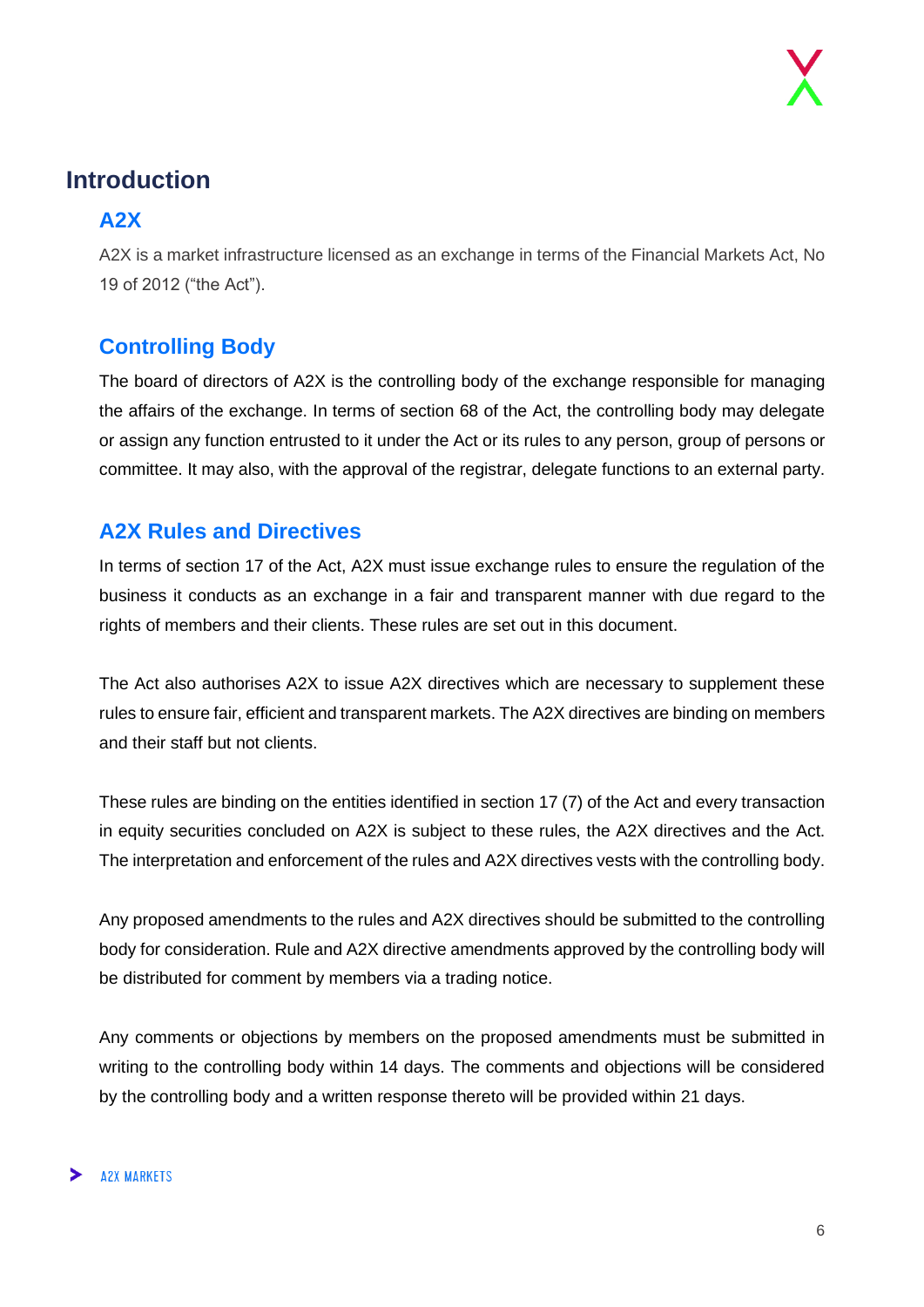Amendments to the rules must thereafter be approved in accordance with the provisions of the Act. Rules will be deemed to have been approved upon the date specified by the registrar and directives will be deemed to have been approved when members are advised of the amendments as approved by the controlling body and the date of implementation.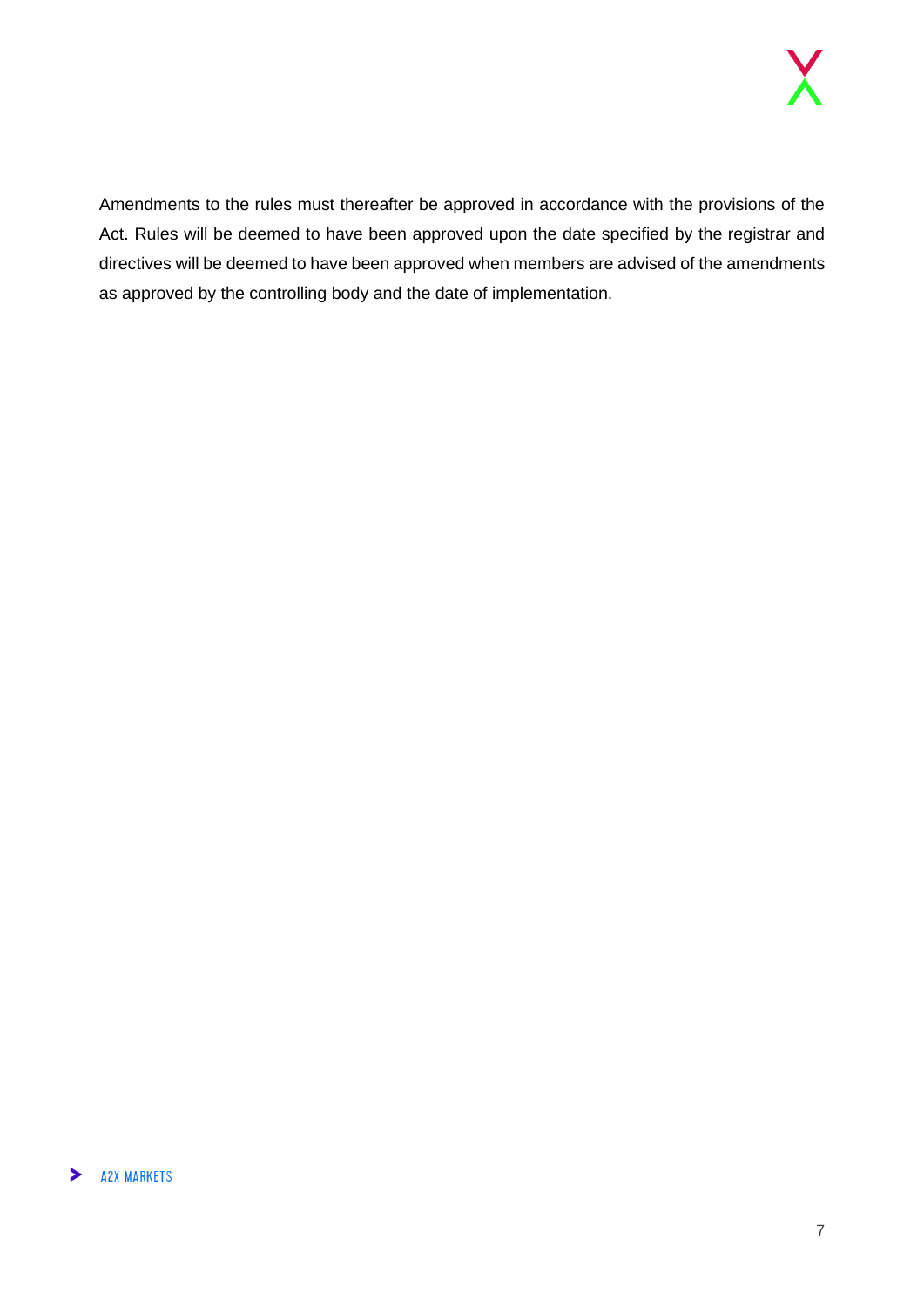

### <span id="page-7-0"></span>**Section 1: Definitions and Interpretation**

- 1.1 Unless inconsistent with the context, the singular shall include the plural and the use of any one gender shall be interpreted as required to include any other.
- 1.2 The words defined in the Act bear the same meaning in the rules.
- 1.3 Chapter headings and sub-headings shall not be taken into account in the interpretation of any of the rules.
- 1.4 The interpretation and enforcement of these rules vest in the controlling body.
- 1.5 In the rules  $-$

| <b>Definition</b>     | <b>Meaning</b>                                               |
|-----------------------|--------------------------------------------------------------|
| A2X                   | A market infrastructure licensed as an exchange in terms of  |
|                       | the Act.                                                     |
| A2X clearing system   | The A2X system which performs the function of clearing.      |
| <b>A2X</b> directives | Directives issued by the controlling body in terms of these  |
|                       | rules which are binding on members.                          |
| A2X system            | Any system operated by A2X to which a member has direct      |
|                       | or other access.                                             |
| Act                   | The Financial Markets Act No. 19 of 2012.                    |
| advice                | As defined in section 1 of the Act.                          |
| applicant             | A juristic person applying to become a member in accordance  |
|                       | with rule 2.                                                 |
| authorised user       | As defined in section 1 of the Act.                          |
| <b>Bank</b>           | As defined in section 1 of the Act.                          |
| branch office         | An office of a member other than its primary or head office  |
|                       | which can perform trading and investment services.           |
| business day or day   | Any day other than a Saturday, Sunday or South African       |
|                       | public holiday.                                              |
| capital exposure      | Securities or funds provided for the assurance of settlement |
| requirement           |                                                              |
| central order book    | The anonymous central order book of the trading facility in  |
|                       | which trades in equity securities occur.                     |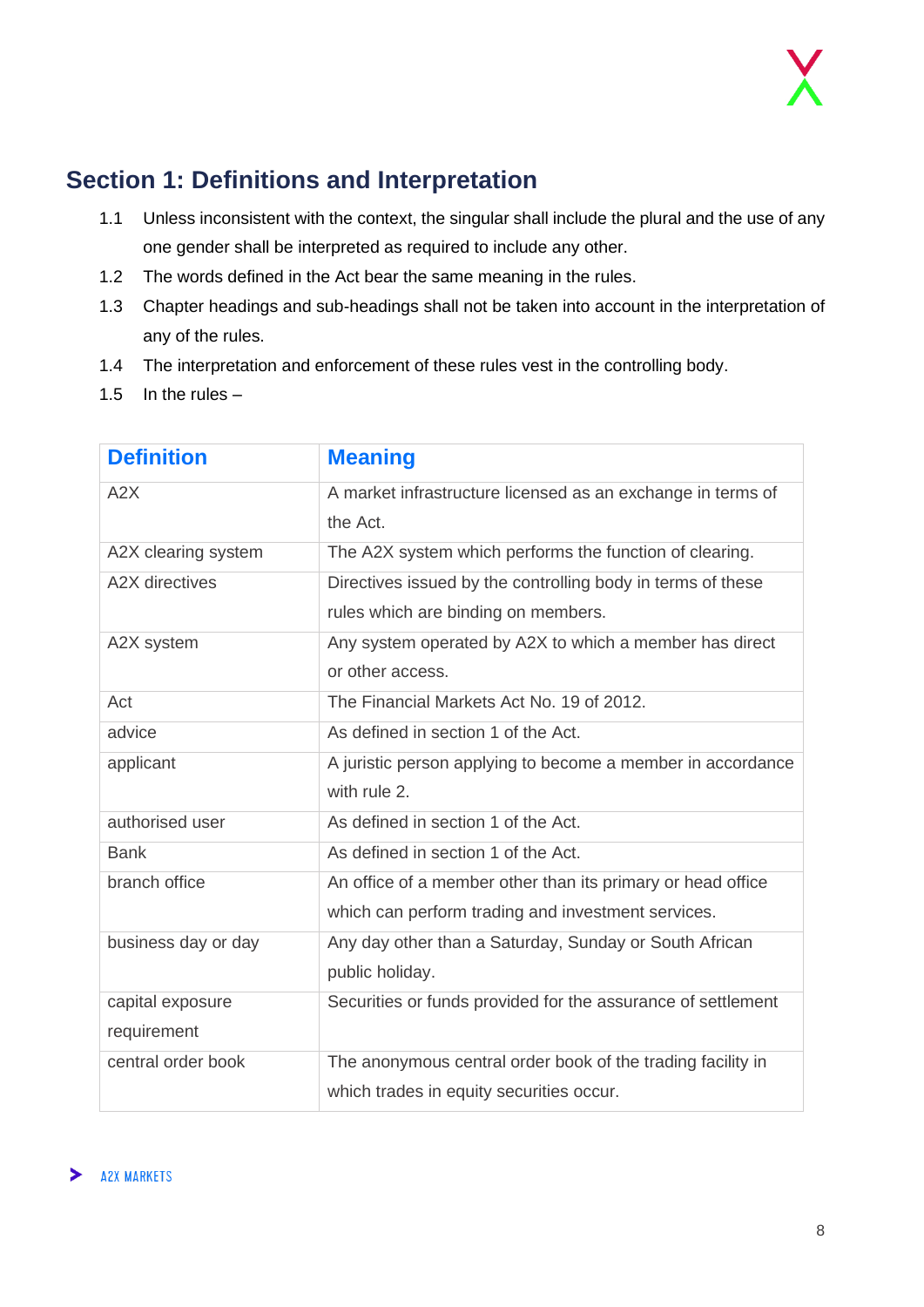| <b>Definition</b>    | <b>Meaning</b>                                                    |
|----------------------|-------------------------------------------------------------------|
| <b>CEO</b>           | Chief executive officer of A2X.                                   |
| clearing of equity   | In relation to transactions in equity securities, the calculation |
| securities           | and determination by the A2X clearing system of the amount        |
|                      | of securities to be transferred and the amount of money to be     |
|                      | paid between buyers and sellers of equity securities              |
|                      | respectively to enable settlement.                                |
| client of a member   | A person who is a client of a member who has appointed a          |
|                      | CSDP in terms of the rules and to whom a member provides          |
|                      | trading services and investment services. This includes a         |
|                      | person that acts as an agent for another person in relation to    |
|                      | those services in which case it will include the agent or         |
|                      | exclude the other person if the contractual arrangement           |
|                      | between the parties indicates this to be the intention.           |
| client or member     | Any client of a member or member system which submits to,         |
| application          | or receives data from the trading facility.                       |
| cold call            | Any first communication made by an employee or                    |
|                      | representative of a member to a person which is unsolicited.      |
| <b>Companies Act</b> | The Companies Act 71 of 2008.                                     |
| compliance officer   | A compliance officer appointed in terms of these rules who        |
|                      | performs the role set out in rules 2.4.7 (a) to (c).              |
| controlling body     | The Board of Directors of A2X.                                    |
| corporate action     | An action taken by an issuer of equity securities or other party  |
|                      | affecting the rights of holders of equity securities.             |
| <b>CSD</b>           | Central Securities Depository as defined in the Act.              |
| <b>CSDP</b>          | A Central Securities Depository Participant authorised as         |
|                      | such by the CSD.                                                  |
| custody account      | The account held by a client of a member with a CSDP in           |
|                      | which account the clients' equity securities are held to          |
|                      | facilitate settlement.                                            |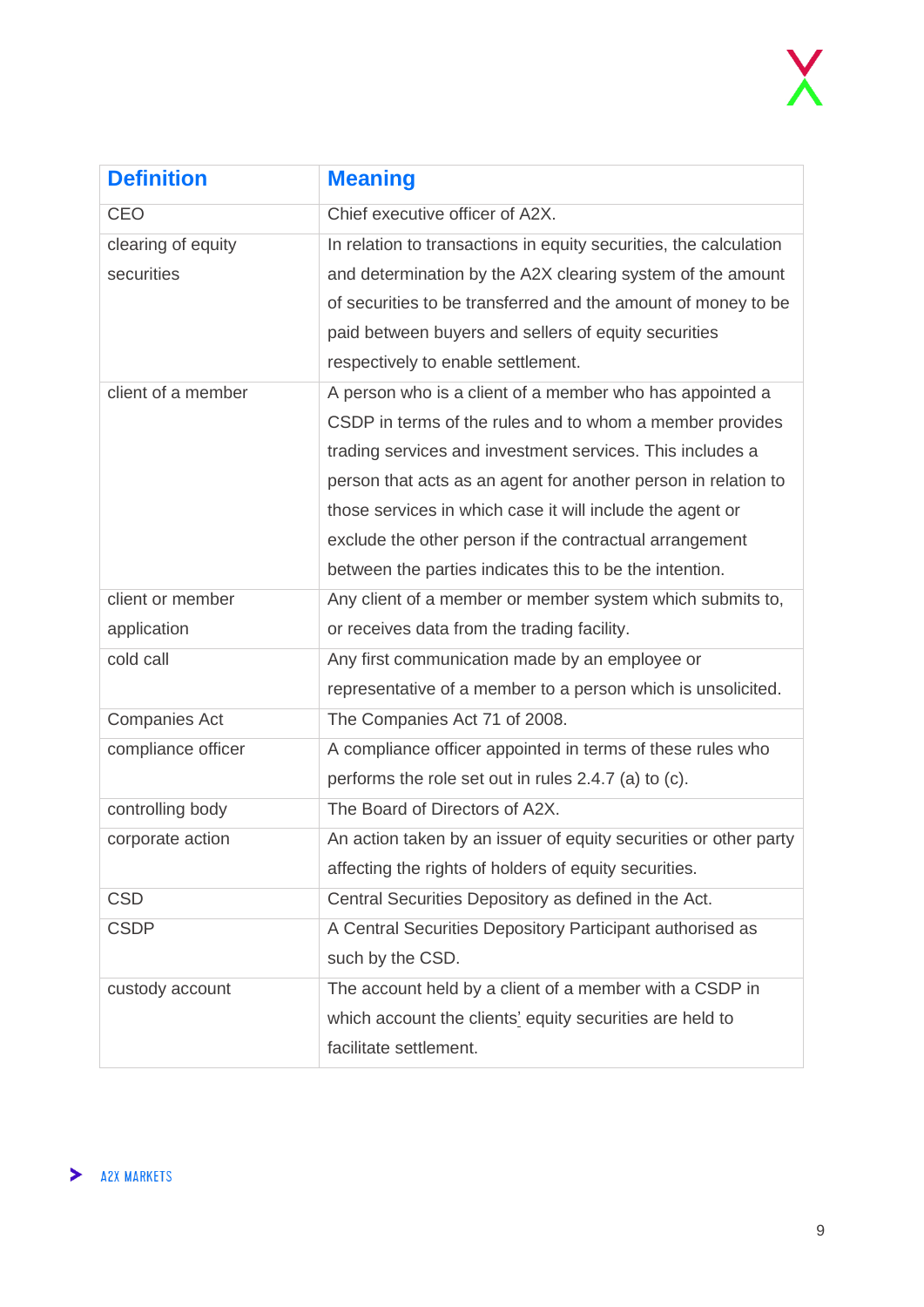

| <b>Definition</b>           | <b>Meaning</b>                                                   |
|-----------------------------|------------------------------------------------------------------|
| deal management             | The managing of an executed transaction which includes           |
|                             | allocations for agency transactions and status updates           |
|                             | through the settlement cycle.                                    |
| defaulting client           | A client of a member who defaults on its settlement              |
|                             | obligations set out in the rules.                                |
| equity securities           | The A2X listed securities traded on the A2X equities trading     |
|                             | system.                                                          |
| employee                    | An employee of a member whose function requires that the         |
|                             | employee is bound by the rules.                                  |
| exchange                    | As defined in the Act.                                           |
| failed trade                | A transaction in equity securities declared to be a failed trade |
|                             | by the settlement committee.                                     |
| failing member              | The member who introduced the failing transaction which is       |
|                             | subject to a rolling of settlement or failed trade as set out in |
|                             | rule 7.                                                          |
| financial services provider | Has the same meaning as that contained in section 1 of the       |
|                             | Financial Advisory and Intermediary Services Act No. 27 of       |
|                             | 2002.                                                            |
| funds settlement account    | A funds account with a CSDP in the name of a member or a         |
|                             | client of a member used solely for settlement of funds in        |
|                             | respect of transactions in equity securities.                    |
| investment services         | The services provided by a trading and investment services       |
|                             | provider to its clients and includes exercising discretion and / |
|                             | or providing advice in the management of equity securities.      |
| in writing                  | As defined in the Act.                                           |
| issuer of equity securities | An entity which issues equity securities.                        |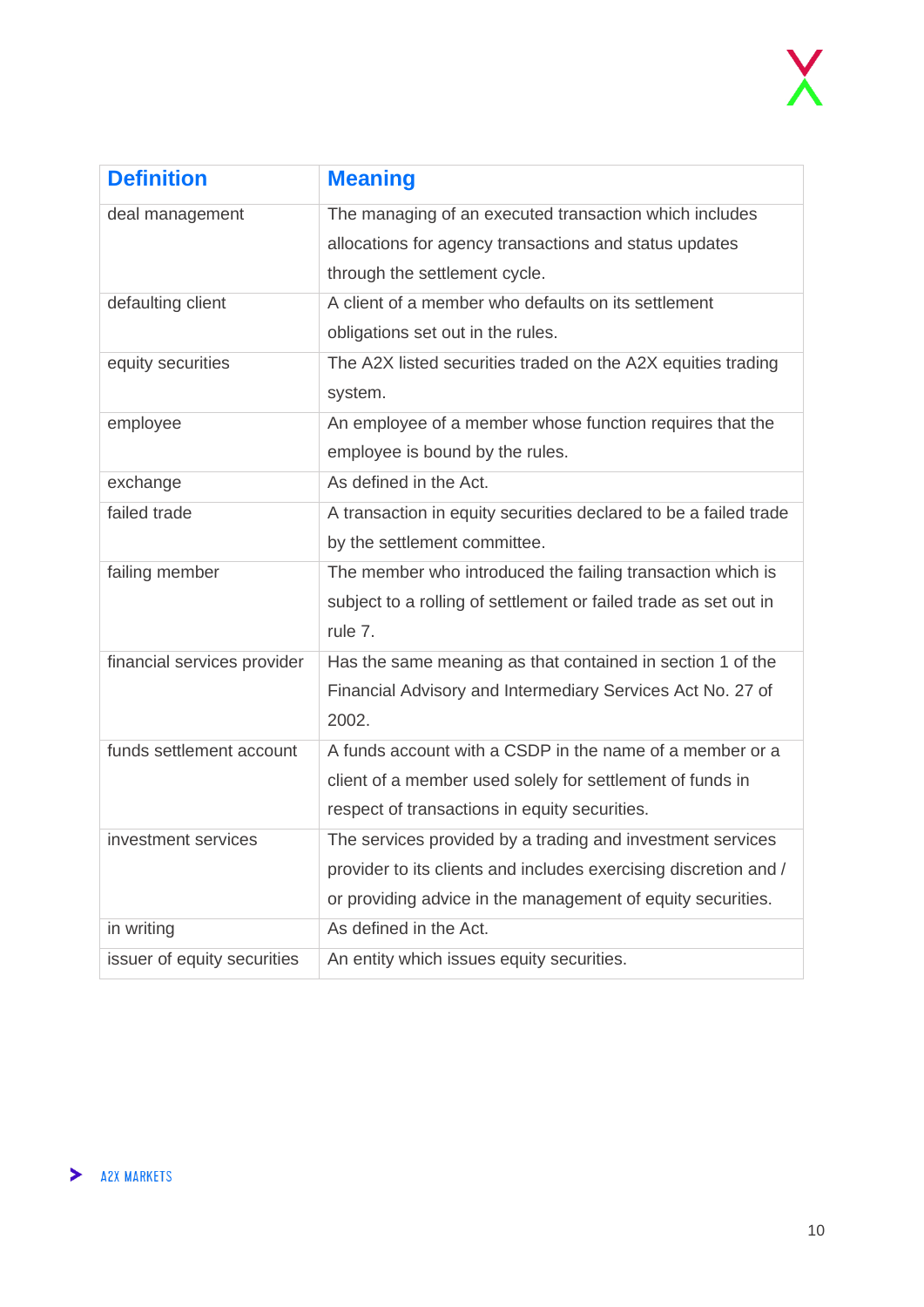

| <b>Definition</b>        | <b>Meaning</b>                                                  |
|--------------------------|-----------------------------------------------------------------|
| manage or management     | To exercise discretion, either absolute discretion or with the  |
|                          | client's prior approval, in the buying and selling of equity    |
|                          | securities or exercising any rights attached to those equity    |
|                          | securities on behalf of another person. This includes absolute  |
|                          | discretion or with prior reference to the client of a member.   |
| market infrastructure    | As defined in section 1 of the Act.                             |
| match or matching        | The electronic matching of buy and sell orders submitted to     |
|                          | and on the trading facility.                                    |
| member                   | An authorised user of A2X.                                      |
| member's custody account | An equity securities account with a CSDP in which account       |
|                          | the member's equity securities are held and through which       |
|                          | the member's principal transactions are settled.                |
| member's funds           | A funds settlement account with a CSDP in which account the     |
| settlement account       | member's funds are held exclusively for the settlement of the   |
|                          | member's principal transactions.                                |
| non-failing member       | The member of a client, or member who has been identified       |
|                          | by the settlement committee as the counterparty to a rolling of |
|                          | settlement or failed trade as set out in rule 7.                |
| non-failing party        | The client or member who has been identified by the             |
|                          | settlement committee as the counterparty to a rolling of        |
|                          | settlement or failed trade as set out in rule 7.                |
| officer                  | Includes any officer of a member approved in terms of the       |
|                          | rules, a stockbroker and a prescribed officer as defined in     |
|                          | section 1 of the Companies Act.                                 |
| off-book trade           | A transaction which is not executed on the central order book   |
|                          | and is reported to the trading facility.                        |
| Order                    | A buy or sell order in relation to an equity security submitted |
|                          | to the trading facility by a member.                            |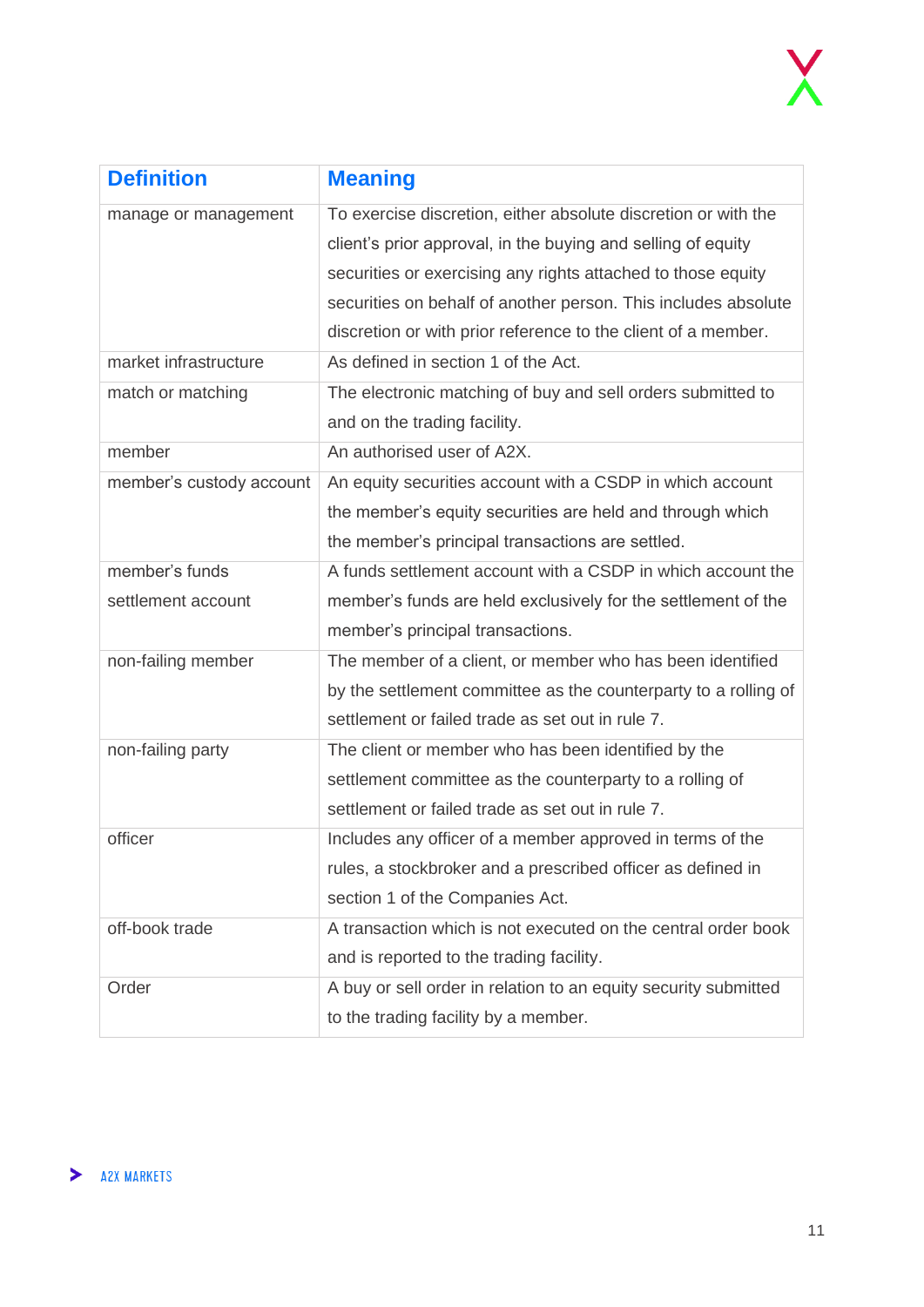

| <b>Definition</b>            | <b>Meaning</b>                                                       |
|------------------------------|----------------------------------------------------------------------|
| professional client          | A client who possesses the experience, knowledge and                 |
|                              | expertise to make its own investment decisions and properly          |
|                              | assess the risks that it incurs.                                     |
|                              | Categories of client who are considered to be professionals          |
|                              | are:                                                                 |
|                              | 1. entities which are required to be authorised or regulated to      |
|                              | operate in the financial markets including:                          |
|                              | (a) banks;                                                           |
|                              | (b) long term or short-term insurer;                                 |
|                              | (c) Other authorised users;                                          |
|                              | (d) Collective investment schemes and management                     |
|                              | companies of such schemes; (e) Pension funds and                     |
|                              | management companies of such funds;                                  |
|                              | (f) Commodity and derivatives dealers; and                           |
|                              | (g) Institutional investor.                                          |
| principal transaction        | A transaction in equity securities conducted by a member as          |
|                              | principal for the member's own proprietary account.                  |
| registered securities trader | A trader appointed in terms of these rules authorised to             |
|                              | conduct and report transactions in equity securities.                |
| registrar                    | As defined in the Act.                                               |
| regulated exchange           | A market infrastructure licensed as an exchange in terms of          |
|                              | the Act which is not A2X.                                            |
| regulated exchange           | In relation to an equity security, the official closing price of the |
| market closing price         | regulated exchange on that day. If there are no transactions         |
|                              | in an equity security on that day, the last recorded official        |
|                              | closing price of that market.                                        |
| regulatory committee         | The regulatory committee of A2X appointed by the controlling         |
|                              | body whose functions are, inter alia, as set out in rule 9.          |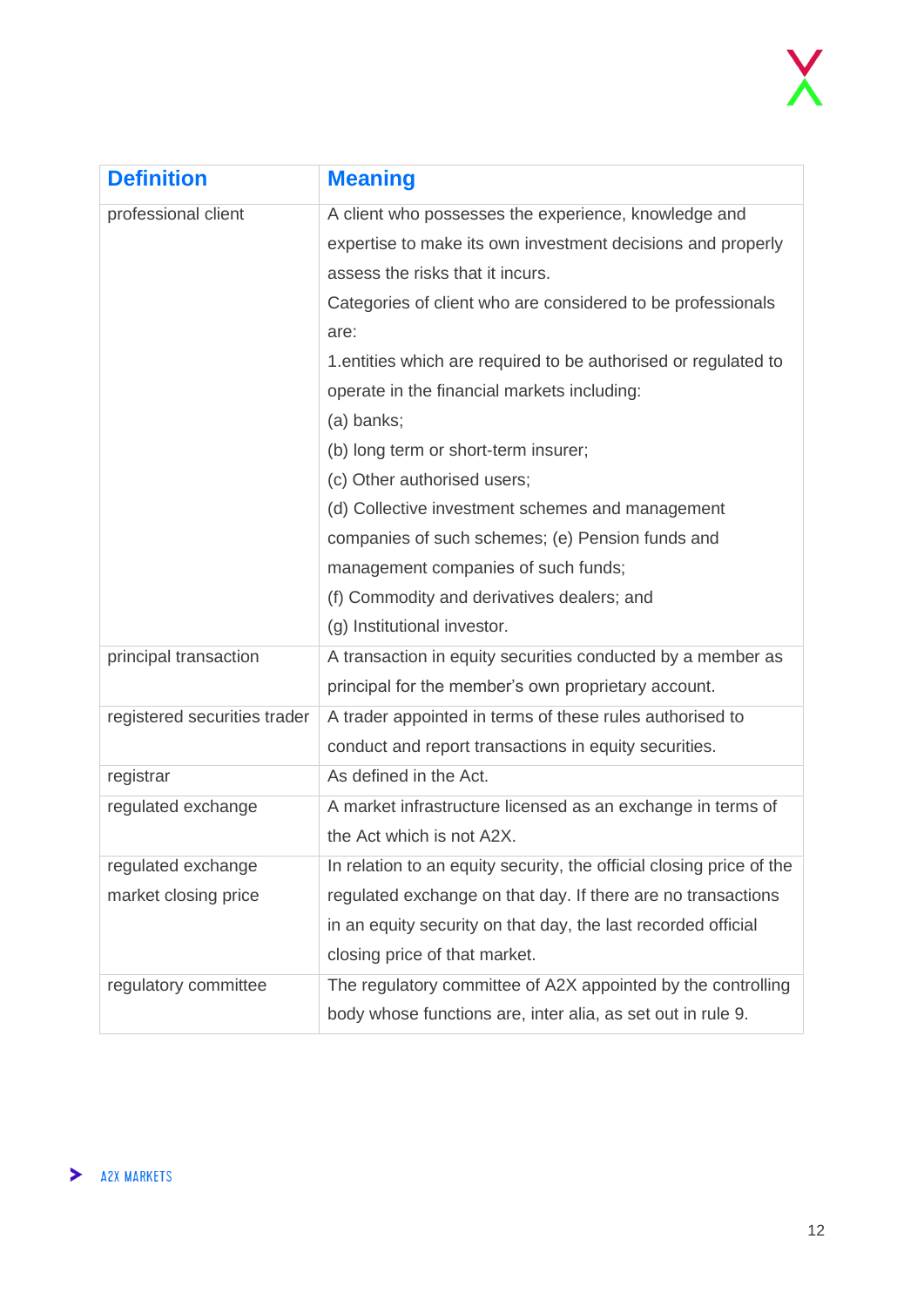| <b>Definition</b>       | <b>Meaning</b>                                                    |
|-------------------------|-------------------------------------------------------------------|
| relevant regulator      | The Financial Sector Conduct Authority, Prudential Authority      |
|                         | division of the South African Reserve Bank or any licensed        |
|                         | market infrastructure which has jurisdiction over a member.       |
| revised settlement date | The new date for the settlement of a transaction in equity        |
|                         | securities where the date for settlement has been changed in      |
|                         | terms of rule 7.24.                                               |
| rolling of settlement   | Where the settlement committee determines that the                |
|                         | settlement date of a transaction in equity securities be          |
|                         | changed to a revised settlement date.                             |
| <b>Rules</b>            | These rules (including the introduction), the interpretation and  |
|                         | enforcement of which vests in the controlling body.               |
| settlement of equity    | The completion of a transaction in equity securities traded on    |
| securities              | A2X through the transfer of the equity securities and the         |
|                         | payment of funds through the CSD in accordance with these         |
|                         | rules.                                                            |
| settlement committee    | The committee appointed by the controlling body to whom the       |
|                         | powers set out in rule 7.20 and 7.23 are delegated.               |
| settlement cycle        | The period between the conclusion of a transaction in equity      |
|                         | securities and the settlement of the transaction where the        |
|                         | settlement date is not revised.                                   |
| settlement date         | The date on which the settlement of a transaction in equity       |
|                         | securities takes place which is not a revised settlement date.    |
| settlement officer or   | A settlement officer or alternative settlement officer appointed  |
| alternative settlement  | in terms if these rules whose role is set out in rule 2.4.7.5.    |
| officer                 |                                                                   |
| static price collar     | A price collar used as a price reference check by A2X in          |
|                         | respect of transactions in equity securities as set out in rules  |
|                         | 6.12 to 6.15. The range of the price collar will be as set out in |
|                         | the directives.                                                   |
| stockbroker             | As defined in the Act.                                            |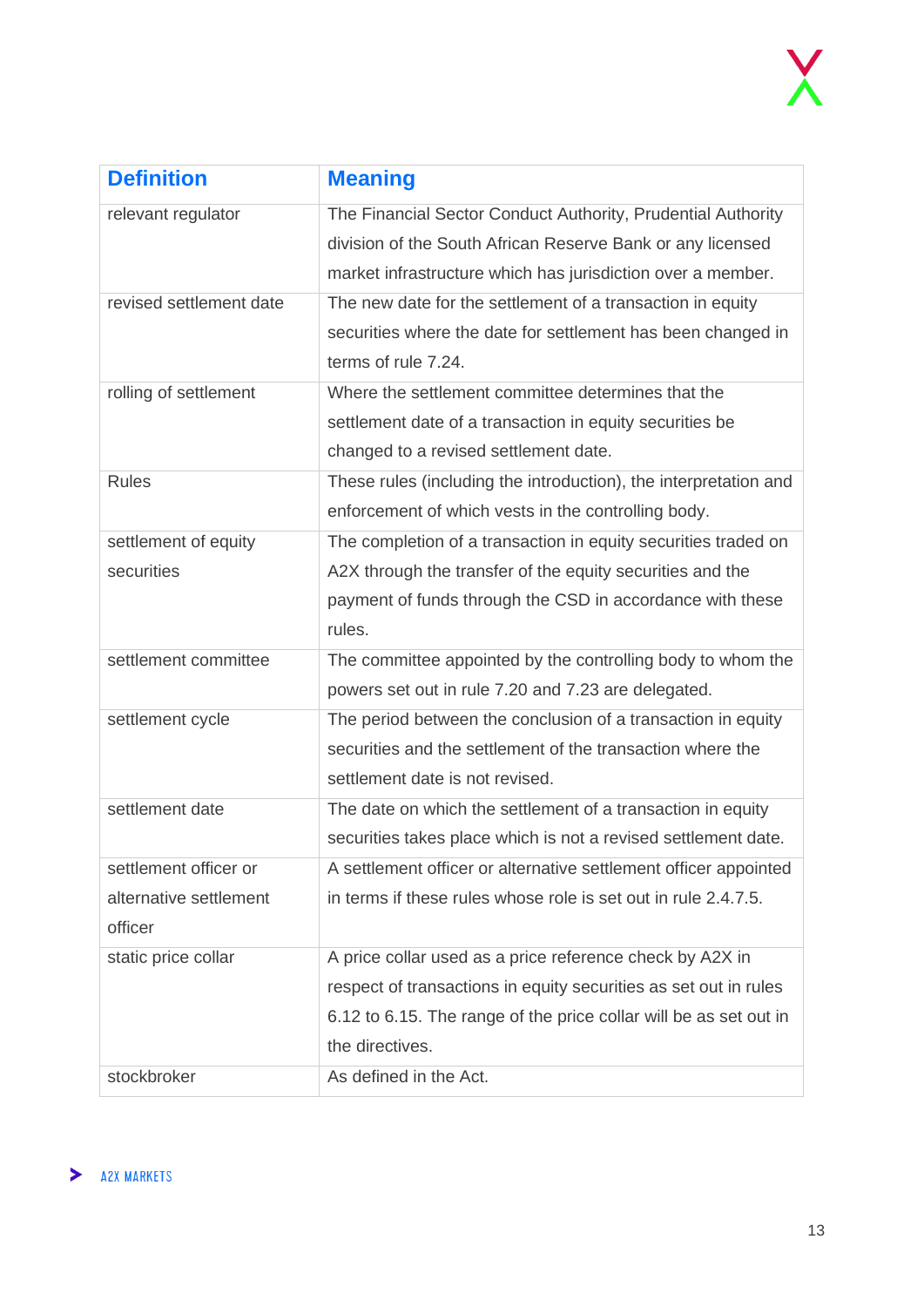| <b>Definition</b>         | <b>Meaning</b>                                                       |
|---------------------------|----------------------------------------------------------------------|
| <b>Strate</b>             | Strate (Pty) Limited, a company licensed as a CSD in terms           |
|                           | of the Act.                                                          |
| T                         | Denotes the day on which a transaction in equity securities          |
|                           | was concluded through the trading facility.                          |
| $T+1$ , $T+2$ , $T+3$     | Where T denotes that day on which the transaction in equity          |
|                           | securities was concluded on the trading facility, with the           |
|                           | corresponding number denoting the number of days in the              |
|                           | clearing and settlement cycle after $T$ , that is $T+1$ is the first |
|                           | day of the settlement cycle after the transaction date and T+3       |
|                           | is the last day of the settlement cycle.                             |
| trading facility          | The A2X trading system.                                              |
| trading notice            | Any notice published or issued by or on behalf of A2X from           |
|                           | time to time, which is displayed on the A2X website and              |
|                           | emailed or copied to all members.                                    |
| trading services          | The service of conducting transactions in equity securities on       |
|                           | the trading facility by a member for clients or for itself.          |
| trading services provider | A member authorised to provide trading services in terms of          |
|                           | the rules.                                                           |
| trading and investment    | A member authorised to provide trading and investment                |
| services provider         | services in terms of the rules.                                      |
| transaction in equity     | Means a contract of purchase and sale of equity securities           |
| securities                | entered into on A2X.                                                 |
| transaction confirmation  | A transaction confirmation issued in terms of rules 3.9 to           |
|                           | 3.11.                                                                |
| uncertificated securities | As defined in the Act.                                               |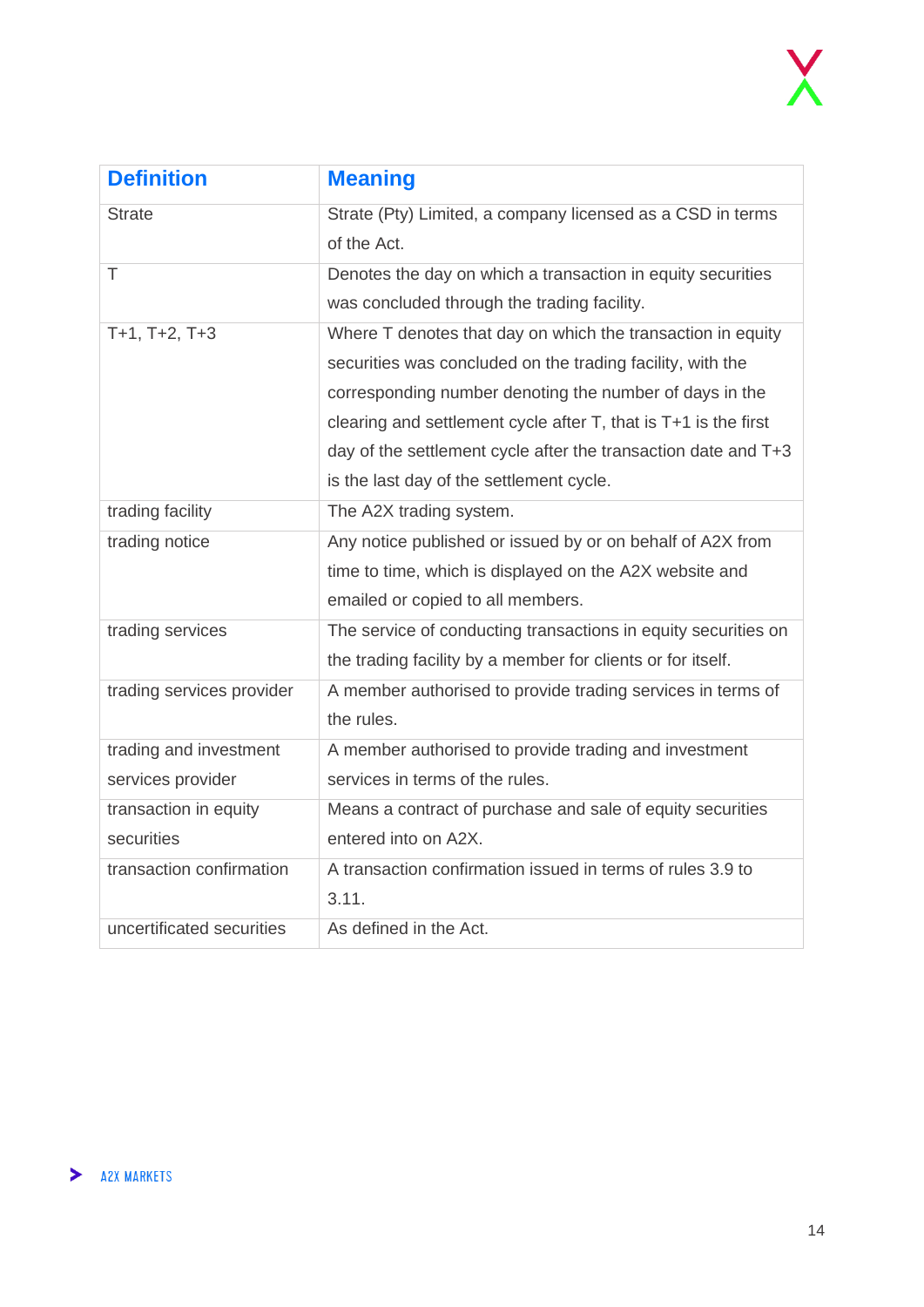## <span id="page-14-0"></span>**Section 2: Membership**

| <b>Subsection</b>                                             | <b>Section</b> |
|---------------------------------------------------------------|----------------|
| Applications for membership:                                  | $2.1 - 2.3$    |
| General admissibility criteria:                               | 2.4            |
| Specific criteria – authority to perform trading services:    | 2.5            |
| Specific criteria – authority to perform investment services: | 2.6            |
| Continuing obligations:                                       | $2.7 - 2.16$   |
| Disclosure of information:                                    | 2.17           |
| Suspension and termination of membership:                     | $2.18 - 2.24$  |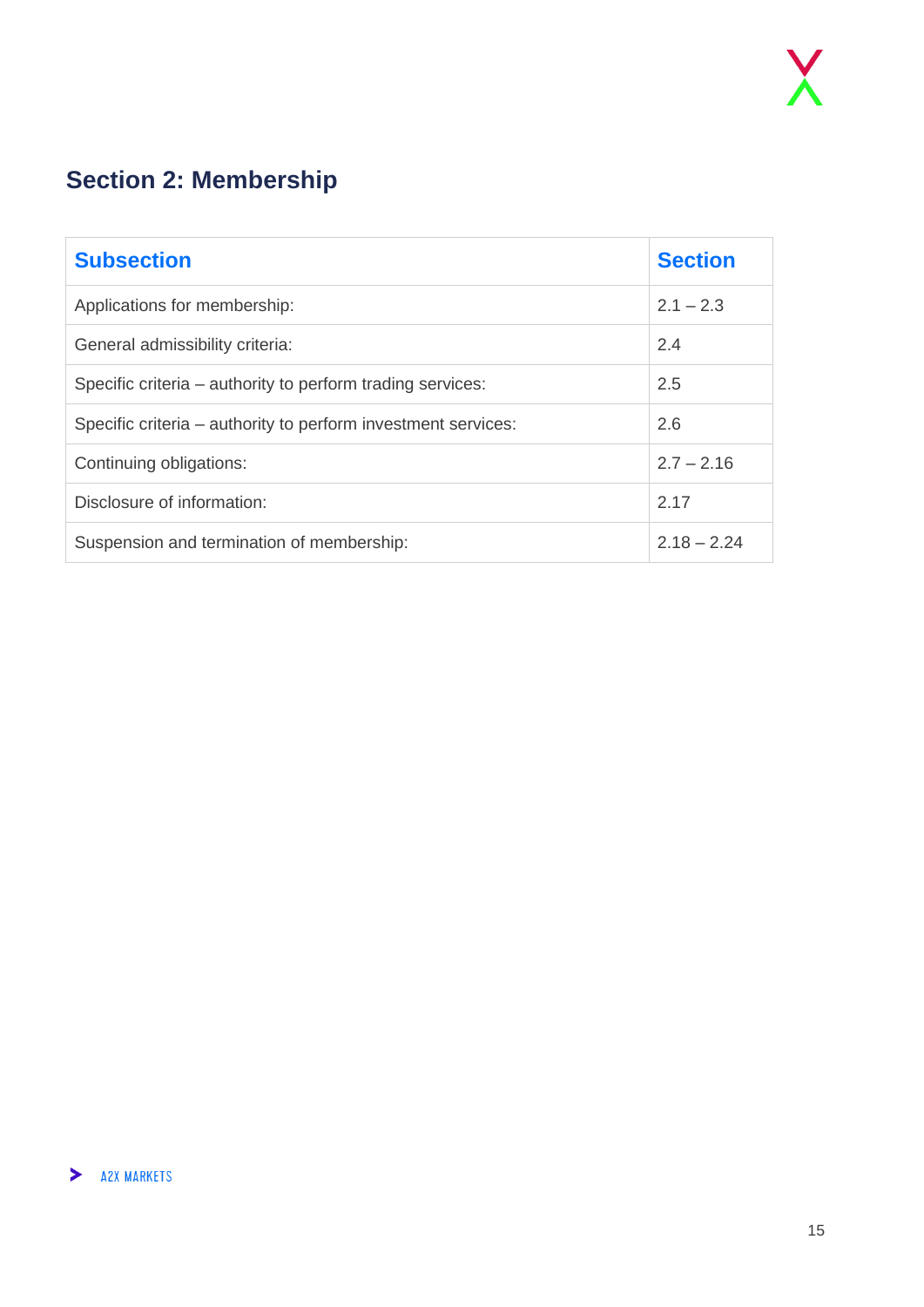## **Section 2**

#### <span id="page-15-0"></span>**Applications for Membership**

- 2.1 Participation in A2X is at the discretion of A2X and open to applicants who meet the admissibility criteria as set out in 2.4.
- 2.2 Applications for membership must be made to A2X in the form set by A2X.
- 2.3 An applicant for membership must apply for approval for admission to be authorised to:
	- 2.3.1 trading services; or
	- 2.3.2 provide trading and investment services for equity securities.

#### <span id="page-15-1"></span>**General Eligibility for Membership Criteria**

- 2.4 To be eligible to be authorised as, or remain a member, an entity must satisfy A2X that it:
	- 2.4.1 is an authorised user of a Regulated Exchange or such person who A2X believes is suitable for admission;
	- 2.4.2 is incorporated and registered as a company under the Companies Act;
	- 2.4.3 has adequate staff, systems, procedures, facilities and technical capacity enabling it to fulfil its obligations and operational requirements in terms of the rules promptly and accurately;
	- 2.4.4 complies with the technology and technology security requirements as set by A2X including having the necessary connectivity infrastructure to facilitate connectivity between A2X, the member, CSDP, CSD and any other party as may be required;
	- 2.4.5 is financially sound and complies with the financial resource, guarantee, capital exposure requirements and capital adequacy requirements which A2X believes are adequate to meet the business requirements and commitments and to withstand the risks to which the member's business is subject, the details of which are set out in the A2X directives;
	- 2.4.6 has management and officers that comply with the fit and proper requirements, and have the standards of training and experience as set by A2X;
	- 2.4.7 has appointed a:
		- 2.4.7.1 CSDP;
		- 2.4.7.2 stockbroker, who is a director and employed on a full-time basis, for its primary place of business as well as a stockbroker for each of its other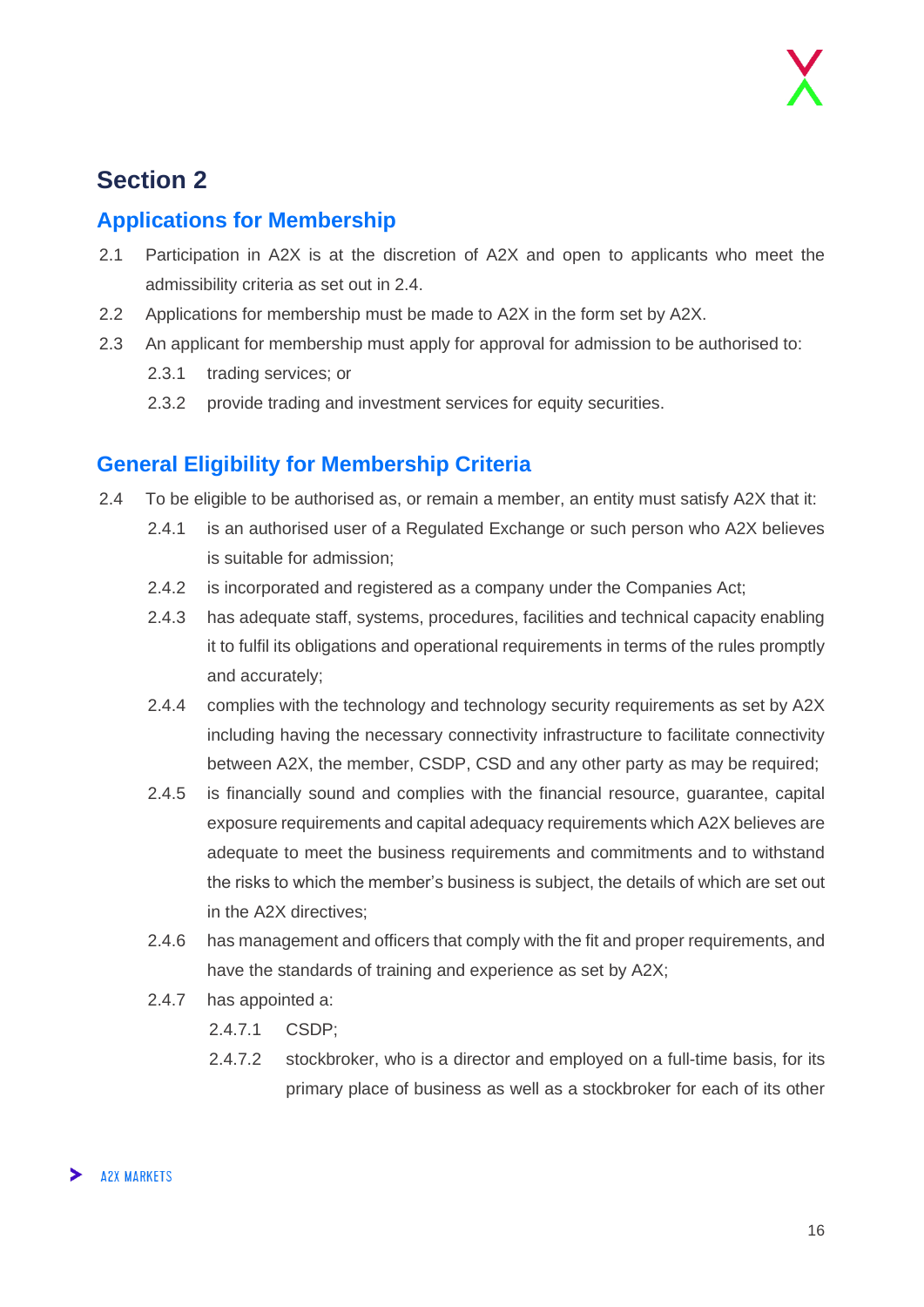branch offices. The stockbroker must have adequate knowledge of the Act, these rules and A2X directives and comply with the fit and proper requirements as set by A2X;

- 2.4.7.3 a registered securities trader who complies with such qualifications and the fit and proper requirements as set by A2X;
- 2.4.7.4 suitably qualified compliance officer with adequate ongoing knowledge of the Act, these rules and A2X directives who complies with the fit and proper requirements as set by A2X and whose role is to:
	- a. assist the member with ensuring compliance by the member and its employees with the Act and these rules and A2X directives;
	- b. report any breaches of the Act and these rules and A2X directives or other suspected irregularities to A2X;
	- c. communicate of any information received from A2X to all relevant employees;
- 2.4.7.5 suitably qualified settlement officer and alternate settlement officer with adequate ongoing knowledge of the Act, these rules and A2X directives and who complies with the fit and proper requirements as set by A2X and whose role is:
	- a. to be A2X's contact point in relation to any matters relating to settlement of equity securities; and
	- b. the responsibility for facilitating the clearing and settlement of all transactions in equity securities executed on A2X in accordance with the rules and A2X directives, including advising A2X of any issue that may impact on the settlement of any of the member's transaction in equity securities;
- 2.4.8 has entered into and signed such agreements as prescribed by A2X; and
- 2.4.9 any natural shareholder holding directly or indirectly ten percent of the issued shares of the member complies with the fit and proper requirements as set by A2X.
- 2.5 In addition to complying with the admission criteria, an applicant who wishes to provide trading services must:
	- 2.5.1 comply, and continue to comply with the trading system requirements as set by A2X;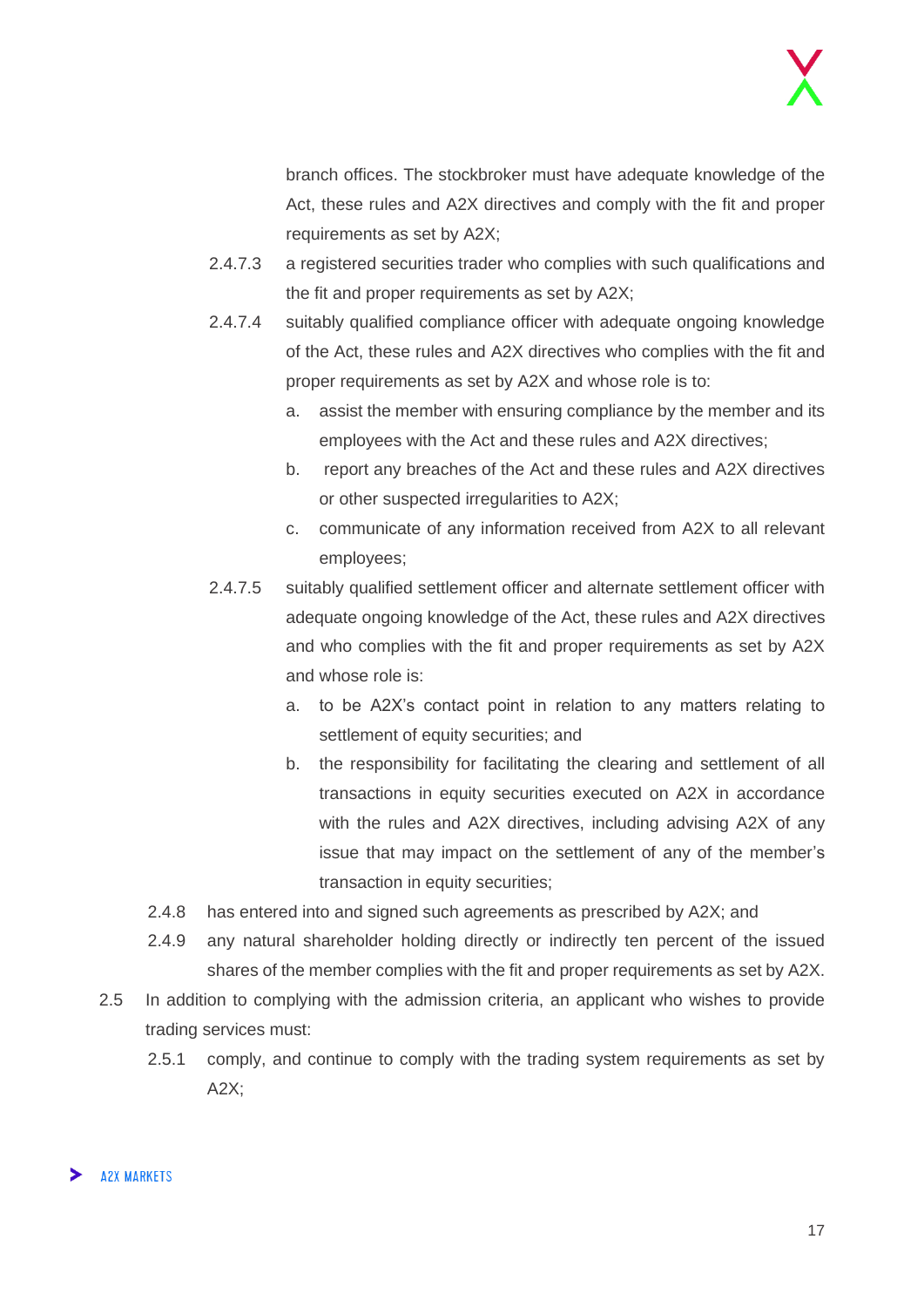- 2.5.2 comply, and continue to comply with the deal management system requirements as set by A2X;
- 2.5.3 have and maintain adequate internal procedures and controls to prevent the submission of erroneous orders to the A2X trading facility;
- 2.5.4 have and maintain controls to ensure that any person who submits orders to the A2X trading facility through the member is:
	- 2.5.4.1 sufficiently trained, and adequately supervised, and has adequate experience, knowledge and competency to abide by and comply with these rules; and
	- 2.5.4.2 aware of and abides by any applicable market abuse provisions or legislation.
- 2.6 In addition to complying with the admission criteria, an applicant who wishes to provide trading and investment services must:
	- 2.6.1 be authorised to perform trading services; and
	- 2.6.2 employ and continue to employ the necessary resources, systems, controls and procedures to perform investment services.

#### <span id="page-17-0"></span>**Continuing Obligations**

- 2.7 Members must at all times continue to comply with these rules including the admissibility criteria, A2X directives and any decision or direction of A2X.
- 2.8 Each member is responsible for compliance with its legal and regulatory responsibilities.
- 2.9 Members must ensure that any information, statement or representation made by it, or its representatives is not false or misleading.
- 2.10 Each member must ensure the timeous payment of fees and penalties levied by A2X from time to time.
- 2.11 Members must co-operate with A2X and or any other relevant regulator in any investigation conducted in relation to its interaction with A2X and provide A2X with any information reasonably requested by A2X.
- 2.12 A member must ensure that if a vacancy arises in respect of the position of stockbroker, compliance officer, settlement officer or alternate settlement officer, the member must apply to A2X to condone the vacancy for a limited period on such terms and conditions as set by A2X.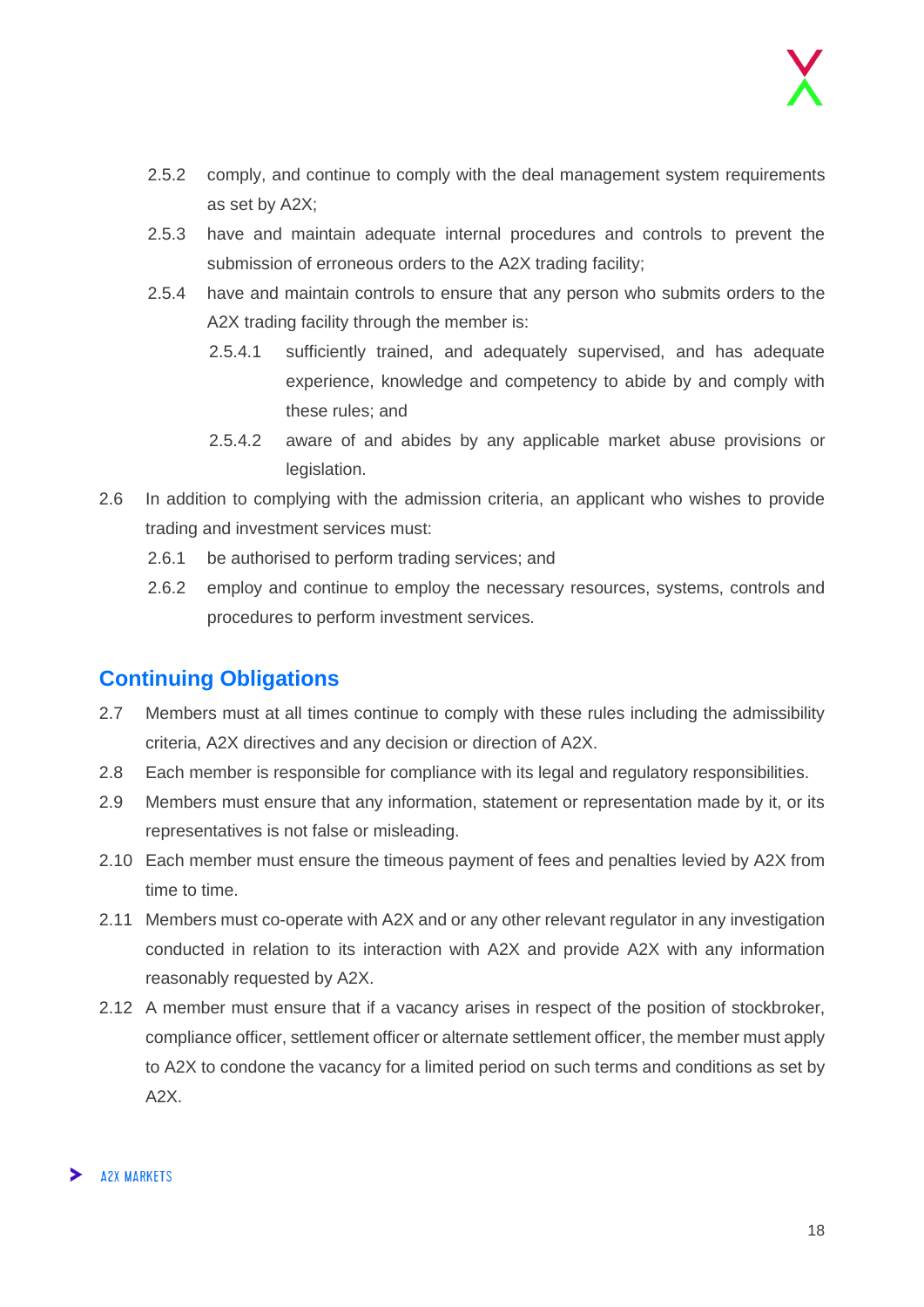- 2.13 Members must comply with such risk management requirements as may be necessary for the effective conducting of its business by, as a minimum, implementing and maintaining:
	- 2.13.1 the required resources, procedures and technological systems;
	- 2.13.2 systems of internal control which must be designed to ensure that:
		- 2.13.2.1 the business is carried on in an orderly and efficient manner;
		- 2.13.2.2 financial and other information used or provided by the member is reliable;
		- 2.13.2.3 all transactions in equity securities and financial commitments entered into by the member are recorded and are within the scope of authority of the member or the employee acting on behalf of the member;
		- 2.13.2.4 procedures to safeguard the assets of the member and to control liabilities;
		- 2.13.2.5 measures that, so far as are reasonably practicable, minimize the risk of loss to the member or its clients which may result from any irregularity, fraud or error and to detect any irregularity, fraud or error so that prompt remedial action may be taken by the member;
		- 2.13.2.6 appropriate levels of insurance cover which are commensurate with the members business model;
		- 2.13.2.7 the risk of market abuse by representatives of the member or its clients are effectively managed and mitigated; and
		- 2.13.2.8 sound risk management principles and procedures appropriate to its business activities.
- 2.14 The principles and procedures of risk management must be designed to ensure that the records of the member are maintained in such a manner so as to allow for prompt disclosure of financial and business information that will enable the member to:
	- 2.14.1 identify, quantify, control and manage the risk exposures of the member;
	- 2.14.2 make timely and informed business decisions;
	- 2.14.3 monitor the performance and all aspects of the business of the member;
	- 2.14.4 monitor the capital of the member to ensure compliance with the capital exposure requirements and the capital adequacy requirements imposed in terms of the rules and A2X directives; and
	- 2.14.5 monitor the quality of the member's assets.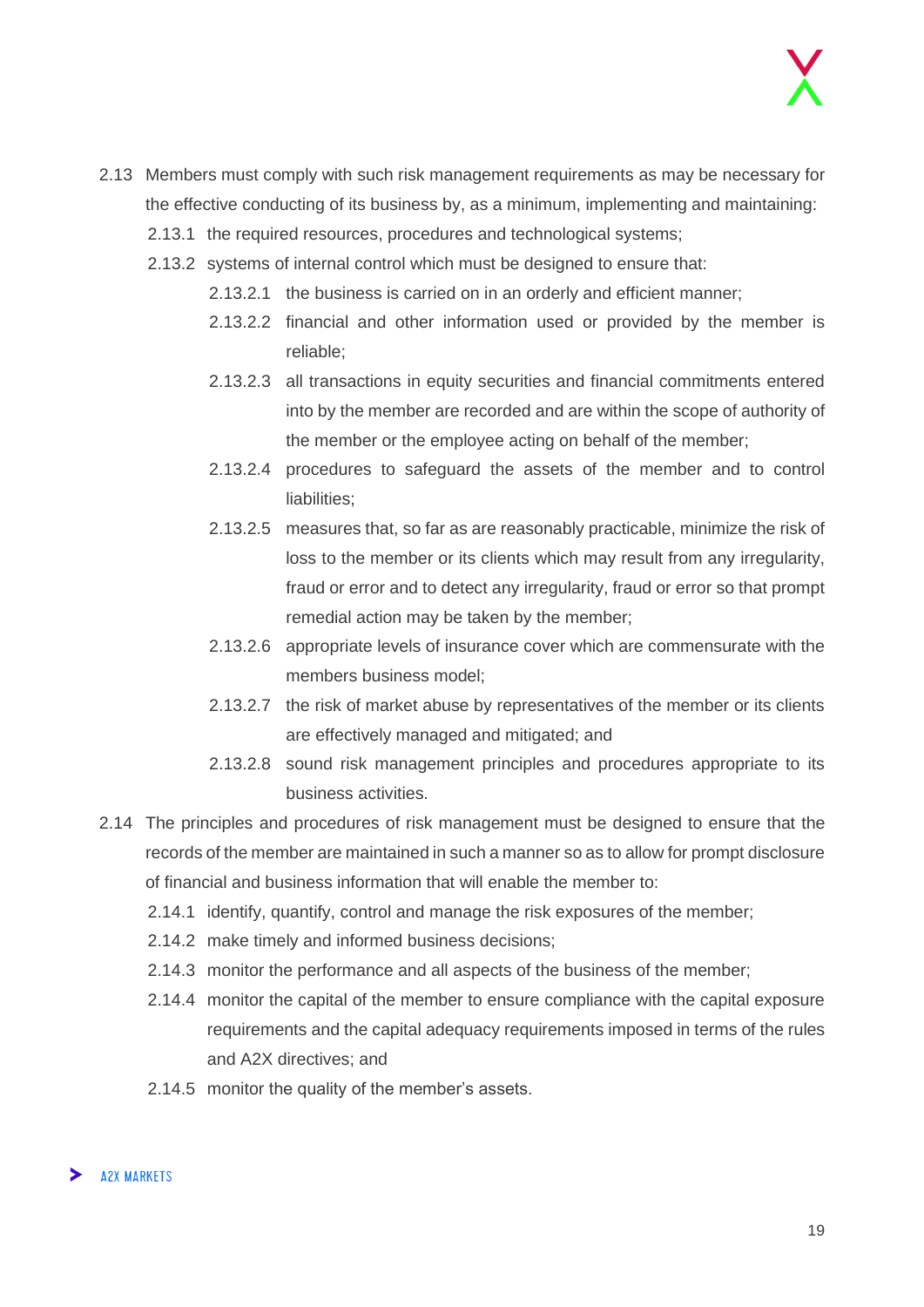2.15 A member must be able to describe and demonstrate the objectives and operation of such systems, principles and procedures referred to in rules 2.13 to 2.14 to its auditors and to A2X.

#### <span id="page-19-0"></span>**Disclosure of Information**

- 2.16 A member has the obligation to advise A2X in writing of any information which it believes may have an impact on its business which information includes:
	- 2.16.1 any change in the name of the member or its address or contact details;
	- 2.16.2 any change or conditions applicable to any registration, authorisation or licence which may impact its business as a member;
	- 2.16.3 if the member is provisionally or finally liquidated or under business rescue;
	- 2.16.4 any change to the appointment of a compliance officer, settlement officer, alternate settlement officer, stockbroker, registered trader or any person becoming or ceasing to be a director of a member;
	- 2.16.5 a change impacting the ability of any relevant person to meet the fit and proper requirements set out in these rules including but not limited to being prosecuted or convicted of any offence relating to fraudulent or dishonest conduct;
	- 2.16.6 the dismissal of an employee for committing or attempting to commit a dishonest or fraudulent act; and
	- 2.16.7 the ceasing to satisfy any of the general or ongoing eligibility requirements set out in Rule 2.

#### <span id="page-19-1"></span>**Suspension and Termination of Membership**

- 2.17 A member must give A2X 30 calendar days' notice in writing of its intention to terminate its membership.
- 2.18 A2X may, in its absolute discretion, refuse to accept a notice of termination if it considers there to be an outstanding matter concerning the member that is subject to ongoing investigation.
- 2.19 A member's termination of membership is not effective, and the rules will continue to bind the member until all the member's obligations under the rules are met.
- 2.20 A2X may, in its absolute discretion, suspend or terminate the membership of a member or restrict its right to place orders with, or receive information from the trading facility, if it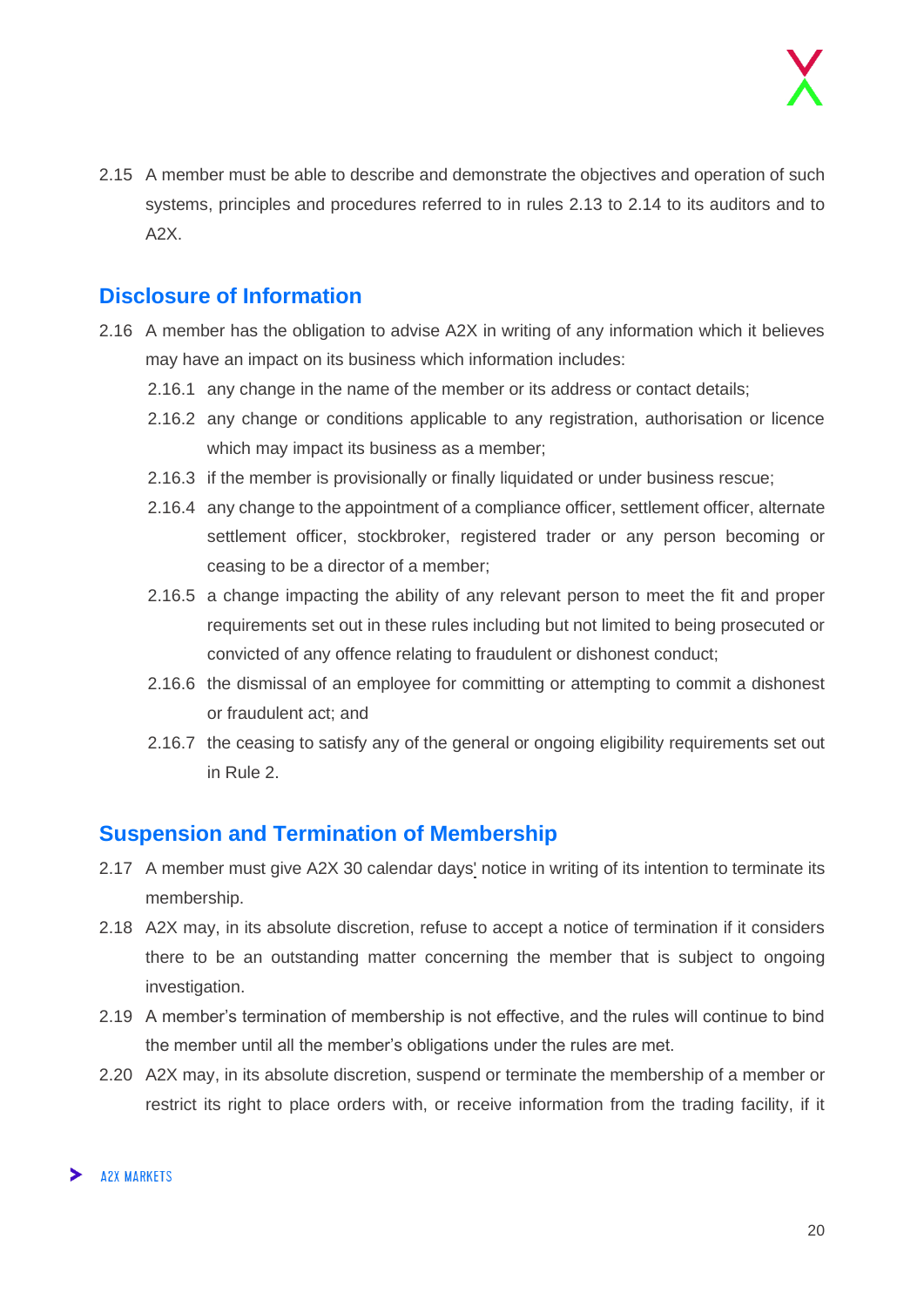appears that the member:

- 2.20.1 does not comply with these rules;
- 2.20.2 is in a financial position leading A2X to reasonably believes that it would not be prudent to continue to permit the member to continue trading on the trading facility;
- 2.20.3 ceases to meet one or more of the admissibility criteria;
- 2.20.4 is subject to investigation by a relevant regulator;
- 2.20.5 fails to pay any fees, penalties, charges or other amounts due to A2X within 20 business days of date for payment; or
- 2.20.6 engages in or is suspected of engaging in any activity which has or is likely to affect the ability of A2X to operate a fair and orderly market.
- 2.21 In addition to suspending or terminating the membership of the member, A2X may also report the behaviour of the member to a relevant regulator.
- 2.22 Where an investigation or disciplinary procedures in relation to the conduct of the member are underway under these rules, a member's obligations under these rules will continue for 1 calendar year after a member ceases to be a member.
- 2.23 A2X has the right to bring disciplinary action against a member, its directors, officers and employees under these rules for 1 calendar year after the termination of membership where the cause of action occurred prior to the termination of membership.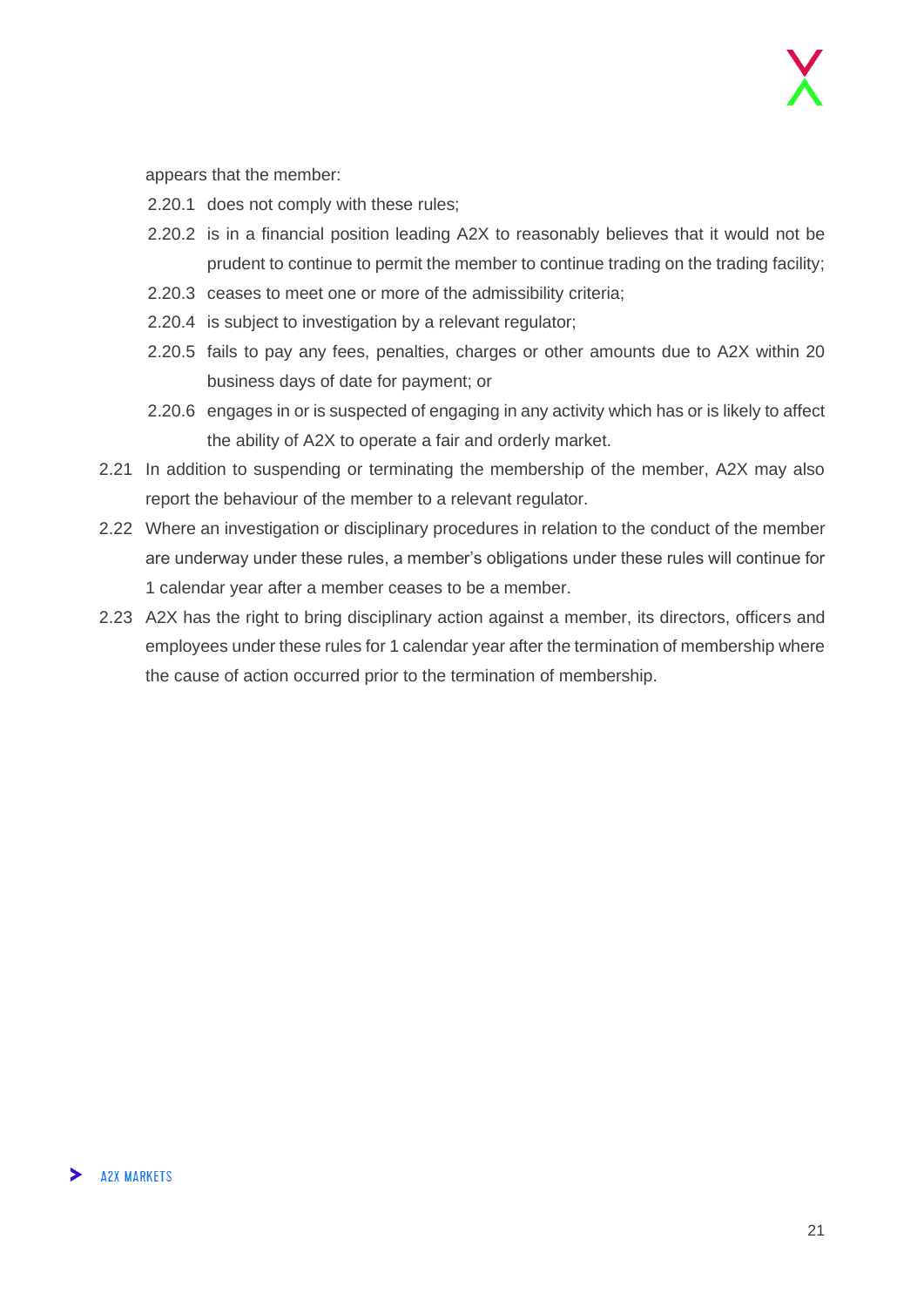## <span id="page-21-0"></span>**Section 3: Code of Conduct**

| <b>Subsection</b>                                                                           | <b>Section</b> |
|---------------------------------------------------------------------------------------------|----------------|
| General duties of a member:                                                                 | 3.1            |
| Disclosure to clients:                                                                      | 3.2            |
| Fees and commissions:                                                                       | $3.3 - 3.5$    |
| <b>Client information:</b>                                                                  | 3.6            |
| Maintenance of client information:                                                          | 3.7            |
| Advertising:                                                                                | 3.8            |
| Transaction confirmations:                                                                  | $3.9 - 3.11$   |
| Conflicts of interest:                                                                      | 3.12           |
| Cold calling:                                                                               | 3.13           |
| Allocation accounts:                                                                        | $3.14 - 3.17$  |
| Management of equity securities and cash:                                                   | $3.18 - 3.20$  |
| Provision of advice:                                                                        | $3.21 - 3.23$  |
| Record keeping:                                                                             | 3.24           |
| Nominee Companies and financial services providers:                                         | 3.25           |
| Obligation to report any matter which may pose a systemic risk to the<br>financial markets: | 3.26           |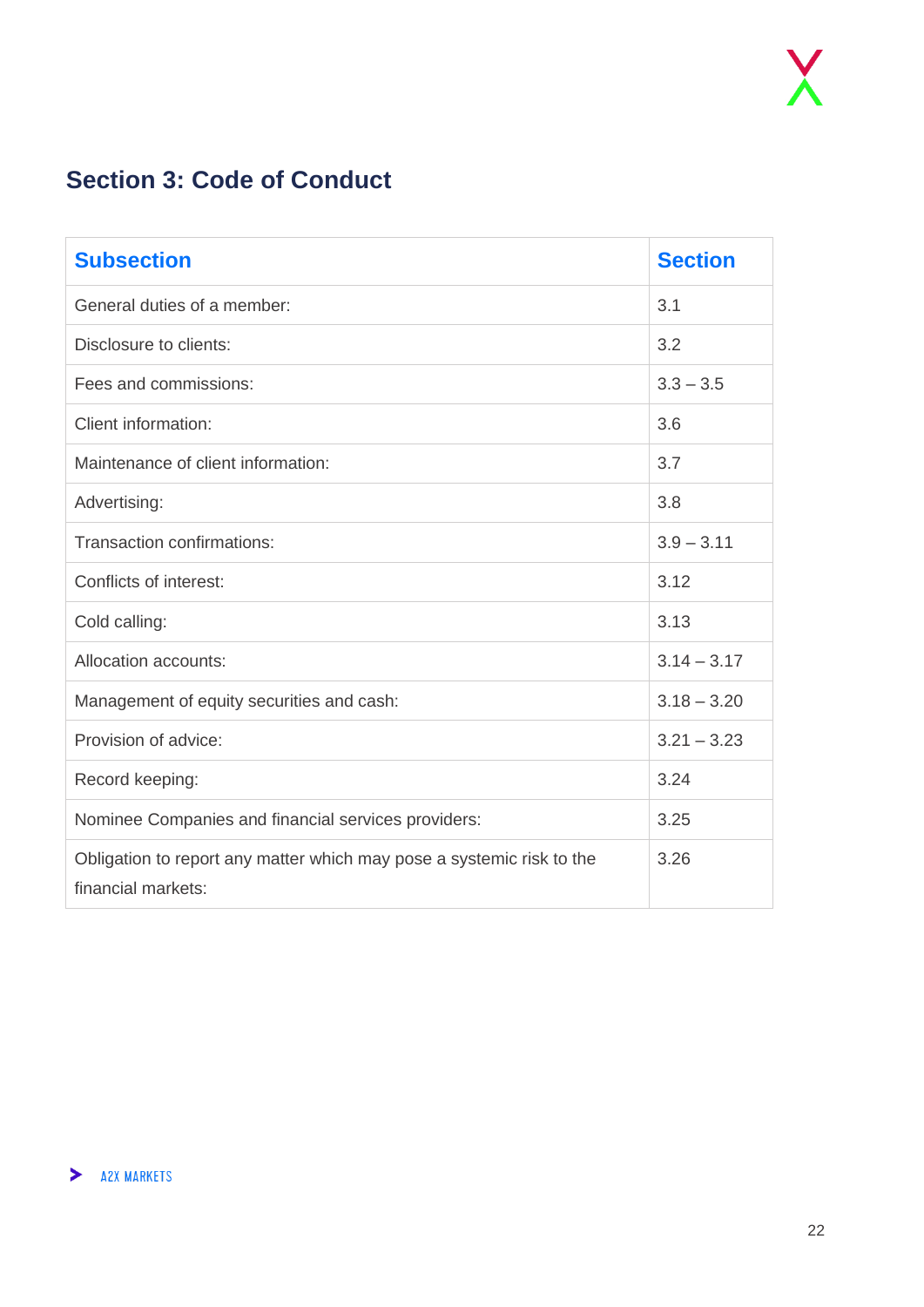## **Section 3**

#### <span id="page-22-0"></span>**General Duties of a Member**

- 3.1 When dealing with a client of a member, a member must at all times:
	- 3.1.1 act honestly, fairly, professionally and with due skill, care and diligence;
	- 3.1.2 act in the best interests of clients; and
	- 3.1.3 conduct activities in a manner that is compatible with the objects of these rules, the directives and the Act;

#### <span id="page-22-1"></span>**Disclosure to Client**

- 3.2 Any communication with a client must be:
	- 3.2.1 factually correct and unambiguous;
	- 3.2.2 appropriate in the context of the factually established or assumed level of knowledge of each client.

#### <span id="page-22-2"></span>**Fees and Commissions**

- 3.3 Information in respect of fees and commissions to be charged by a member must be communicated to clients in advance of the provision of any services and be clear and specific. If an amount is not pre-determinable, then the basis of the calculation must be provided.
- 3.4 A member may charge such fees and commissions for transactions in equity securities as may be agreed in advance with the client.
- 3.5 A member may:
	- 3.5.1 conclude a transaction in equity securities with a client as a principal provided that the member and the client have agreed, in advance of the transaction, that the member may transact in this capacity;
	- 3.5.2 not make a profit from a transaction in equity securities concluded as agent other than the agreed commission.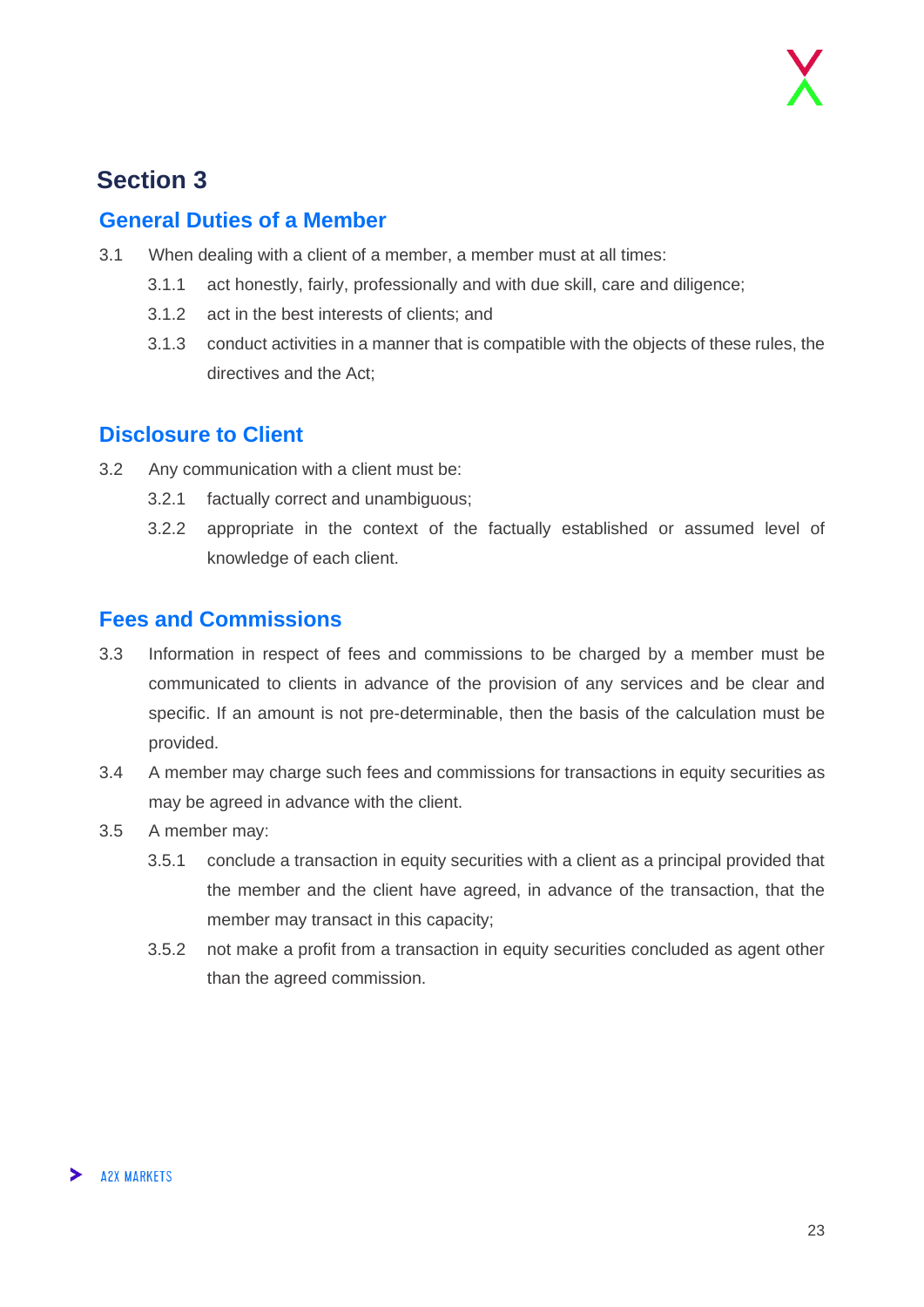#### <span id="page-23-0"></span>**Client Information**

- 3.6 In respect of client information:
	- 3.6.1 a member must maintain sufficient information in relation to each client to ensure that it can appropriately provide an efficient service and that the client is FICA compliant. The information must include, as a minimum, the full name, identity or registration number, address, contact telephone number, electronic mail address, banking details, tax number and legal status of the client or person responsible for placing an order on behalf of the client as well as the name and account details of the accounts held by the client with its CSDP; and
	- 3.6.2 a client must as soon as possible advise the member of any changes to this information.

#### <span id="page-23-1"></span>**Maintenance of Client Records**

- 3.7 A member must:
	- 3.7.1 maintain comprehensive and accurate records of services rendered to clients; and
	- 3.7.2 be in a position to securely store the records of the services rendered to clients and retain the records for the period set by any applicable statute.

#### <span id="page-23-2"></span>**Advertising**

- 3.8 A member may advertise its services provided that the advertising:
	- 3.8.1 is compatible with the objects of these rules and the Act;
	- 3.8.2 provides accurate and complete information that differentiates clearly between fact and opinion and is not misleading in any way;
	- 3.8.3 clearly states that no guarantees of performance are provided and highlights the risks involved in buying and selling securities.

#### <span id="page-23-3"></span>**Transaction Confirmations**

- 3.9 A member must provide a transaction confirmation to clients for each transaction in equity securities.
- 3.10 The transaction confirmation must be sent to the client by no later than 20:00 on T and must include at least the following information in respect of the transaction: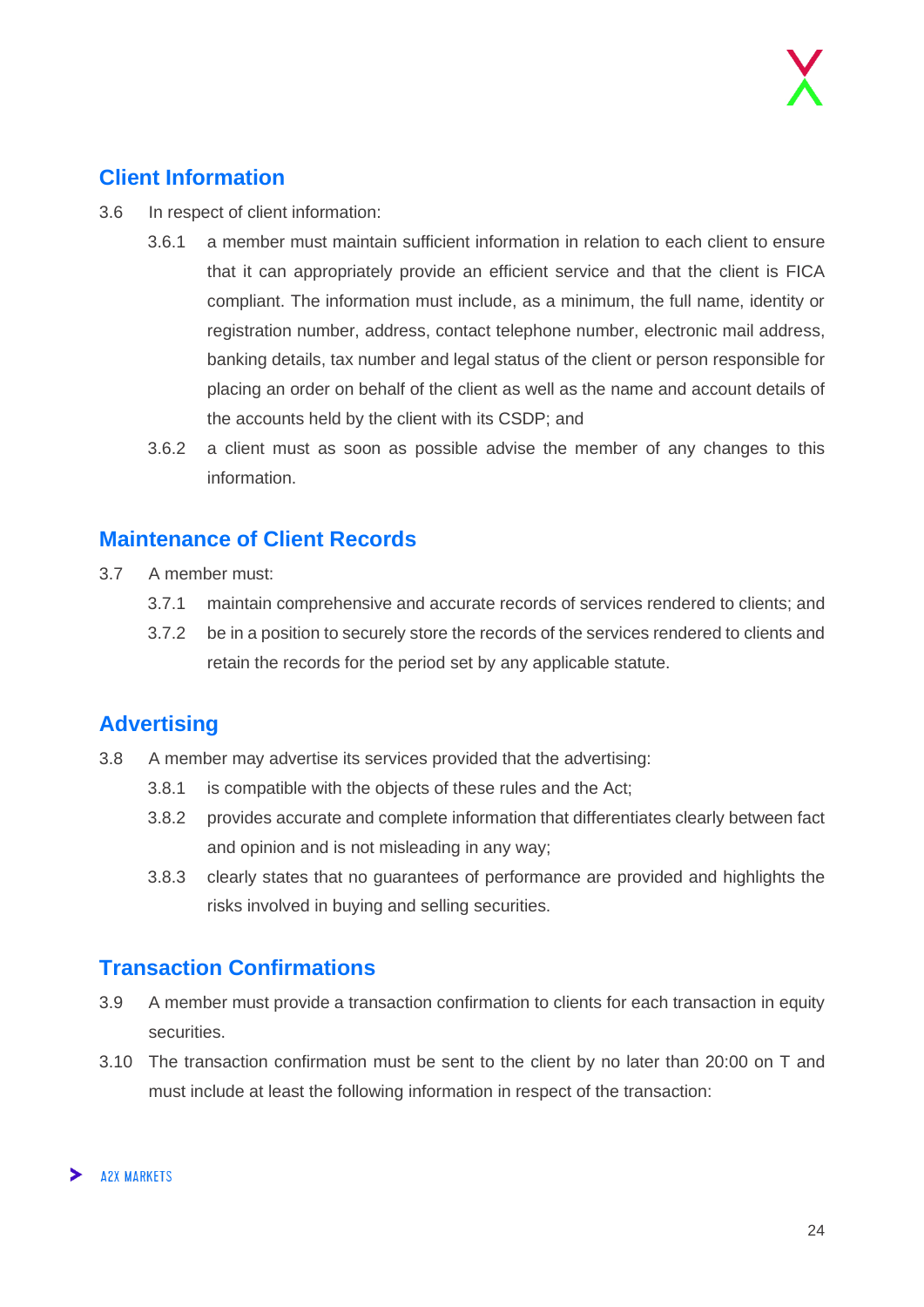- 3.10.1 name and number of shares;
- 3.10.2 date and time of transaction in equity securities;
- 3.10.3 price at which the transaction in equity securities was concluded;
- 3.10.4 capacity in which the member conducted the trade;
- 3.10.5 nature and amount of the member's charges;
- 3.10.6 total amount due to or by the client; and
- 3.10.7 the settlement date.
- 3.11 A member may issue a transaction confirmation reflecting average prices for transactions in equity securities allocated to the accounts of the underlying beneficiaries in terms of rules 3.15 to 3.18, provided that such transaction confirmations disclose the fact that the price is an average price and the member has notified the client or, if relevant, the agent appointed by the client that the prices and times of each transaction are available from the member on request.

#### <span id="page-24-0"></span>**Conflicts of Interest**

- 3.12 A member must establish and maintain controls and procedures to manage any conflicts of interest that may arise between the member and a client, specifically in relation to:
	- 3.12.1 transaction in equity securities entered into for the indirect or direct benefit of the member or staff of the member; and
	- 3.12.2 the offering, solicitation, providing and acceptance of inducements by members or any person acting on behalf of the member.

#### <span id="page-24-1"></span>**Cold Calling**

- 3.13 A member may enter into a transaction in equity securities resulting from a cold call provided that the member has made full disclosure of:
	- 3.13.1 all applicable fees and charges;
	- 3.13.2 the fact that no guarantees of performance are provided; and
	- 3.13.3 the risks involved in buying and selling securities.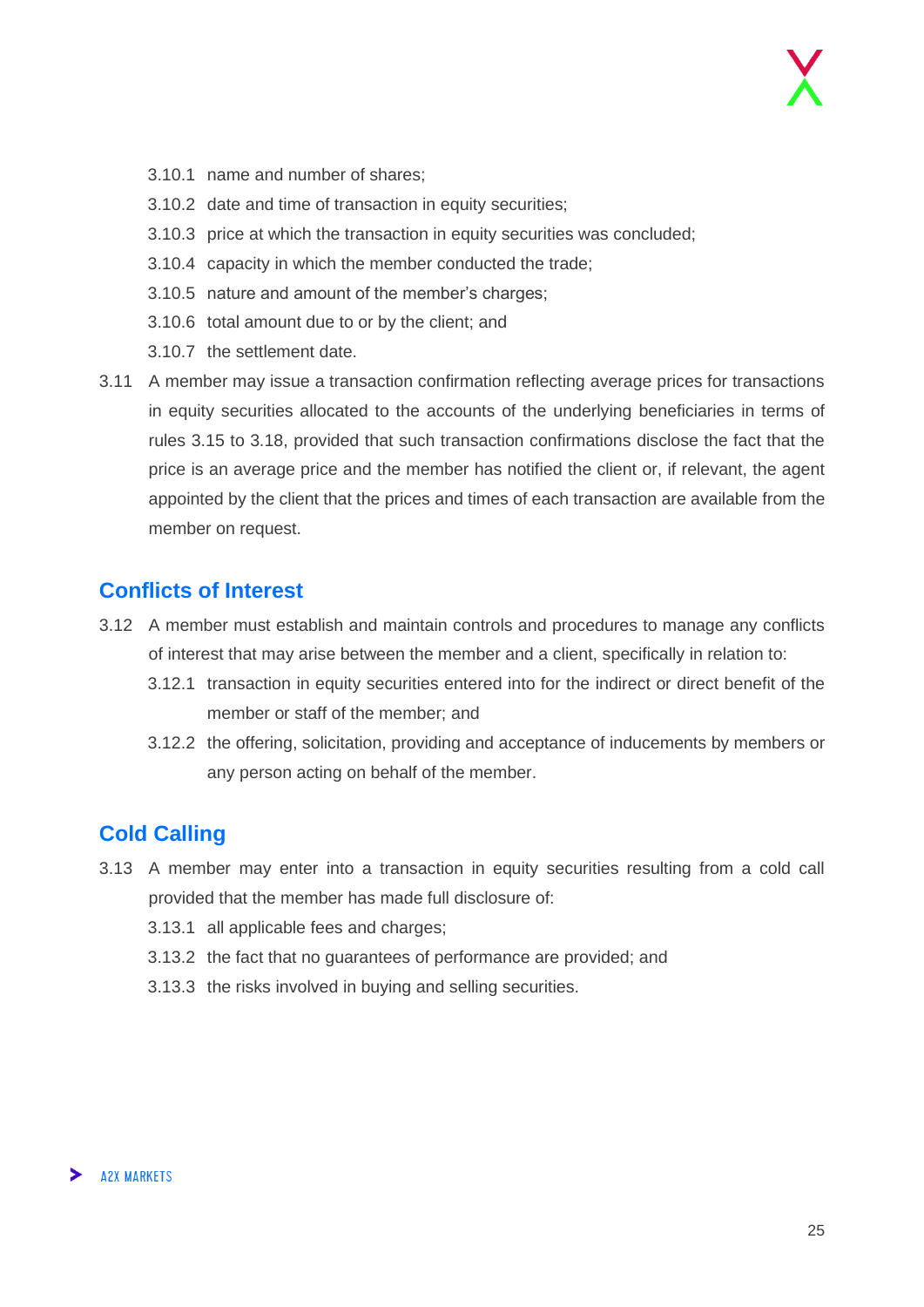#### <span id="page-25-0"></span>**Allocation Accounts**

- 3.14 A member may allocate transactions in equity securities executed for a client to a specifically designated allocation account, either in the name of the client or in the name of an agent appointed by the client to transact on his behalf.
- 3.15 A designated allocation account in the name of a client may be utilised if the member's client is placing instructions in respect of one or more underlying accounts controlled by the client.
- 3.16 A designated allocation account in the name of an agent appointed by a client to transact on his behalf, may be utilised if a number of the member's clients have appointed an agent to transact on their behalf.
- 3.17 If the designated allocation accounts are utilised, the member must allocate transactions in the same equity security on the same day to the accounts of the underlying beneficiaries, at an average price, based on the instructions of the client or the appointed agent respectively.

#### <span id="page-25-1"></span>**Management of equity securities and cash**

- 3.18 Representatives of a member authorised to provide investment services must have the required qualifications and experience as prescribed by A2X.
- 3.19 A member authorised to provide investment services must have entered into a written mandate with a client.
- 3.20 In exercising discretion in the management of equity securities on behalf of client, a member authorised to provide investment services must, in addition to complying with the other provisions of section 3:
	- 3.20.1 Have due regard to information about the client's financial situation, investment experience, particular needs and objectives and conduct an analysis based on this information to make an appropriate investment decision;
	- 3.20.2 Identify the investment best suited to the client's risk profile, financial need and agreed mandate.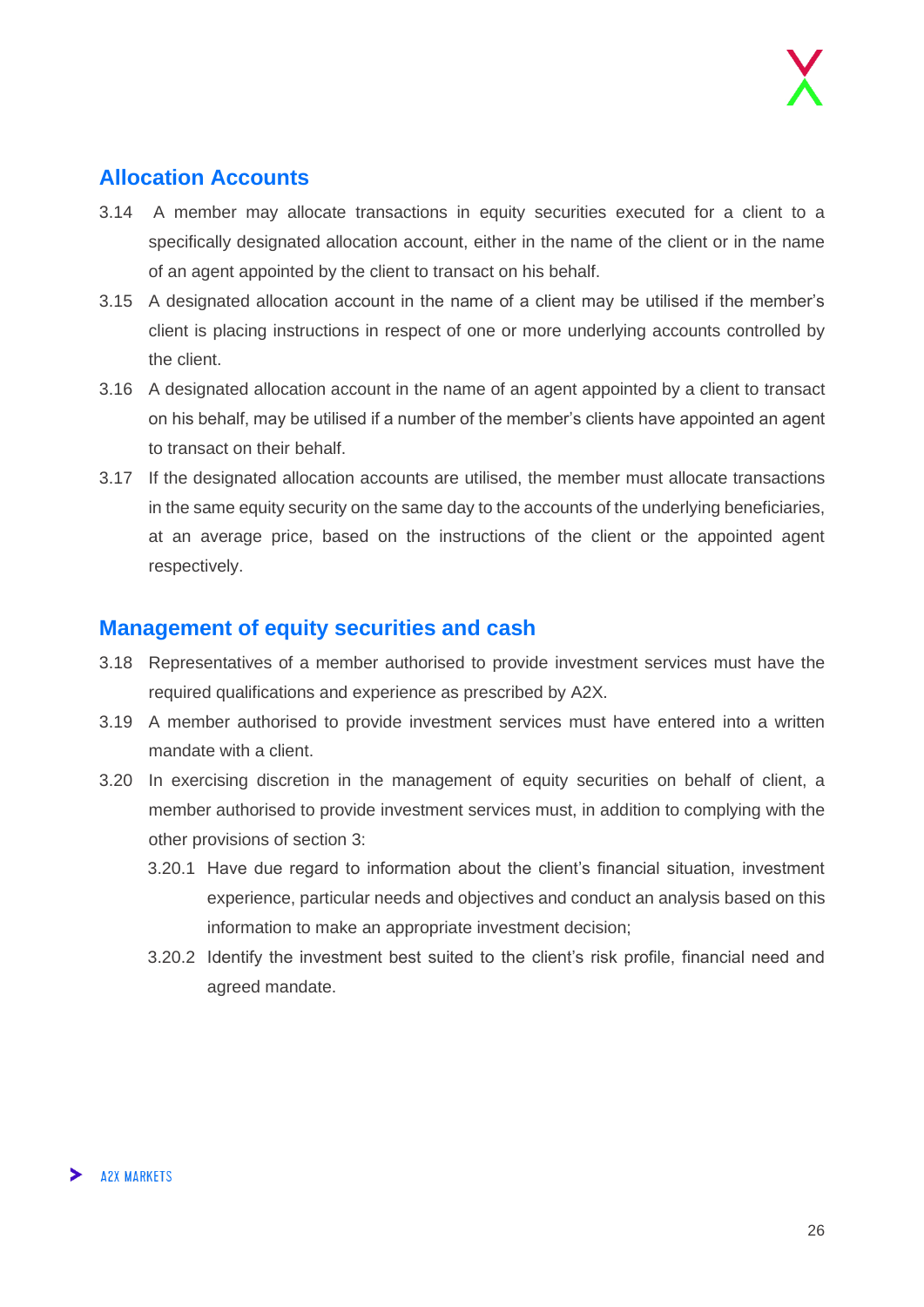#### <span id="page-26-0"></span>**Provision of Advice**

- 3.21 Representatives of a member authorised to provide advice must have the required qualifications and experience as prescribed by A2X.
- 3.22 When providing advice to a client, other than a professional client, in respect of equity securities, a member authorised to provide investment services must take reasonable steps to obtain information regarding the client's financial situation, investment experience, particular needs and objectives in connection with the services required, to enable the member to provide the client with sound advice and thereafter conduct an analysis, based on the information obtained, for the purpose of advising the client.
- 3.23 The member must take reasonable steps to ensure that the client understands any advice that has been provided, as well as the nature and material terms and risks involved in the relevant transaction, so as to enable the client to make an informed decision.

#### <span id="page-26-1"></span>**Record Keeping**

- 3.24 A member must retain each record required to be kept under the Act, the Companies Act and the rules. These records must be kept for at least the period required by the Act, the Companies Act and FICA and be capable of being produced for inspection by A2X on demand and in legible form.
- 3.25 No member may conduct business with a person whom the member believes or suspects requires approval:
	- 3.25.1 as a nominee under section 76 of the Act; or
	- 3.25.2 as a financial services provider to undertake management of securities in terms of any law, without having taken reasonable measures to ascertain that the necessary approvals have been obtained.
- 3.26 A member must immediately inform A2X of any matter which in the opinion of the member poses a systemic risk to the financial markets.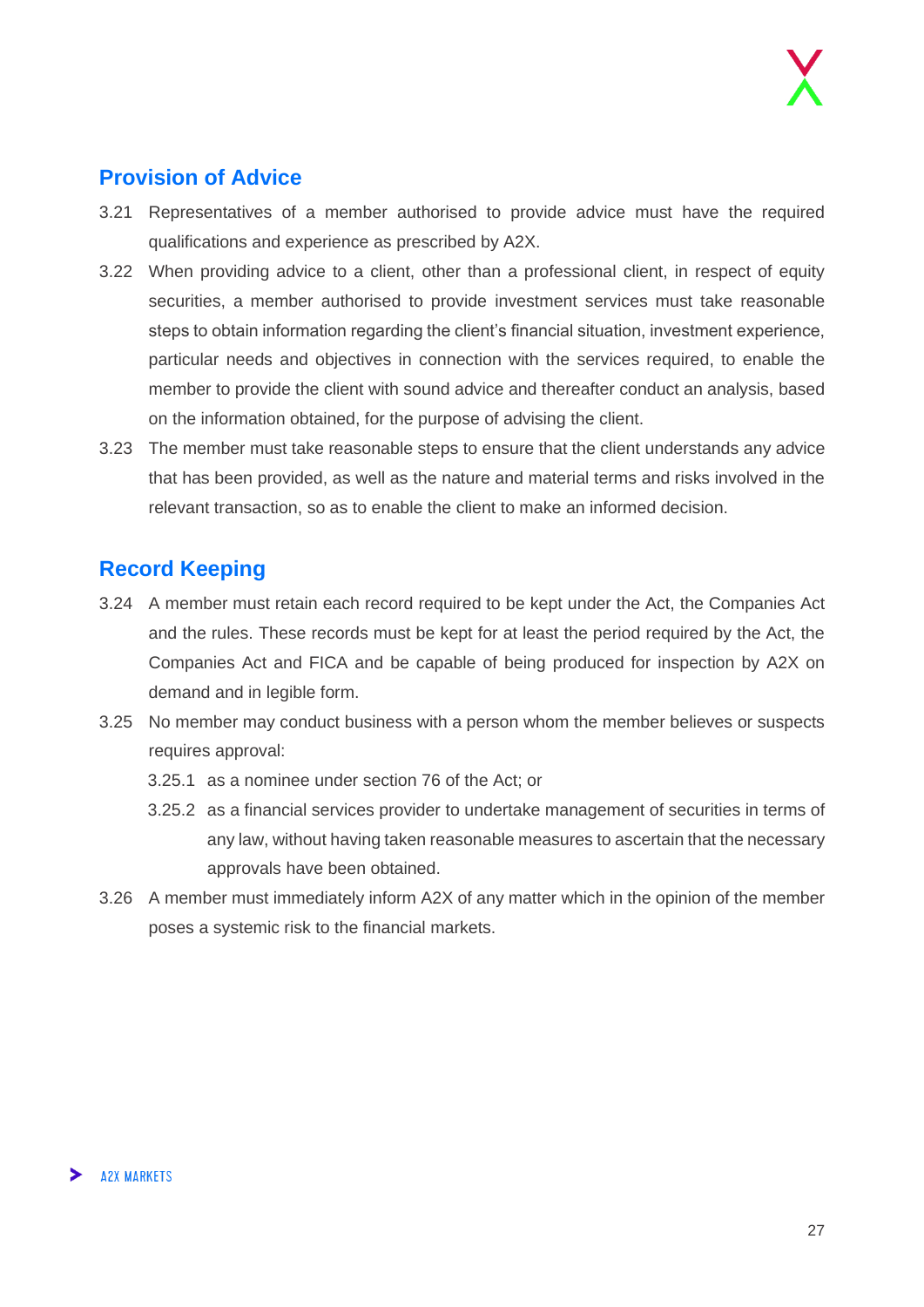## <span id="page-27-0"></span>**Section 4: Best Execution**

| <b>Subsection</b> | <b>Section</b> |
|-------------------|----------------|
| Best execution    | $4.1 - 4.5$    |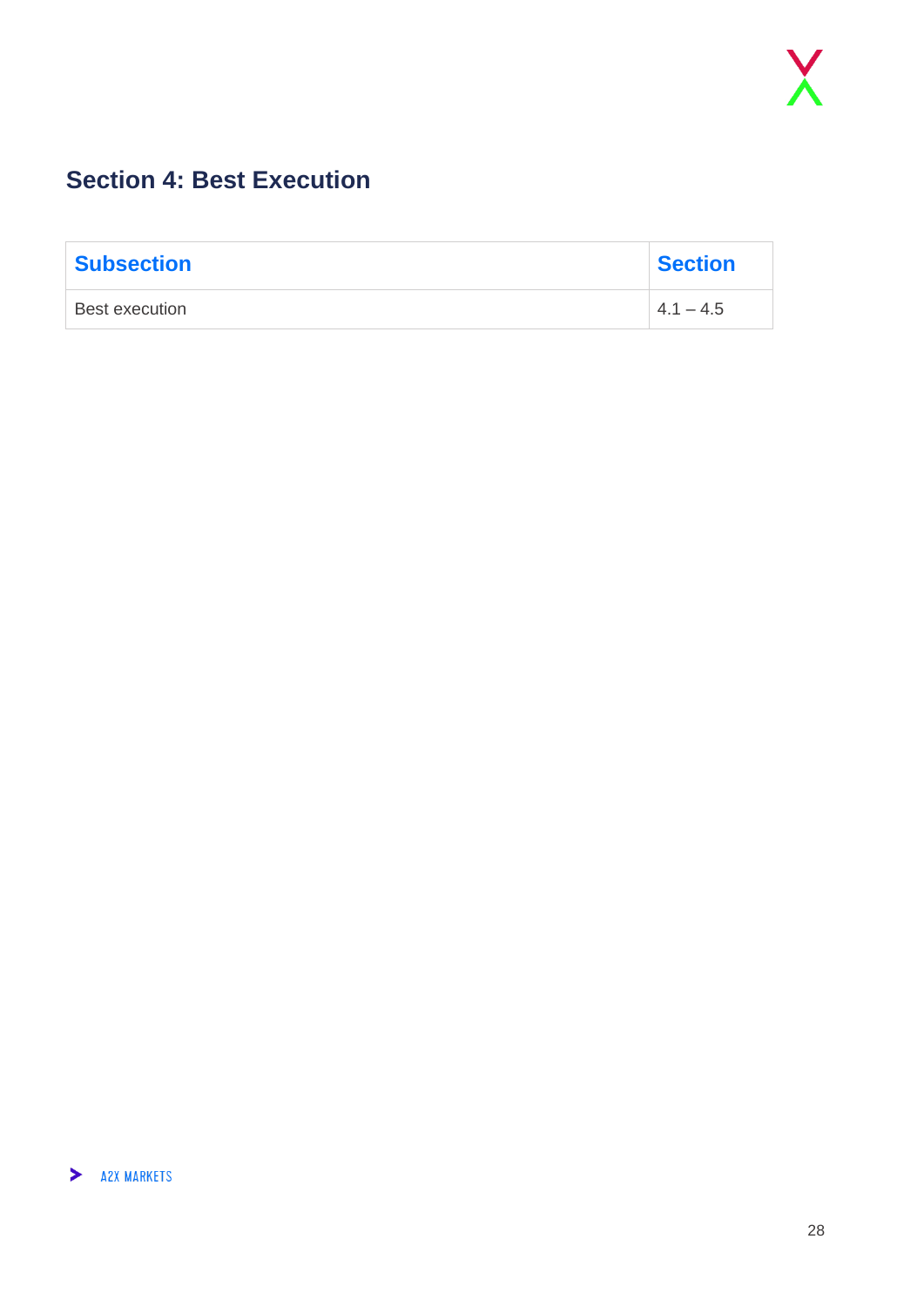### **Section 4**

#### <span id="page-28-0"></span>**Best Execution**

- 4.1 Best execution can be described as obtaining the best possible result for clients, taking into account price, costs, speed, likelihood of execution and settlement, size, nature and any other relevant order execution consideration.
- 4.2 A member must put in place a policy and processes which are designed to consistently obtain the best possible result. This is subject to and taking into account, the nature of the orders, the execution venues available and the priorities the client has placed upon the member executing those orders.
- 4.3 The policy and processes must provide the best balance across a range of sometimes conflicting factors.
- 4.4 The member must also take into account other factors, including the need for timely execution, availability of price improvement, the liquidity of the market, potential price impact, the size of the order, and the cost effectiveness of any related clearing and settlement facilities.
- 4.5 When executing a transaction for a client, a member must adhere to the best execution principle taking reasonable care to obtain the result which is the best available for the client, provided that the member must at all times act in accordance with the provisions of the agreed mandate from the client.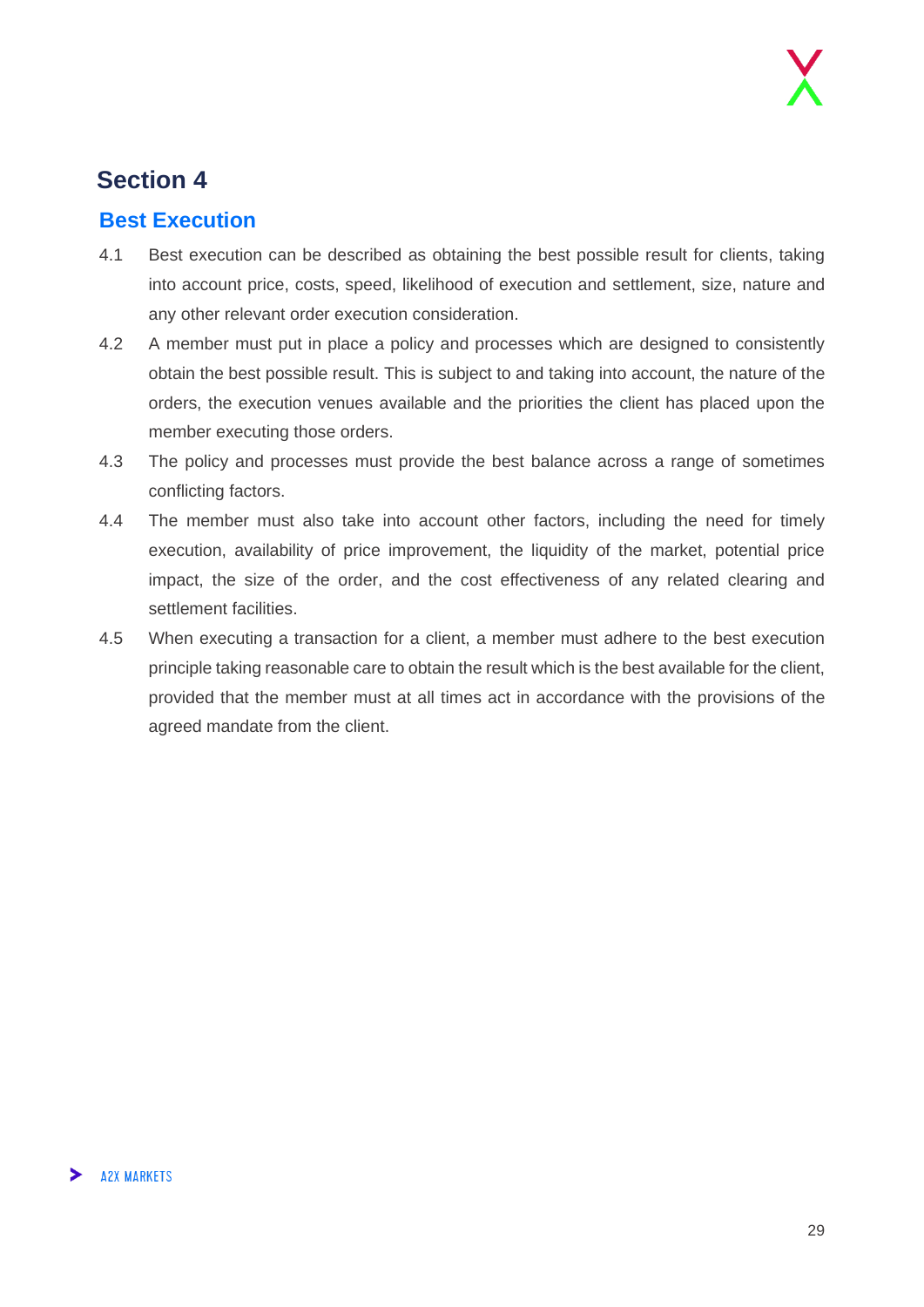## <span id="page-29-0"></span>**Section 5: Market Abuse**

| <b>Subsection</b> | <b>Section</b> |
|-------------------|----------------|
| Market abuse:     | $1, 5.1 - 5.2$ |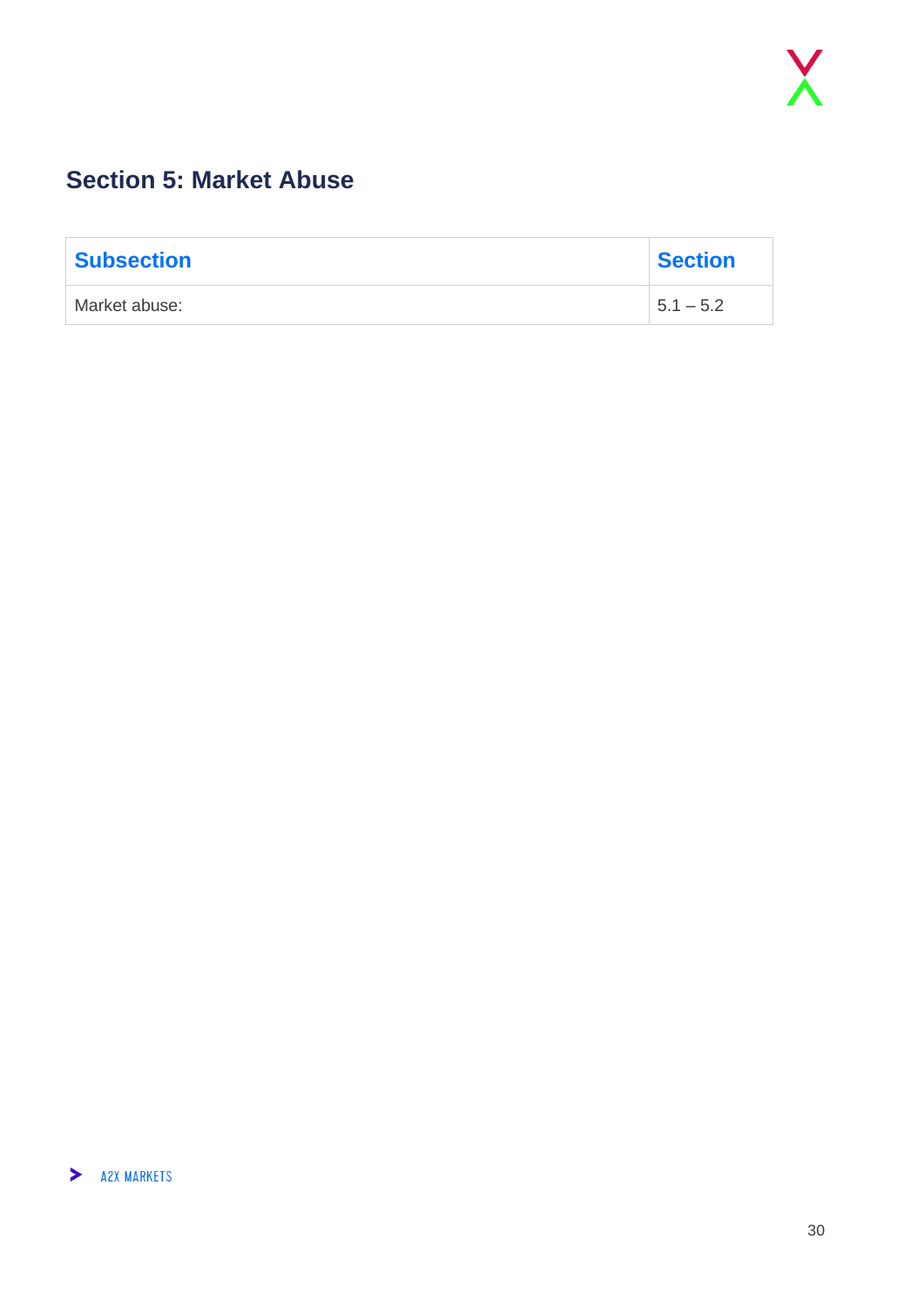## **Section 5**

#### <span id="page-30-0"></span>**Market Abuse**

- 5.1 When transacting on A2X, a member and its employees must:
	- 5.1.1 not behave in a manner which results in a contravention of sections 78 to 80 of the Act;
	- 5.1.2 ensure the integrity of the market and must not use or participate in the use of prohibited trading practices which will result in a breach of the provisions of section 80 of the Act;
	- 5.1.3 must not directly or indirectly make or publish false, misleading or deceptive statements, promises and forecasts in respect of the past or future performance of a company whose equity securities are listed on A2X in the circumstances set out in section 81 (a) and (b) of the Act.
- 5.2 A member must ensure that:
	- 5.2.1 it has processes and procedures in place to identify orders of clients which may constitute market abuse;
	- 5.2.2 all of its employees who are involved in the execution of transactions in equity securities are aware of and acquainted with the market abuse provisions in sections 77 to 81 of the Act;
	- 5.2.3 its employees receive training to assist them in recognising and avoiding transactions which will or may result in a breach of sections 77 to 81 of the Act.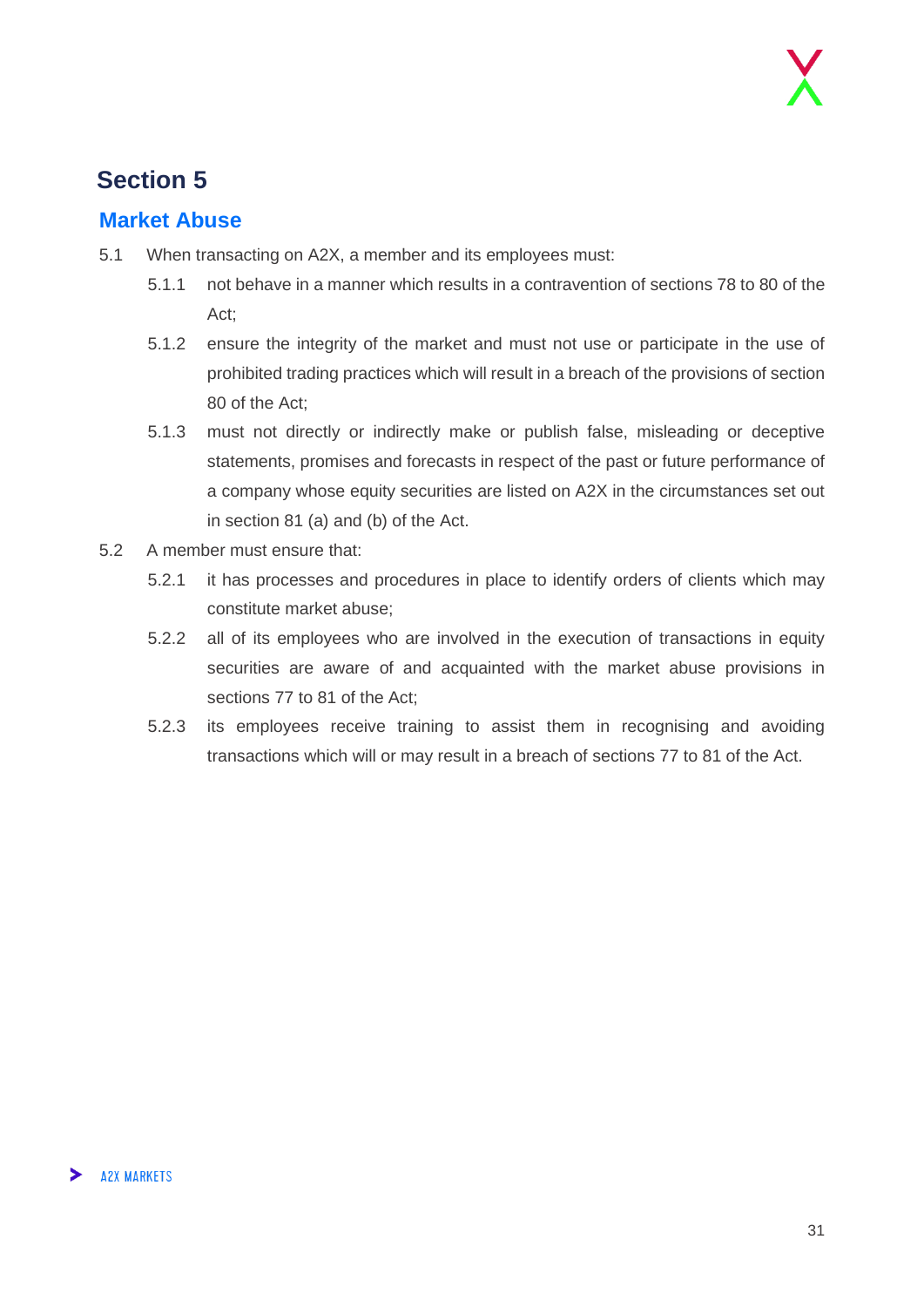## <span id="page-31-0"></span>**Section 6: Trading Facility and Trading**

| <b>Subsection</b>                                                             | <b>Section</b> |
|-------------------------------------------------------------------------------|----------------|
| A2X Trading system:                                                           | $6.1 - 6.2$    |
| Trading times:                                                                | 6.3            |
| Order and Trade Types:                                                        | 6.4            |
| Removal of orders:                                                            | 6.5            |
| Order and tick sizes:                                                         | $6.6 - 6.7$    |
| Suspension and halting of the market:                                         | $6.8 - 6.11$   |
| Price reference checks:                                                       | $6.12 - 6.15$  |
| Members accessing A2X systems:                                                | $6.16 - 6.18$  |
| Fair usage:                                                                   | $6.19 - 6.20$  |
| Procedure for correction of an erroneous trade:                               | $6.21 - 6.28$  |
| Information assimilated as a result of the provision of the trading facility: | 6.29           |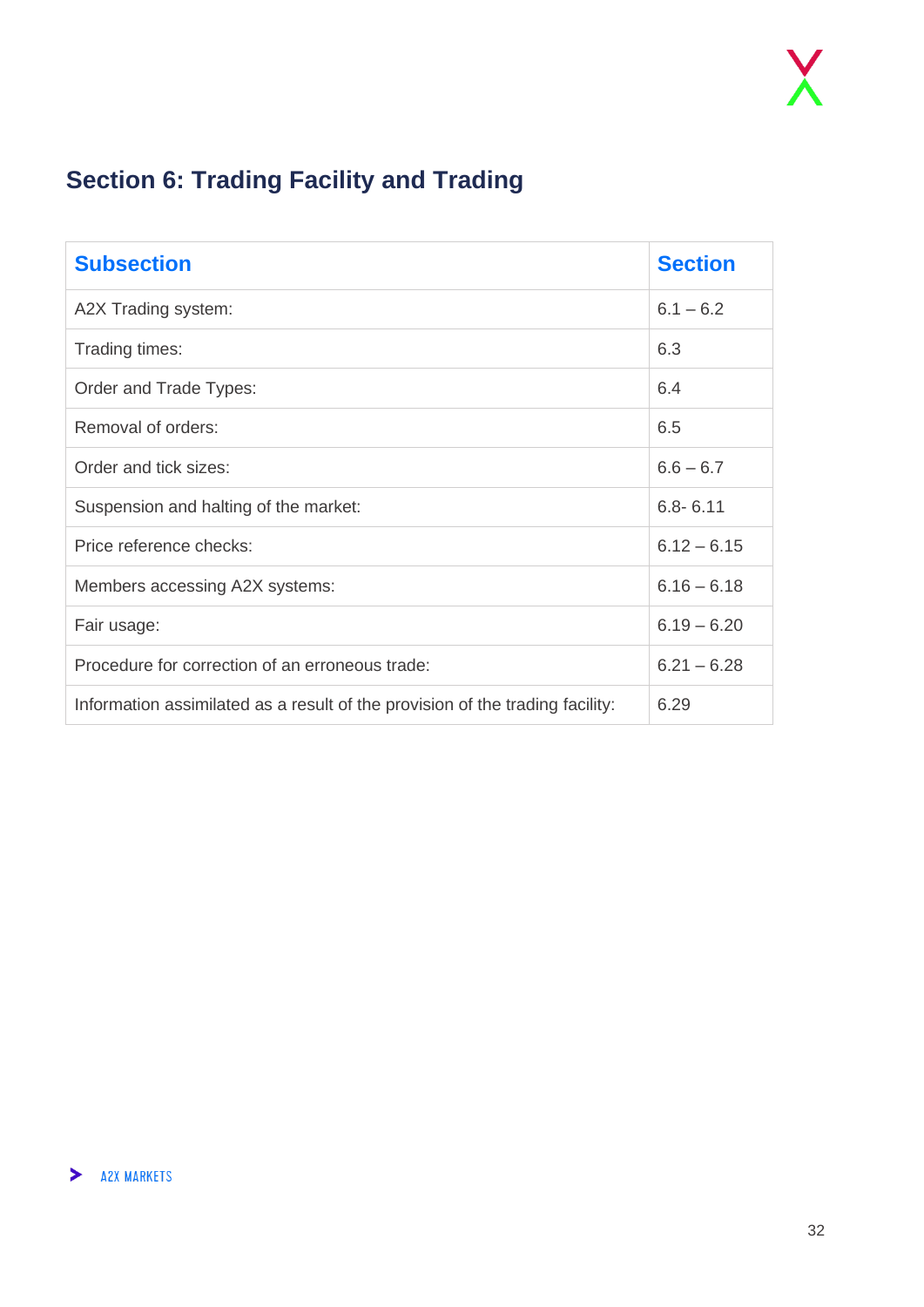## **Section 6**

#### <span id="page-32-0"></span>**A2X Trading System**

- 6.1 All transactions in equity securities by a member must be conducted through the trading facility.
- 6.2 Orders entered into the trading facility are matched based on the following order of priority:
	- 6.2.1 price; and
	- 6.2.2 time.

#### <span id="page-32-1"></span>**Trading Times**

- 6.3 The trading facility will operate on every business day as follows:
	- 6.3.1 08:30 to 09:00 open for order entry and modification;
	- 6.3.2 09:00 to 16:50 continuous trading; and
	- 6.3.3 16:50 to 17:00 auction (if applicable).

#### <span id="page-32-2"></span>**Order and Trade Types**

- 6.4 The order types that may be submitted to the central order book of the trading facility and the applicable requirements for the order types are set out below:
	- 6.4.1 limit order: where the quantity and price of the equity securities to be executed are specified;
	- 6.4.2 market order (only in an auction): where no price limit is specified and the order may execute in full or part against eligible orders;
	- 6.4.3 immediate or cancel order: all or part of the order is required to be executed immediately and the residual order is cancelled;
	- 6.4.4 fill or kill order: the entire order must be executed immediately or the order is cancelled; and
	- 6.4.5 good for day order: an order that is not executed on the day entered on the central order book and is deleted from the trading facility at the end of that trading day.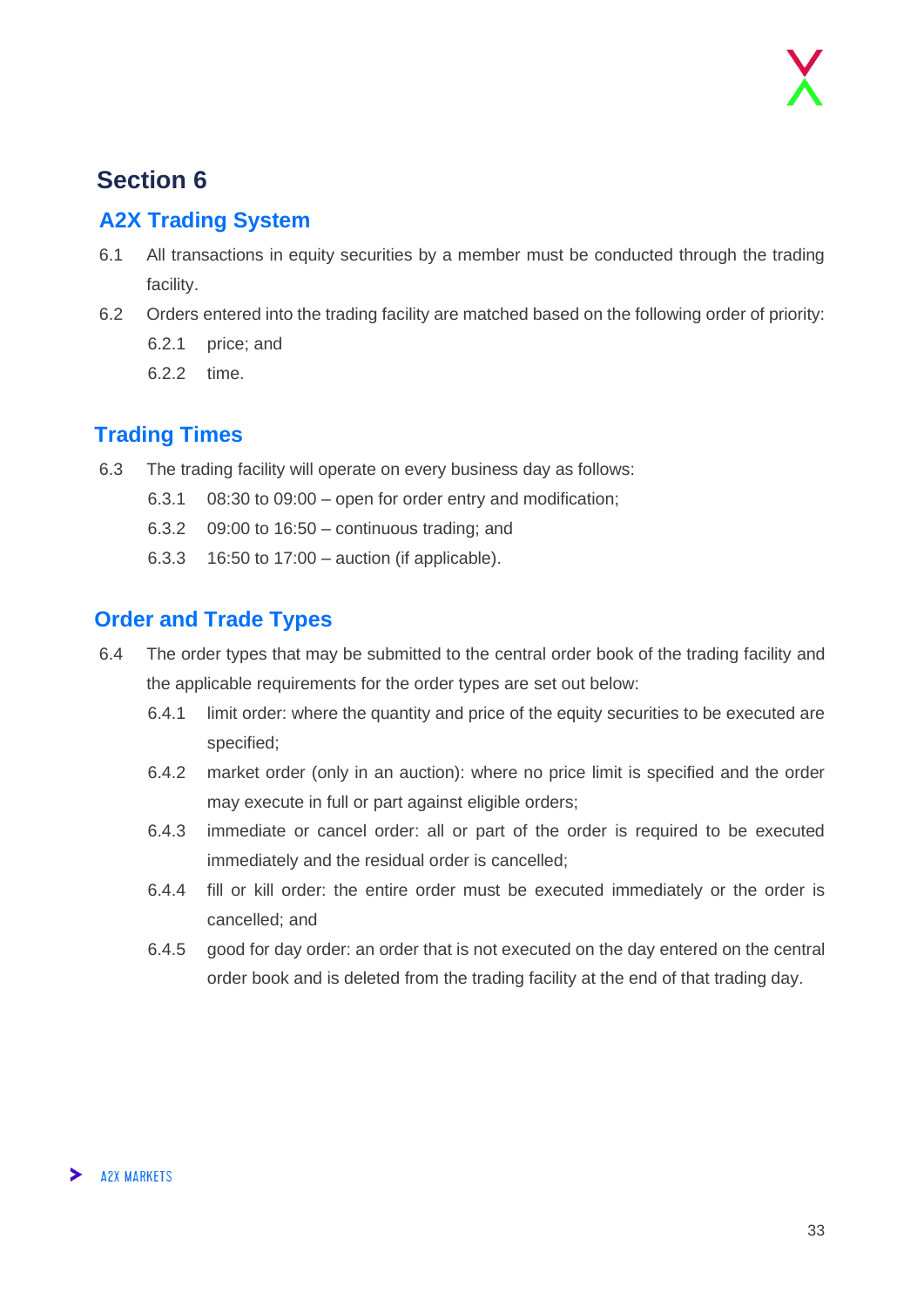| <b>Transaction description</b>                  | Trade type code | Order Type |
|-------------------------------------------------|-----------------|------------|
| Large in Scale Trade:                           | <b>LS</b>       | off book   |
| A LS trade is where both legs of the trade      |                 |            |
| are a pre-agreed buy and sell agency or         |                 |            |
| principal order with the same member            |                 |            |
| acting on behalf of both the buyer and the      |                 |            |
| seller that is not displayed on, nor interacts  |                 |            |
| with the central order book.                    |                 |            |
| <b>Negotiated Benchmark Cross:</b>              | <b>NC</b>       | off book   |
| A NC trade is where both legs of the trade      |                 |            |
| are a pre-agreed buy and sell agency order      |                 |            |
| with the same member acting on behalf of        |                 |            |
| both the buyer and the seller and where a       |                 |            |
| member agrees to affect the transaction at      |                 |            |
| a price that is calculated over a specified     |                 |            |
| number of instances and as weighted by          |                 |            |
| volumes traded on the central order book        |                 |            |
| during a future or previous period of time.     |                 |            |
| Auction on demand                               | <b>AOD</b>      | on book    |
| An AOD is a pre-trade transparent intraday      |                 |            |
| auction, where members can send buy or          |                 |            |
| sell orders, which rest on the order book until |                 |            |
| the orders match with another valid order on    |                 |            |
| the other side.                                 |                 |            |
|                                                 |                 |            |
|                                                 |                 |            |
|                                                 |                 |            |
|                                                 |                 |            |

6.4.6 The below table reflects the transaction description and the trade type code -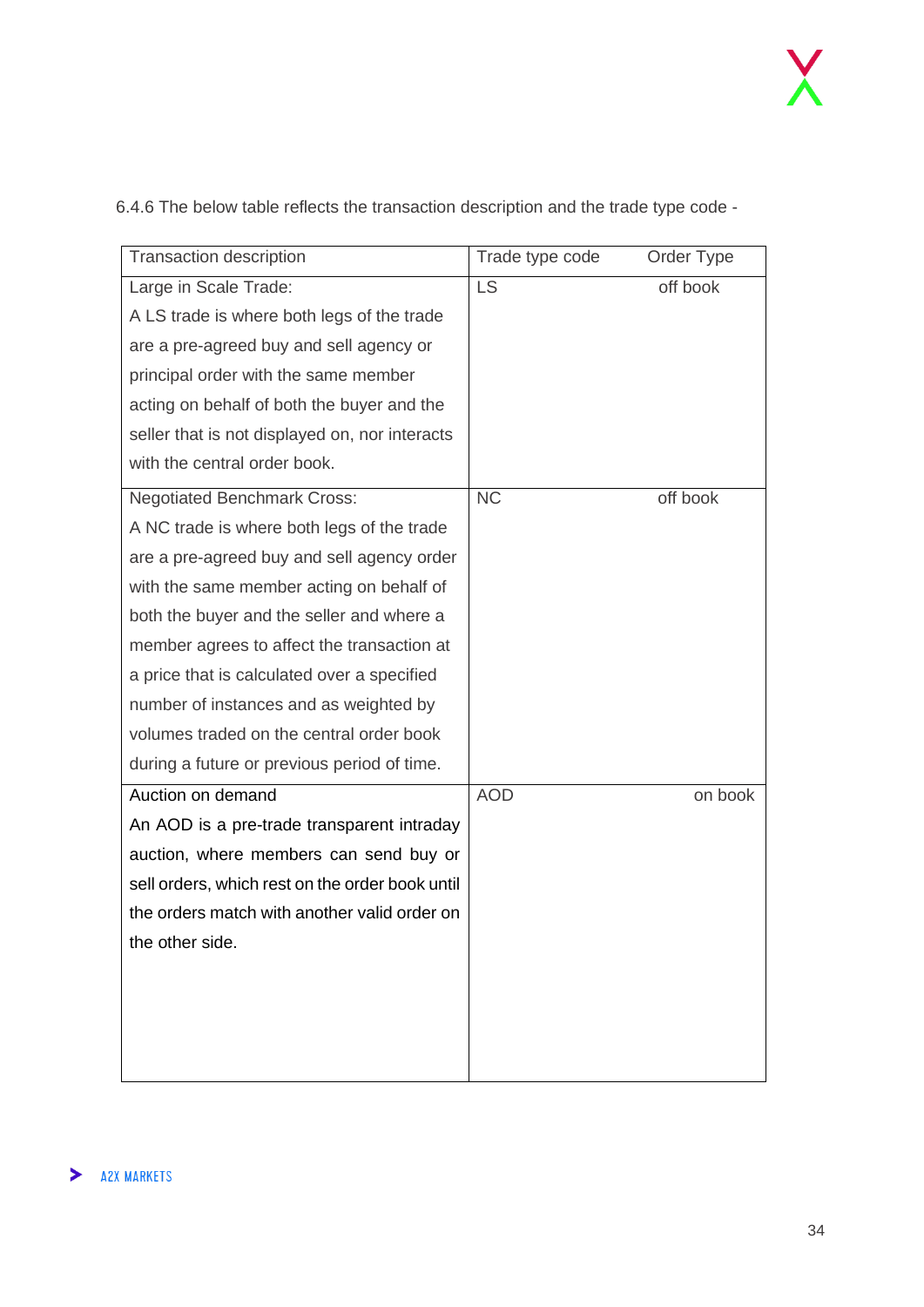| Market at close                          | MaC | on book |
|------------------------------------------|-----|---------|
| The MaC executes orders at the closing   |     |         |
| price of the market from which A2X takes |     |         |
| the reference prices.                    |     |         |
|                                          |     |         |
|                                          |     |         |
|                                          |     |         |
|                                          |     |         |
|                                          |     |         |
|                                          |     |         |
|                                          |     |         |

#### <span id="page-34-0"></span>**Off-book Trading**

6.4A.1 Off-book trades must be reported to the trading facility as follows:

6.4A.1.1 if transacted within trading hours, forthwith and without delay;

6.4A.1.2 if transacted outside of trading hours by no later than 45 minutes of the commencement of the off-book trade reporting session on the next business day after the transaction.

6.4A.2 Off-book trades are not subject to settlement assurance.

#### <span id="page-34-1"></span>**Off-book and On-book Trade Criteria**

6.4B The off-book and on-book trade criteria are as detailed in Directive A: Trading Directive.

#### <span id="page-34-2"></span>**Removal of Orders**

6.5 An order that is not matched at the close of trading will automatically be removed from the trading facility.

#### <span id="page-34-3"></span>**Order and tick sizes**

- 6.6 The minimum order is 1.
- 6.7 The minimum tick size is 1.

#### **A2X MARKETS**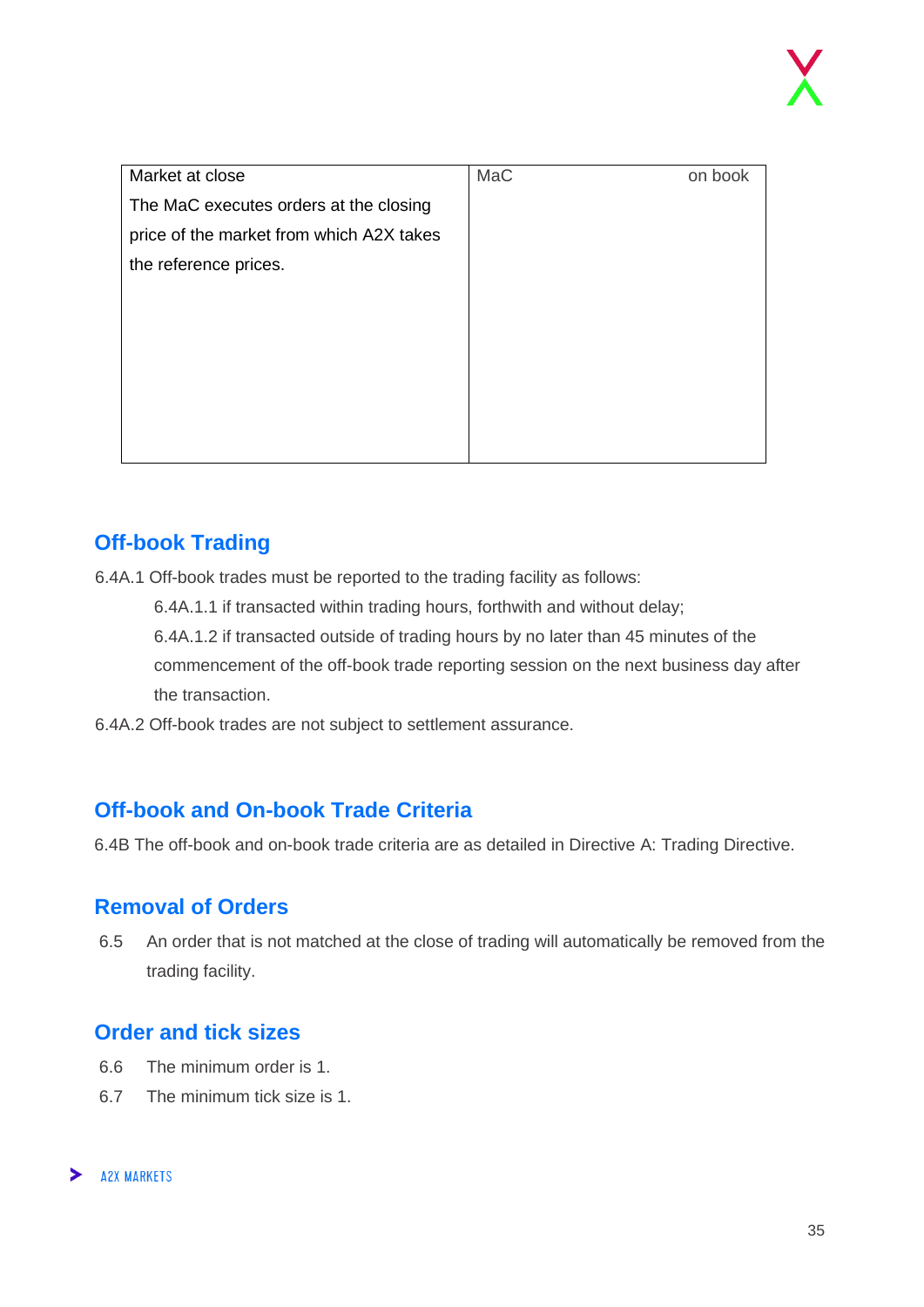#### <span id="page-35-0"></span>**Suspension and Halting of the Market**

- 6.8 Despite any other provisions set out in the rules or the A2X directives, the CEO of A2X or such other person authorised by him, may in that person's absolute discretion and without notice:
	- 6.8.1 suspend trading in any equity security if requested to do so by the registrar;
	- 6.8.2 pause, halt or suspend trading in any equity security if that equity security is also traded on another exchange and trading on that exchange is paused, halted or suspended;
	- 6.8.3 pause, halt or suspend trading in any equity security or close the market if he is of the opinion that a fair and orderly market does not exist;
	- 6.8.4 reduce or extend the hours of operation of the trading system for any particular business day;
	- 6.8.5 pause, suspend, halt or close the trading system for trading at any time and for any period; and
	- 6.8.6 take such other action as may be necessary to ensure an orderly market.
- 6.9 Where transactions in an equity security have been halted or suspended on the primary regulated exchange, A2X may in its absolute discretion:
	- 6.9.1 cancel the orders in the equity security; and
	- 6.9.2 declare void any transactions in equity securities executed after the halt or suspension on the primary regulated exchange and deal with the said transactions in terms of rule 6.10.
- 6.10 A2X may declare as void any transaction concluded on the trading facility for any reason, including but not limited to where there is a malfunction in the use of any A2X system or other unusual market conditions and take such further action as may be taken in terms of the rules and A2X directives to resolve any issues that may arise when there is a failure of a trading facility, or the facility is halted or failed.
- 6.11 In the event that A2X halts or suspends trading in any or all equity securities, declares a transaction void or changes the hours of operation of the market, A2X must immediately notify the registrar.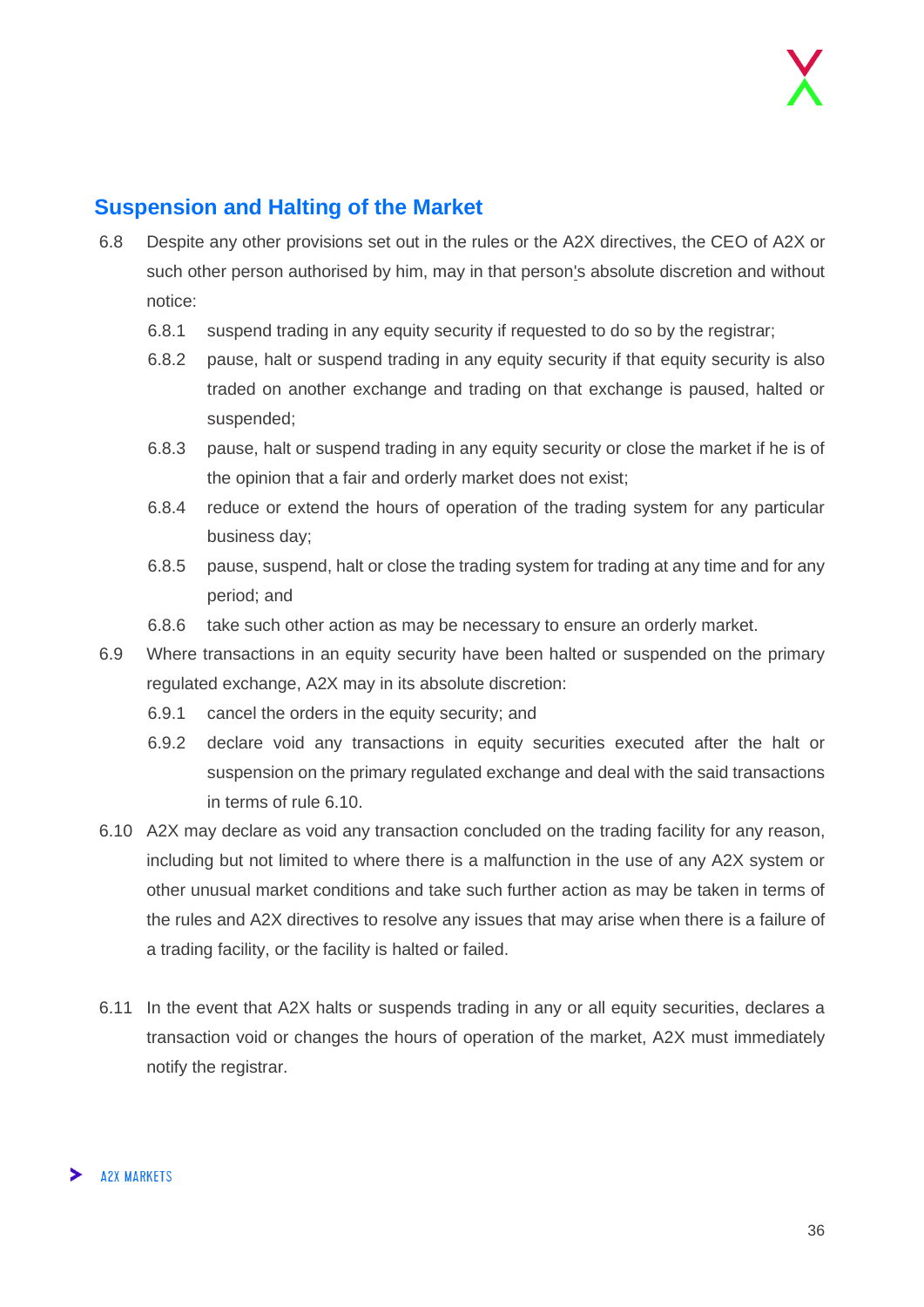#### <span id="page-36-0"></span>**Price Reference Checks**

- 6.12 All orders entered into the trading facility are subject to price reference checks to prevent a disorderly market and extreme price movements.
- 6.13 The price reference checks are:
	- 6.13.1 static price collars in the form of:
		- 6.13.1.1 at market open, the open price or in the absence of an open price, the previous day's closing price of the regulated exchange;
		- 6.13.1.2 in continuous trading, using the open traded price and /or intra-day volatility auction reference price on the regulated exchange;
	- 6.13.2 irregular price movements and order volumes.
- 6.14 An order submitted to the trading facility that breaches the static price collar will be rejected by the trading facility.
- 6.15 In the event that A2X deems price movements and order volumes to be irregular, A2X may immediately halt transactions in an equity security.

#### <span id="page-36-1"></span>**Members Accessing A2X Systems**

- 6.16 Members accessing A2X systems must:
	- 6.16.1 maintain and enforce appropriate procedures designed to ensure compliance with sections 80 and 81 of the Act;
	- 6.16.2 maintain and enforce appropriate security procedures which are designed to prevent unauthorised persons from having access to any A2X systems, member trading applications or client applications; and
	- 6.16.3 have systems and controls in place to ensure that any data sent to or received from the A2X systems does not hamper the efficiency and integrity of the market or the proper functioning of the A2X systems.
- 6.17 A2X may instruct a member to discontinue using a member or client application or restrict the use by a member of any or all components of a member or client application.
- 6.18 Any information received by the A2X system from a member will be deemed to have been submitted with the knowledge of the member.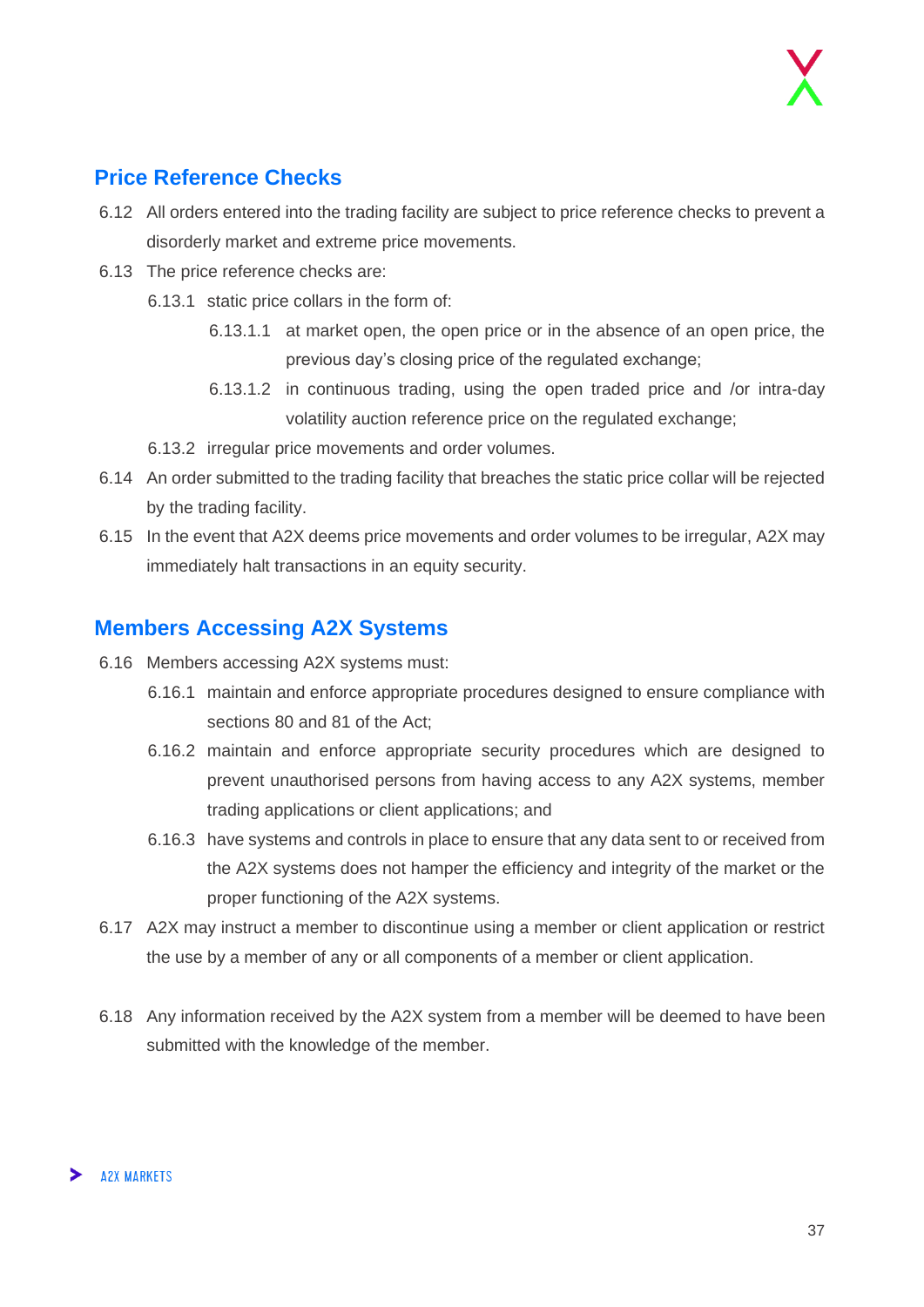#### <span id="page-37-0"></span>**Fair Usage**

- 6.19 In preserving the integrity and quality of the A2X market, A2X may, in its discretion, manage the use of and access to A2X systems and services by a member where a member's use of A2X systems or services:
	- 6.19.1 is considered not to be fair or appropriate;
	- 6.19.2 affects or may affect other members' use of the systems and services; or
	- 6.19.3 is significantly different from the usage of other members.
- 6.20 The management of the use of, and access to A2X systems and services by A2X may include suspending or limiting a member's access to the trading facility.

#### <span id="page-37-1"></span>**Procedure for Correction of an Erroneous Trade**

- 6.21 Under exceptional circumstances, A2X may cancel a transaction in equity securities where the transaction results from an order which is submitted in error, invalid, fraudulent, manipulative or where a cancellation is required to preserve a fair and orderly market.
- 6.22 A member may request A2X to correct a transaction in equity securities.
- 6.23 The member must advise the Head of Legal and Regulation of the error as soon as the member becomes aware of same but no later than 30 minutes after the initial trade transacted in error and request that the trade be cancelled. The member must confirm the request in writing within the time period stipulated by the Head of Legal and Regulation.
- 6.24 The Head of Legal and Regulation will consider the request taking into account the applicable circumstances including the price at which the transaction referred to in 6.21 was concluded, the last traded price prior to the erroneous transaction, the amount of loss suffered by the member, and whether both parties to the transaction have agreed to the cancellation. A cancellation will only be considered if the amount of the potential loss to the member is R100 000 or more in relation to a transaction conducted in one equity security on the trading facility and R200 000 or more in relation to transactions conducted in more than one equity security on the trading system.
- 6.25 The Head of Legal and Regulation must approve or refuse the request and where approved, immediately thereafter facilitate the booking of an equal but opposite transaction to the transaction conducted in error.

#### **A2X MARKETS**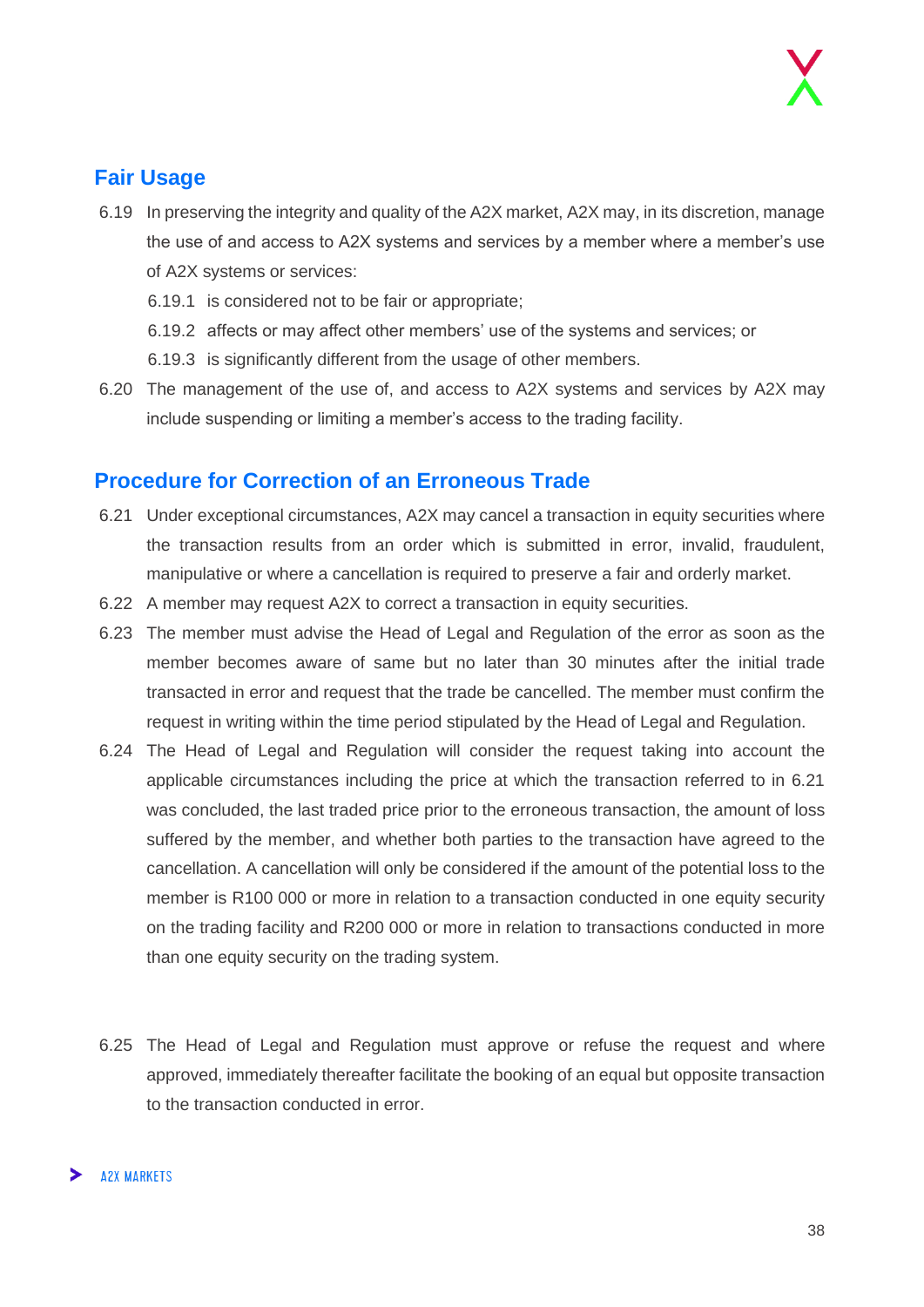- 6.26 When a transaction in equity securities is cancelled, where a loss is incurred the member who requested the cancellation must provide the other member with compensation for any loss of price and time priority. The compensation will be in the amount as determined by the Head of Legal and Regulation and must be passed on to the affected client.
- 6.27 An appeal against the decision taken not to cancel a transaction may be submitted to the CEO for consideration provided the appeal is submitted in writing and within 24 hours of having received notification of the decision.
- 6.28 Administration fees in such amount as prescribed by A2X will be payable in respect of:
	- 6.28.1 the requested cancellation, irrespective of the success of the application to cancel the transaction; and
	- 6.28.2 an appeal lodged in terms of section 6.27. This fee or a portion thereof may be refundable at the discretion of A2X.

## <span id="page-38-0"></span>**Information assimilated as a result of the provision of the trading facility**

6.29 All information assimilated by A2X as a consequence of the operation of the trading facility and A2X systems is the sole and exclusive property of A2X and may be published and distributed as A2X in its sole discretion decides.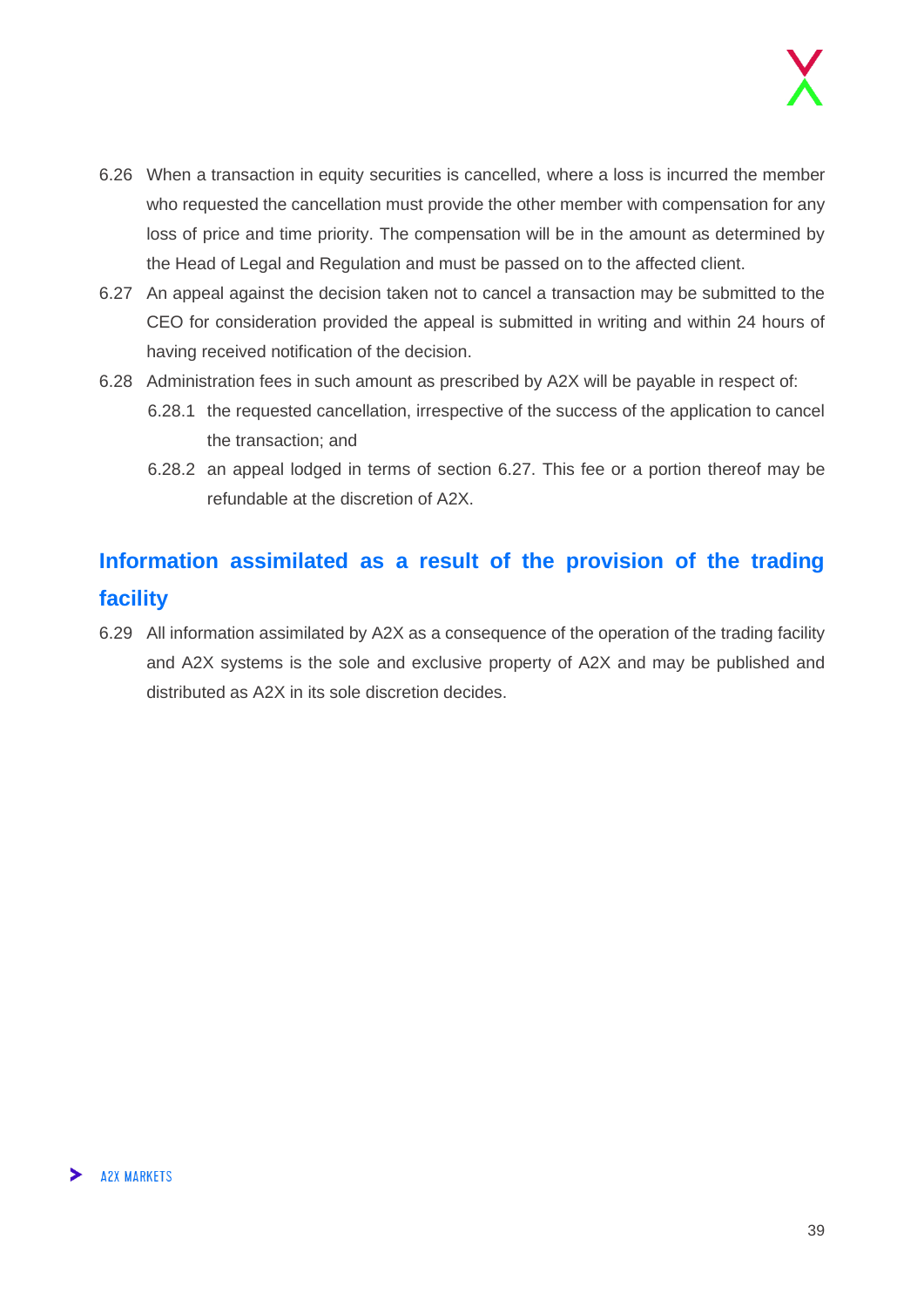## <span id="page-39-0"></span>**Section 7: Clearing and Settlement**

| <b>Subsection</b>                                                                                          | <b>Section</b> |
|------------------------------------------------------------------------------------------------------------|----------------|
| Principles of clearing and settlement:                                                                     | $7.1 - 7.3$    |
| Role of the CSD:                                                                                           | $7.4 - 7.5$    |
| Appointment of a CSDP:                                                                                     | $7.6 - 7.7$    |
| Member settlement obligations in respect of principal transactions in equity<br>securities:                | $7.8 - 7.9$    |
| Client settlement obligations:                                                                             | $7.10 - 7.12$  |
| Member settlement obligations in respect of a client:                                                      | $7.13 - 7.16$  |
| Mitigation of losses by a member:                                                                          | $7.17 - 7.19$  |
| Role of A2X in the clearing and settlement process:                                                        | $7.20 - 7.22$  |
| Actions to be taken by the settlement committee in respect of transactions<br>that are unlikely to settle: | 7.23           |
| Process for the revision of a settlement date for a transaction:                                           | $7.24 - 7.28$  |
| Management of the settlement risks:                                                                        | $7.29 - 7.31$  |
| Interventions by the settlement committee to avoid a failed trade:                                         | $7.32 - 7.35$  |
| Failed trade procedure:                                                                                    | $7.36 - 7.38$  |
| Consequences of a transaction being declared as a failed trade:                                            | $7.39 - 7.45$  |
| Penalties and fees:                                                                                        | $7.46 - 7.48$  |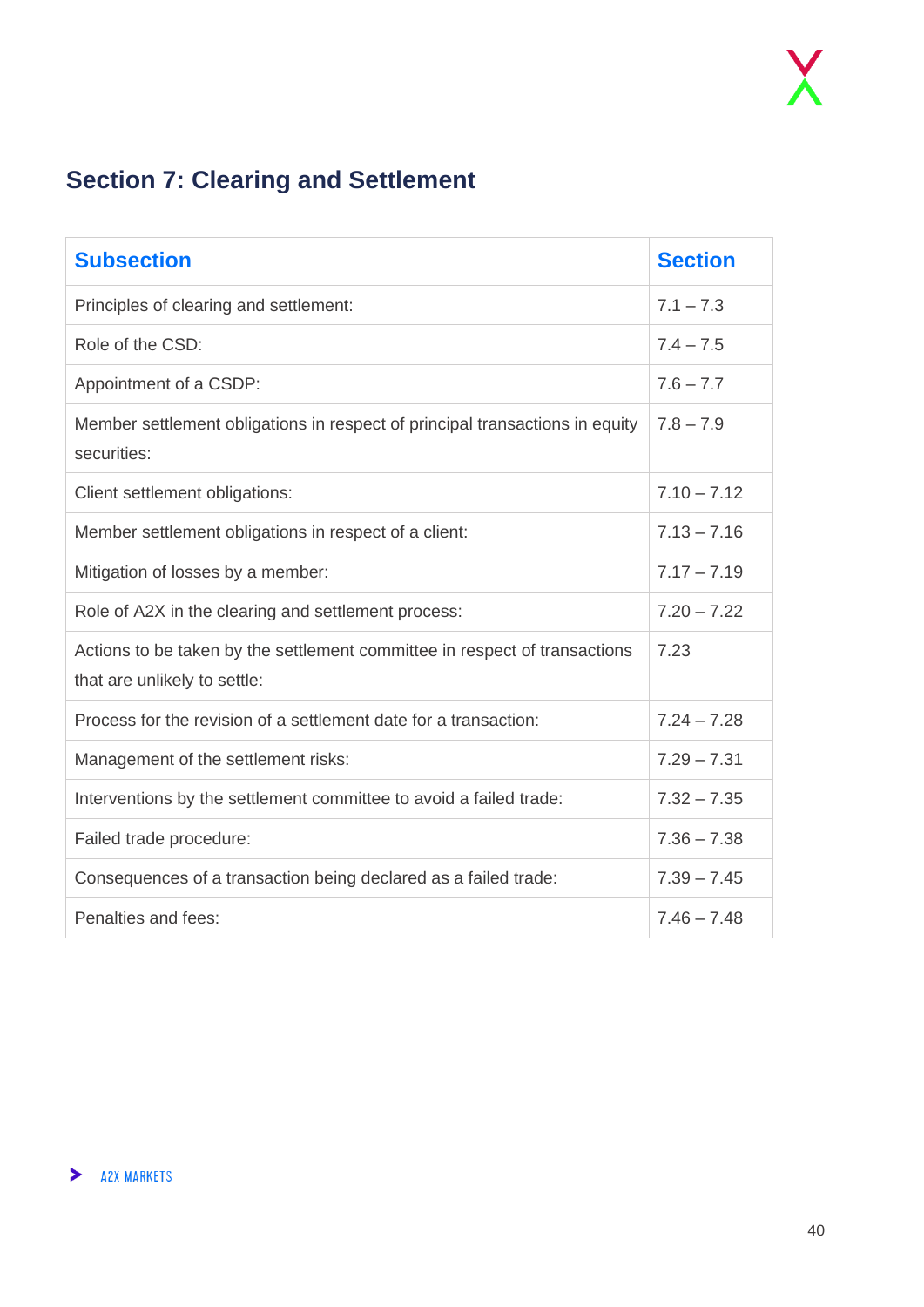## **Section 7**

#### <span id="page-40-0"></span>**Principles of Clearing and Settlement**

- 7.1 All transactions in equity securities conducted on A2X will be cleared and settled in accordance with these rules.
- 7.2 Transactions in equity securities will be settled:
	- 7.2.1 on a rolling contractual basis according to which buyers and sellers of equity securities agree to settle 3 days after the day of trade;
	- 7.2.2 contract note by contract note;
	- 7.2.3 between the ultimate buyer and the ultimate seller; and
	- 7.2.4 on a net basis per member, per trade type and per security, whereby individual contract notes are consolidated and offset into net amounts of securities and funds for settlement.
- 7.3 The overriding settlement assurance principles are that:
	- 7.3.1 the client is responsible for the settlement of the client's transactions in equity securities;
	- 7.3.2 if the client does not meet its settlement obligations, the member assumes the client's obligations and becomes responsible to settle the transaction;
	- 7.3.3 a member may take reasonable action to mitigate its risk arising out of the client's breach of its settlement obligations; and
	- 7.3.4 the member is responsible for settlement of its principal transactions.

#### <span id="page-40-1"></span>**Role of the CSD**

- 7.4 A2X has appointed Strate as the CSD for transactions in equity securities conducted on the trading facility and all transactions in equity securities will be settled through Strate or such other CSD as A2X may appoint from time to time.
- 7.5 Members must comply with such requirements and pay such fees for the use of Strate as A2X may prescribe.

#### <span id="page-40-2"></span>**Appointment of a CSDP**

7.6 All members must appoint and enter into an agreement with a CSDP as well as open the required accounts with a CSDP to facilitate the clearing and settlement of member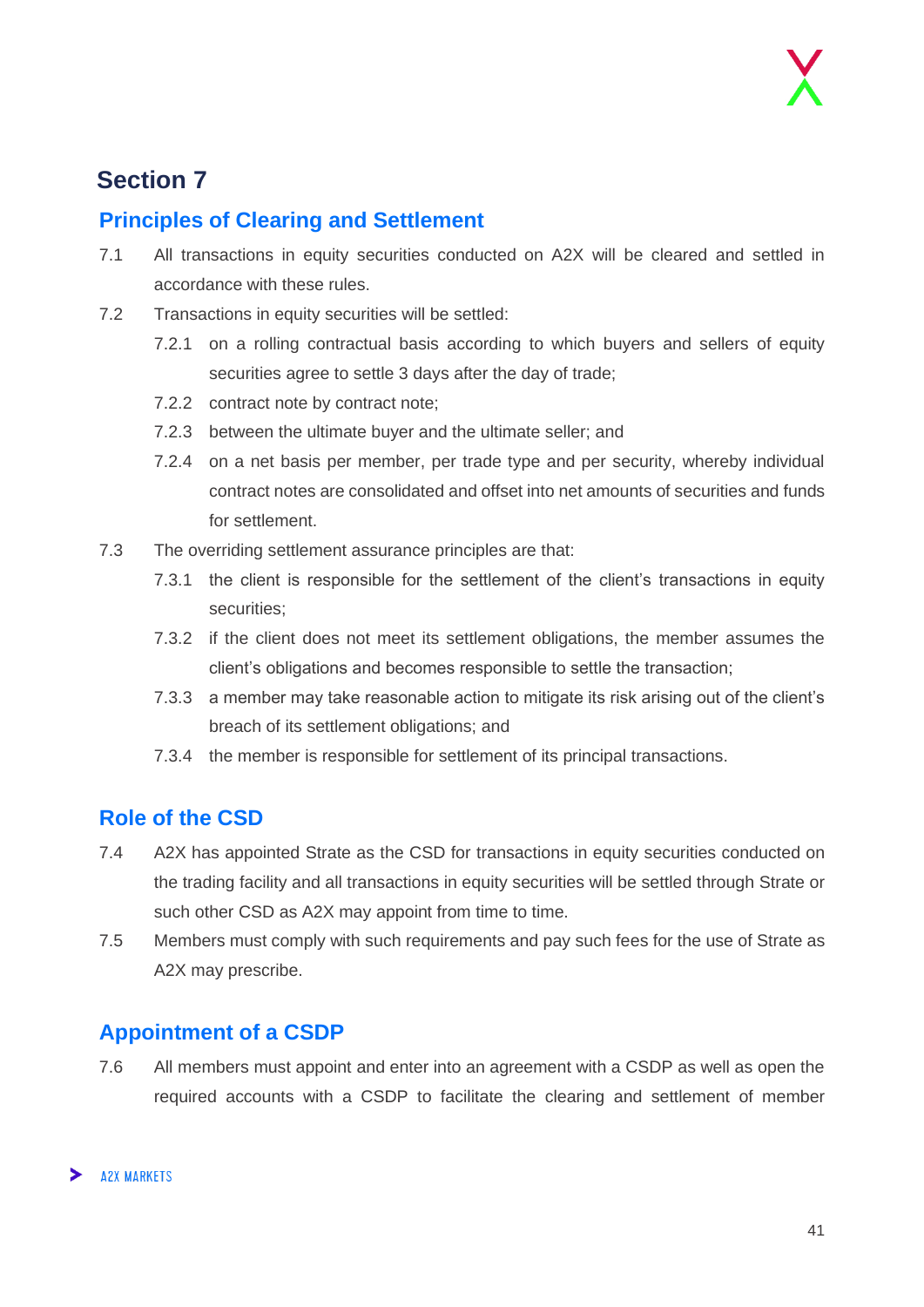principal transactions conducted on A2X. The following accounts are required:

- 7.6.1 custody account;
- 7.6.2 funds settlement account;
- 7.6.3 current account.
- 7.7 All clients must appoint and enter into an agreement with a CSDP as well as open the required accounts with a CSDP to facilitate the clearing and settlement of transactions in equity securities conducted by members for clients. The following accounts are required:
	- 7.7.1 custody account; and
	- 7.7.2 funds settlement account.

## <span id="page-41-0"></span>**Member settlement obligations in respect of principal transactions in equity securities**

- 7.8 a member must take all the necessary steps to ensure that settlement of the member's transactions in equity securities takes place in accordance with these rules, including:
	- 7.8.1 make arrangements to ensure that equity securities or cash required for a transaction in equity securities are available for settlement in terms of these rules;
	- 7.8.2 take steps to ensure that its CSDP settles the transaction in equity securities, including secure the commitment of the CSDP to settle the transaction by no later than 12:00 on T+2.
- 7.9 In the absence of an instruction from A2X, a member may not instruct its CSDP to revoke a commitment to settle the transaction in equity securities.

#### <span id="page-41-1"></span>**Client Settlement Obligations**

- 7.10 A client must take all the necessary steps to ensure that settlement of the client's transactions in equity securities takes place in accordance with these rules, including:
	- 7.10.1 prior to instructing a member to execute a transaction in equity securities, provide its member with evidence of the appointment of a CSDP as well as the required details of the client's accounts, including the names and account numbers of the custody account and funds settlement account of the client with the CSDP;
	- 7.10.2 make arrangements to ensure that equity securities or cash required for a transaction in equity securities are available for settlement in terms of these rules;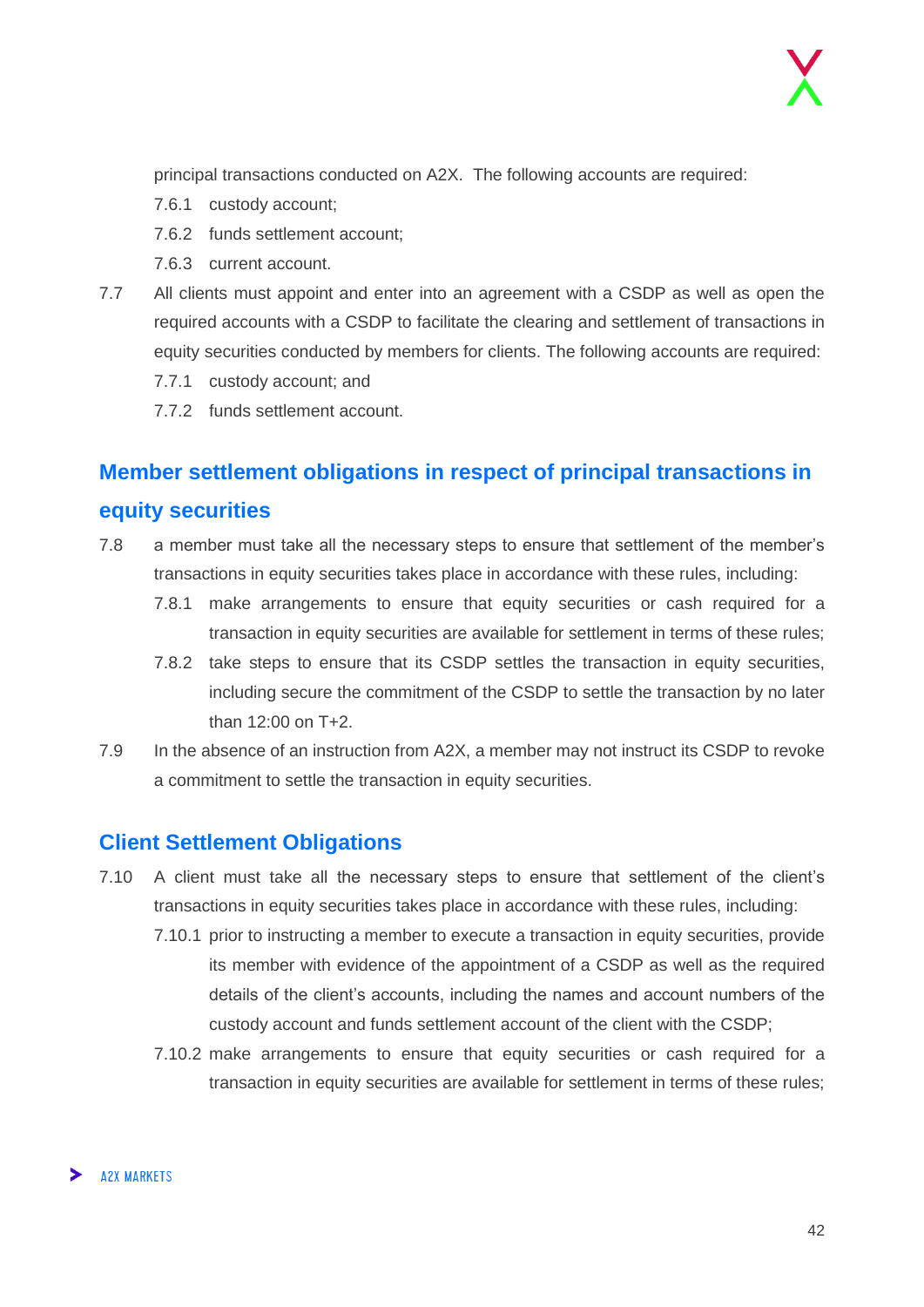- 7.10.3 confirm acceptance of the transaction in equity securities by 12:00 on T+1, failing which the transaction will be deemed to have been accepted by the client;
- 7.10.4 where a correction to an allocation of a transaction in equity securities is required, provide the member with the new allocation as well as the confirmation of the new allocation by no later than 12:00 on T+1;
- 7.10.5 take steps to ensure that its CSDP settles the transaction in equity securities, including:
	- 7.10.5.1 providing an instruction to the CSDP to settle the said transaction as soon as practicable but no later than 12:00 on T+1; and
	- 7.10.5.2 secure the commitment of the CSDP to settle the transaction as early as possible in the settlement cycle but by no later than 12:00 on T+2.
- 7.11 In the absence of an instruction from A2X, a client may not instruct its CSDP to revoke a commitment to settle the transaction in equity securities after 18:00 on T+1.
- 7.12 A client must immediately notify the member of any issue that may impact on the settlement of a transaction in equity securities.

#### <span id="page-42-0"></span>**Member settlement obligations in respect of a Client**

- 7.13 Prior to executing a transaction in equity securities for a client:
	- 7.13.1 advise the client of its settlement obligations set out in the rules in section 7. Should a member fail to advise the client, the client is still bound by the said rules;
	- 7.13.2 a member must ensure that the client has appointed a CSDP and has provided the member with the name and account numbers of the custody account and funds settlement account of the client with the CSDP, which account details must be verified by the member.
- 7.14 Once a transaction in equity securities has been executed, the member must:
	- 7.14.1 allocate the transaction to the relevant client account;
	- 7.14.2 provide the client with a transaction confirmation by 20:00 on the T;
	- 7.14.3 ensure that despite any actions taken in terms of these rules, any corrections made must be communicated to and accepted by the client as soon as possible and within such time as to allow the CSDP to commit to the transaction by no later than 12:00 on T+2.
- 7.15 If no commitment to settle is obtained from the CSDP of the client or it becomes evident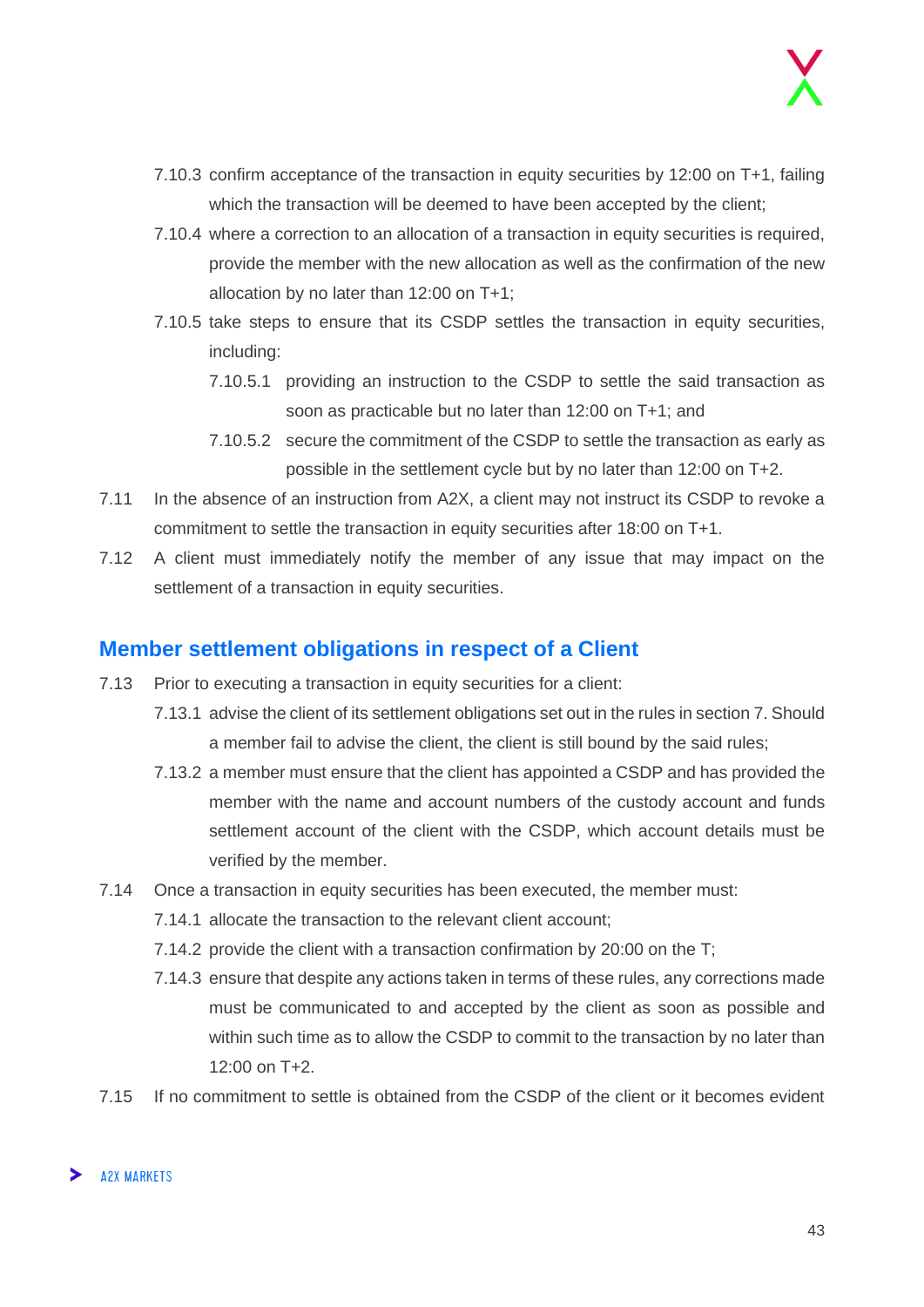that the client is not able to settle the transaction in equity securities, the member will, by no later than 16:00 on T+2, assume responsibility for the settlement of the transaction of the client. In this case, the member must ensure that the CSDP of the member commits to settle the transaction by 18:00 on T+2 and must ensure settlement on settlement date by all the means available to the member;

7.16 A member must immediately notify A2X of any issue that may impact on the settlement of a transaction in equity securities or if the member is unable to arrange settlement.

#### <span id="page-43-0"></span>**Mitigation of losses by a Member**

- 7.17 Subject to any agreement with or notification to the defaulting client and to any intervention by A2X, the member may, to mitigate its loss:
	- 7.17.1 in respect of a sale, purchase the equivalent equity securities that were sold by the defaulting client; or
	- 7.17.2 in respect of a purchase, sell the equivalent equity securities that were purchased by the defaulting client.
- 7.18 If a member proceeds according to rule 7.17.1 or 7.17.2, the timing of, and the price at which, these purchases or sales are executed should take into account:
	- 7.18.1 when the breach by the client was, or reasonably should have been identified by the member;
	- 7.18.2 any agreement with or notification to the client with regard to the timing of such transactions; and
	- 7.18.3 relevant market conditions.
- 7.19 Any losses, costs or interest incurred by the member as a consequence of the actions taken in 7.17 may be claimed from the client. Losses may include any difference between the selling and purchase consideration or purchase and selling consideration, as the case may be.

#### <span id="page-43-1"></span>**Role of A2X in the Clearing and Settlement Process**

- 7.20 The clearing and settlement of transactions in equity securities conducted on the trading facility, and any risks related thereto, will be managed by A2X in terms of these rules.
- 7.21 To perform this function, A2X is authorised to do all things necessary to facilitate the settlement of equity securities executed on A2X, including the borrowing of equity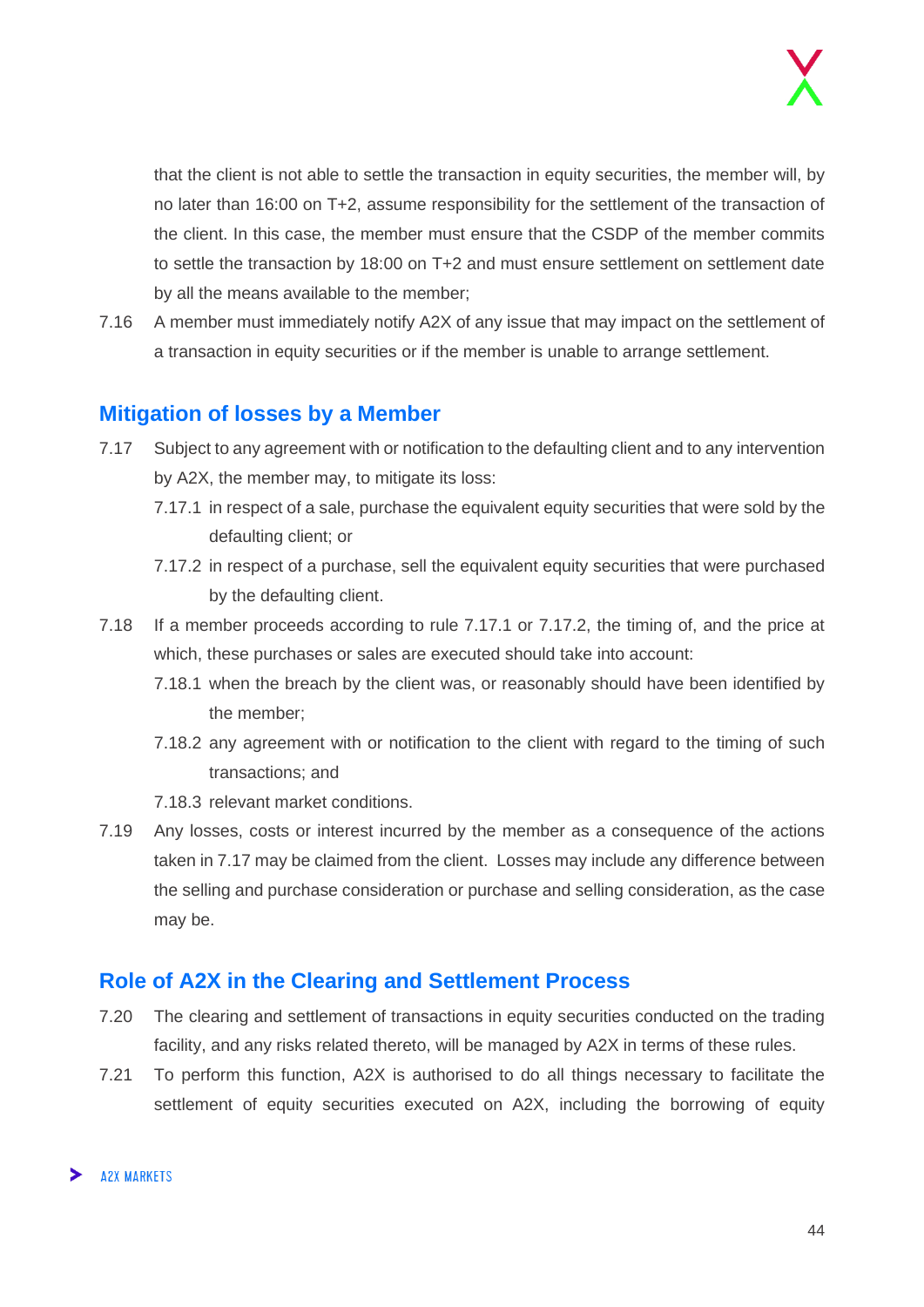securities, through the use of an agent if required, the lending of funds, the changing of any of the times for settlement of equity transactions set out in this rule 7 and the buying and selling of equity securities on the trading facility.

7.22 The controlling body delegates the power set out in rule 7.20 and 7.21 to the settlement committee.

## <span id="page-44-0"></span>**Actions to be taken by the Settlement Committee in respect of transactions in equity securities that are unlikely to settle**

- 7.23 If it appears to the settlement committee that the settlement of a transaction in equity securities is unlikely to take place on settlement date, the settlement committee may:
	- 7.23.1 roll the date for the settlement of the transaction in terms of rule 7.24 to a revised settlement date and follow the procedures set out in rule 7.25;
	- 7.23.2 declare the transaction to be a failed trade in terms of rule 7.36 and follow the procedure set out in rule 7.37 and 7.38; and
	- 7.23.3 levy such fees, penalties and interest, as prescribed in the A2X directives, on the member that is in breach of its settlement obligations. The fees, penalties and interest may be recovered by the member from the client where the client is in breach of its settlement obligations.

## <span id="page-44-1"></span>**Process for the revision of a settlement date for a transaction in equity securities**

- 7.24 If at any time during the settlement cycle it is evident to the settlement committee that due to the temporary unavailability of equity securities or funds, the settlement of a transaction will not take place on the settlement date but that the equity securities or funds are likely to become available for settlement within 3 days or such other period as the settlement committee may determine, the settlement committee may elect to roll the settlement date for that transaction (the "rolled transaction") and allocate a revised settlement date.
- 7.25 Should A2X elect to proceed in terms of rule 7.24:
	- 7.25.1 in accordance with the principles of clearing and settlement of equity securities set out in rules 7.1 to 7.3, a transaction or transactions which in the opinion of the settlement committee best correlate with the rolled transaction, will be identified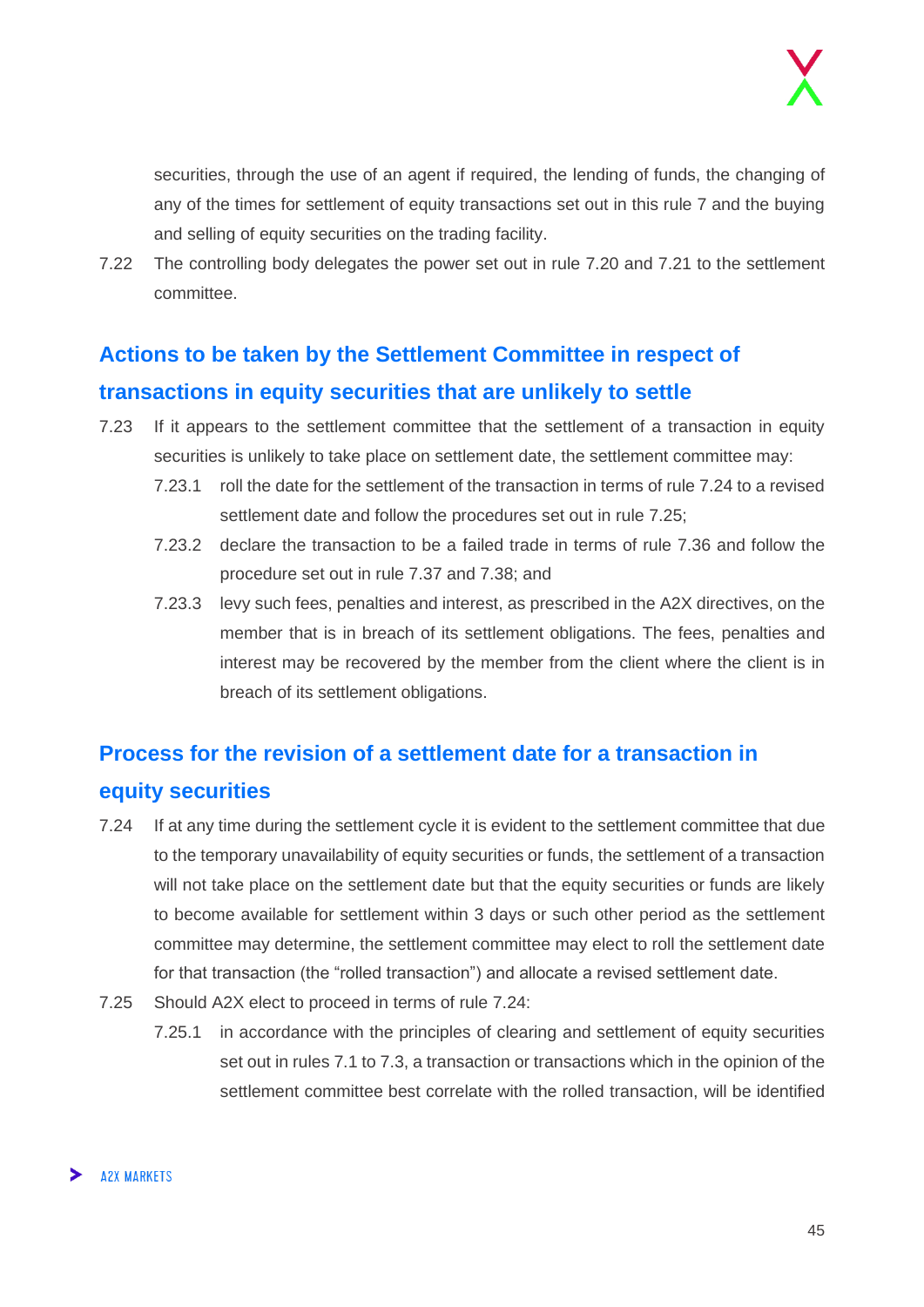by the settlement committee as the transaction or transactions to be matched with the rolled transaction (the "corresponding transaction/s"), the settlement of which will take place on the revised settlement date;

- 7.25.2 the members responsible for the rolled transaction and the corresponding transaction/s will be notified that these transactions will now settle on the revised settlement date and any capital exposure requirement taken in respect of the rolled transaction will be retained pending settlement on the revised settlement date;
- 7.25.3 an instruction will be provided by the settlement committee to the CSDP/s designated for the corresponding transaction/s to withdraw their commitment/s to settle;
- 7.25.4 if the corresponding transaction/s was concluded for a client, an instruction will be provided to the member of the corresponding transaction/s to transfer the transaction/s to the member's principal account;
- 7.25.5 the settlement committee will book an opposite settlement transaction through Strate between the failing member and the non-failing member for the same quantity and at the same price as the non-failing party's original transaction/s; and
- 7.25.6 If the rolled transaction/s were concluded for a client, an instruction will be provided to the member by the settlement committee to re-book the said transaction/s to the client for settlement on the revised settlement date to place the client in the same position as the client would have been if the transaction had not been declared a rolled transaction. The transaction/s will be processed for settlement in terms of the rules.
- 7.26 The member of the affected transaction must within 2 days of complying with the settlement committee's instruction to proceed in terms of 7.25.1, provide the settlement committee with a written representation:
	- 7.26.1 detailing any loss suffered as a result of the rolling of settlement, including interest as well as the resultant impact of any corporate actions; and
	- 7.26.2 setting out any factors which the member believes should be taken into account by the settlement committee when determining the financial loss.
- 7.27 After considering the representation made in terms of 7.26 and any other relevant factors,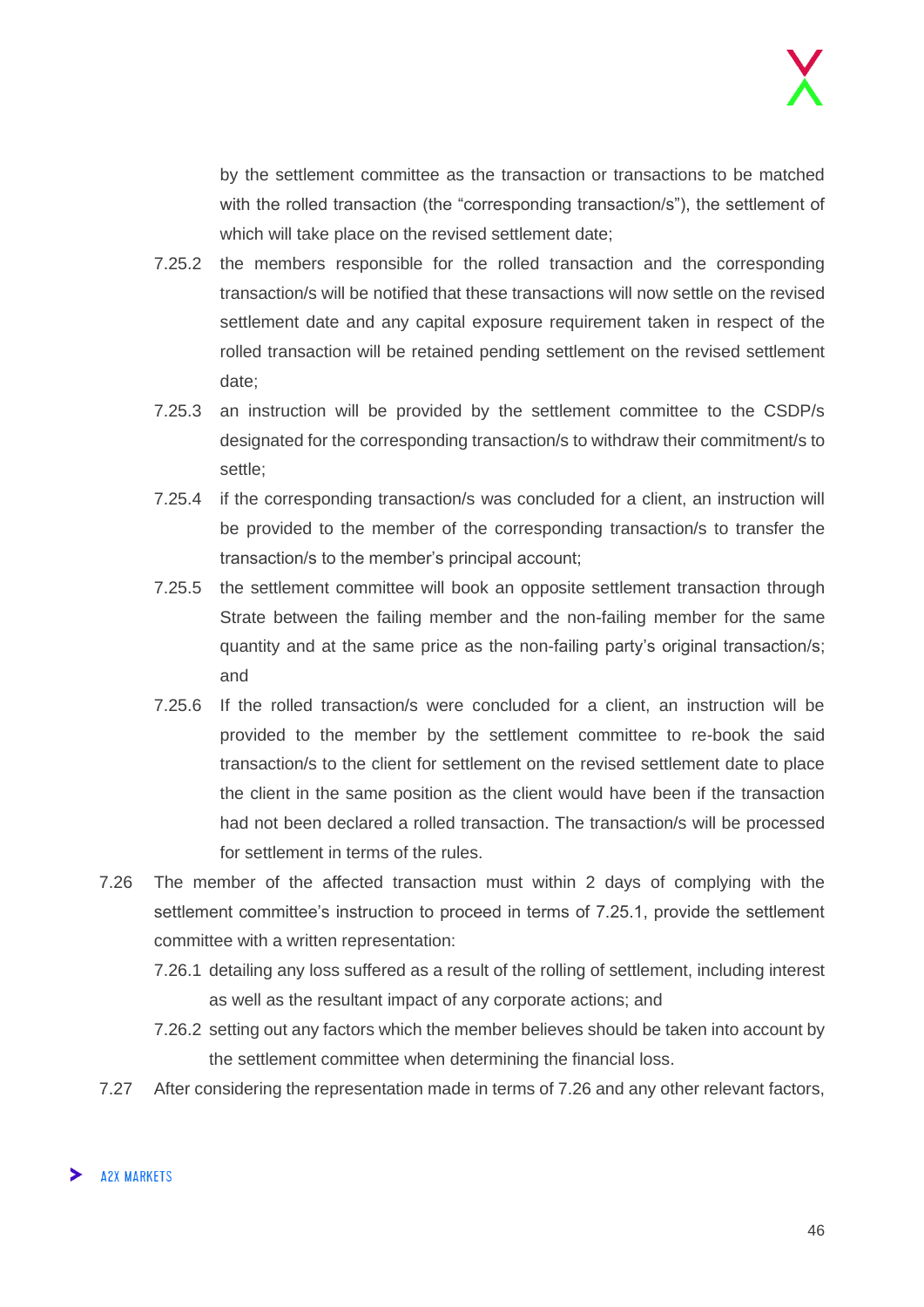the settlement committee will reimburse the member or the member of the client of the affected transaction for any financial loss that the committee decides has been suffered by that member in complying with the settlement committee's instruction in terms of 7.25.1. The reimbursement will be funded from the capital exposure requirement of the member who transacted the transaction for which settlement was rolled retained by A2X in respect of the failed trade. Any shortfall in the capital exposure requirement will be for the account of that member and payable on the same business day as the written demand is received from A2X.

#### <span id="page-46-0"></span>**Management of the Settlement Risks**

- 7.29 A2X will require the member to make payment of capital exposure requirements in respect of transactions in equity securities:
	- 7.29.1 T for net principal transactions, unallocated transactions, partially allocated transactions and uncommitted settlement orders for non-controlled clients; and;
	- 7.29.2 T+1 for net principal transactions and uncommitted settlement orders for noncontrolled clients; and.
	- 7.29.3 T+2 for uncommitted net principal transactions, uncommitted trades where principal assumption has been implemented and any transactions that have undergone Rolling of Settlement or Failed Trade Procedures; and
	- 7.29.4 T+3 for any transactions that have undergone rolling of settlement or failed trade procedures in terms of the rules.
- 7.30 Any capital exposure requirement to be paid as a result of a client not complying with its settlement obligations may be recovered from the client but must be repaid to the client on the same business day as the capital exposure requirement has been repaid to the member by A2X. Any capital exposure requirement which a client has funded will be held by the A2X as collateral posted by the client and will only be used by the A2X to meet the obligations of such client arising from unsettled transactions on that client's account. The member must refund the client forthwith upon the repayment of the capital exposure requirement to the member by A2X.
- 7.31 The capital exposure requirement amounts to be paid in terms of rule 7.29 will be: 7.31.1 in such amount and payable at such times as are set out in the A2X directives; and 7.31.2 will be retained by A2X until such time as all obligations in respect of the transaction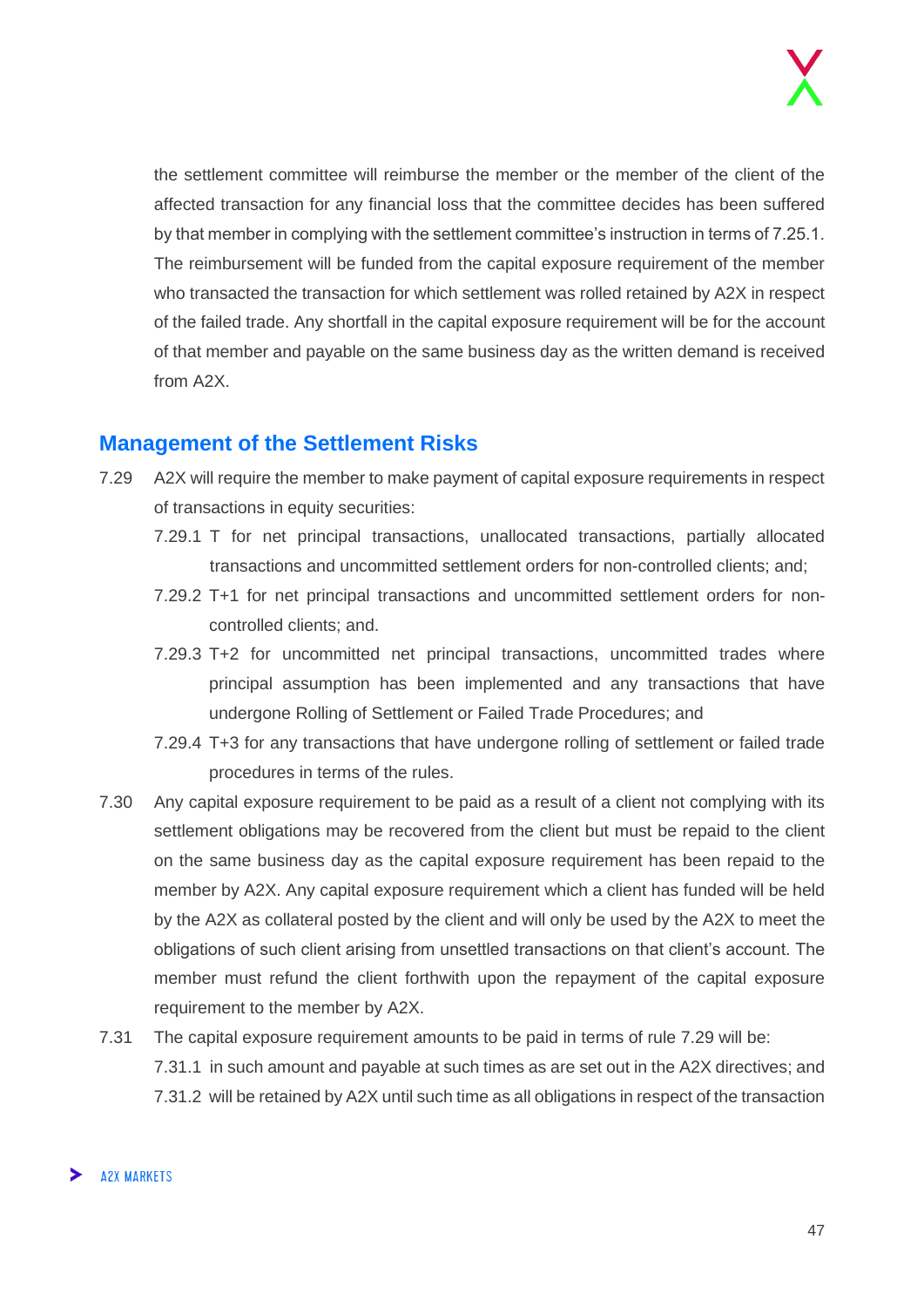for which the capital exposure requirement has been levied have been met to the satisfaction of A2X.

#### <span id="page-47-0"></span>**Interventions by the Settlement Committee to avoid a failed trade**

- 7.32 If at any time during the settlement cycle it appears that a transaction in equity securities will not settle, the settlement committee will intervene and endeavour to facilitate settlement.
- 7.33 An intervention by the settlement committee or its duly appointed agent to facilitate the member meeting its settlement obligations may take the form of the:
	- 7.33.1 borrowing of equity securities, as an agent on behalf of the member as undisclosed principle; or

7.33.2 lending of funds to the member.

- 7.34 In the event that the settlement committee takes action in terms of 7.33.1 or 7.33.2, the borrowing or lending as the case may be, will be on the terms and conditions as set out in the A2X directives.
- 7.35 The client on whose behalf the member executed the transaction in equity securities who was unable to comply with the settlement obligations will be responsible for all costs and penalties incurred in the borrowing of the equity securities and penalties incurred by the member in lending funds, as the case may be.

#### <span id="page-47-1"></span>**Failed Trade Procedure**

- 7.36 If at any time during the settlement cycle it becomes evident to the settlement committee that the settlement of a transaction in equity securities will not take place, the settlement committee may declare the transaction a failed trade.
- 7.37 If the settlement committee elects to proceed in terms of rule 7.36:
	- 7.37.1 as per the principles of clearing and settlement of equity securities set out in rules 7.1 to 7.3, a transaction or transactions which in the opinion of the settlement committee best correlate with the failed trade will be identified by the settlement committee as the transaction or transactions to be matched with the failed trade ("the affected transactions") will be part of the failed trade process;
	- 7.37.2 the members responsible for the failed trade and the affected transactions, will be notified that the transactions are subject to the failed trade process;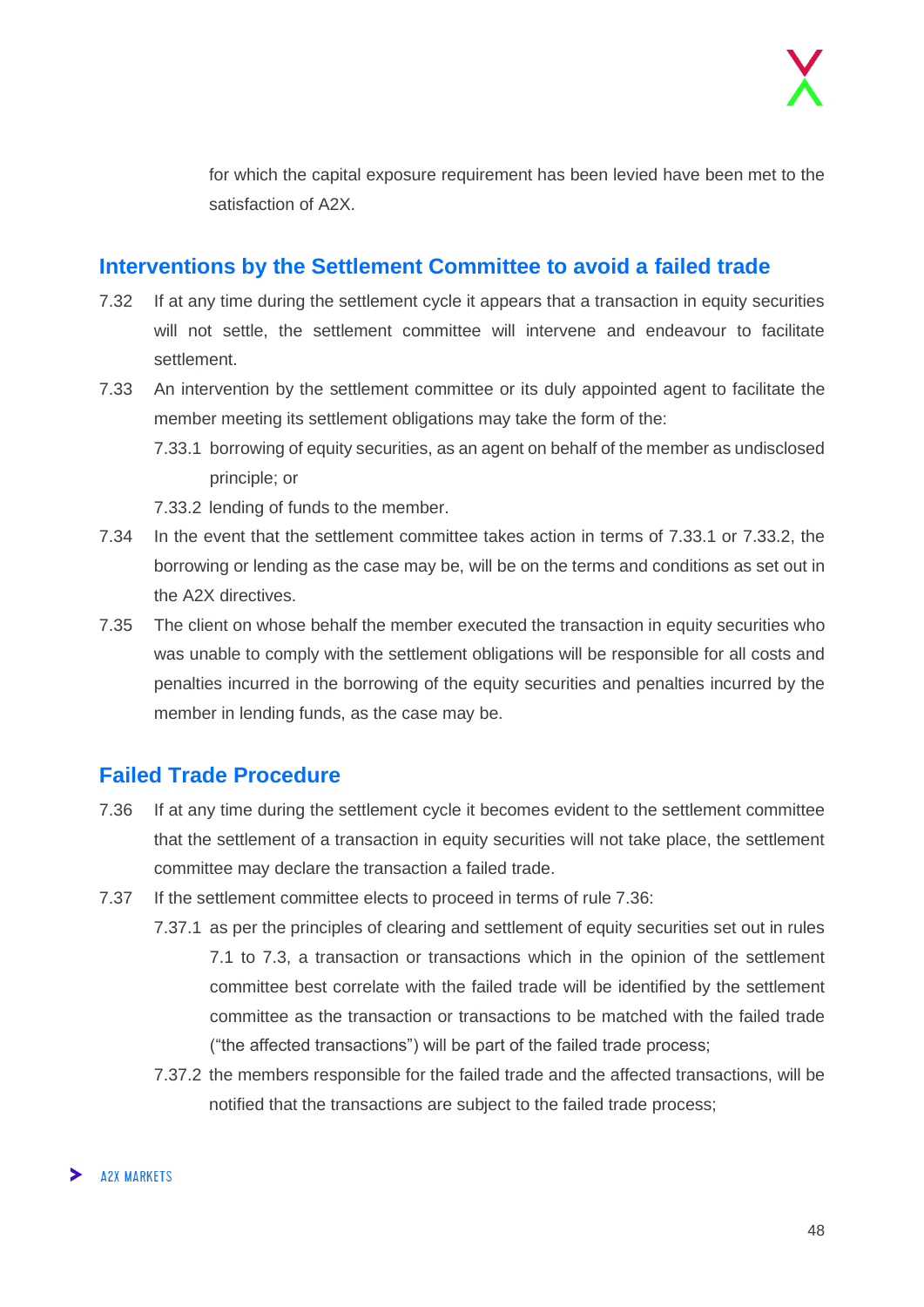- 7.37.3 an instruction will be provided by the settlement committee to the CSDP/s of the affected transaction/s to withdraw the commitment/s to settle;
- 7.37.4 if the affected transaction/s were concluded for a client, an instruction will be provided to the member of that client to transfer the said transaction/s to the member's principal account; and
- 7.38 The settlement committee will book an opposite settlement transaction through Strate between the failing member and the non-failing member for the same quantity and at the same price as the non-failing party's original transaction/s.

## <span id="page-48-0"></span>**Consequences of a transaction in equity securities being declared as a failed trade**

- 7.39 Where a failed trade has been declared, the settlement committee will consider the implications of the failed trade and having taken into consideration all relevant factors, make a ruling on and notify the parties to the failed trade whether:
	- 7.39.1 another transaction in equity securities should be concluded to place the clients or the member of the affected transaction in the same position as they would have been if the transaction had not been declared a failed trade; or
	- 7.39.2 the transaction should be cancelled and the client of the affected transaction should receive monetary compensation for financial prejudice suffered; and
	- 7.39.3 any other action needs to be taken.
- 7.40 Should the settlement committee elect to proceed in terms of 7.39.1:
	- 7.40.1 it will instruct the non-failing member to re-transact the trade in the market for its own account within a period specified by the settlement committee and, where the non-failing party is a client, the Settlement Committee will instruct the non-failing member to re-book the said transaction/s to the client for the original quantity and price for settlement on the revised settlement date to place the client in the same position as the client would have been if the transaction had not been declared a failed transaction. The transaction/s will be processed for settlement in terms of the rules.
- 7.41 The member of the affected transaction must within 2 days of complying with the settlement committee's instruction to proceed in terms of 7.39.1, provide the settlement committee with a written representation: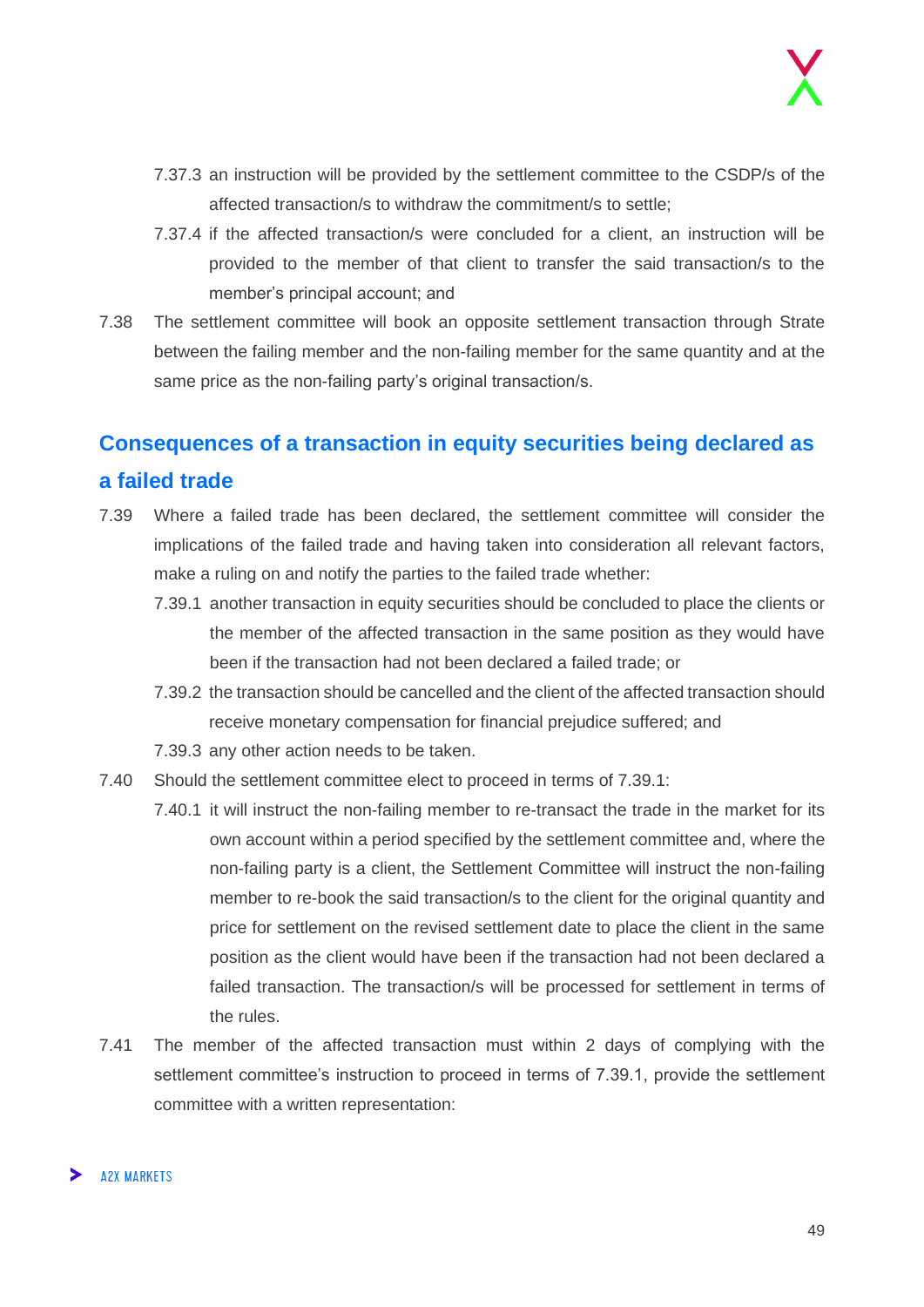- 7.41.1 detailing any profit or loss suffered as a result of the failed trade, including interest, and the action taken in terms of 7.39.1 as well as the resultant impact of any corporate actions; and
- 7.41.2 setting out any factors which the member believes should be taken into account by the settlement committee when determining the financial loss.
- 7.42 After considering the representation made in terms of 7.41 and any other relevant factors, the settlement committee will reimburse the member of the client of the affected transaction for any financial loss that the committee decides has been suffered by that member in complying with the settlement committee's instruction in terms of 7.39.1. The reimbursement will be funded from the capital exposure requirement of the member who transacted the failed trade retained by A2X in respect of the failed trade. Any shortfall in the capital exposure requirement will be for the account of that member and payable on the same business day as the written demand is received from A2X.
- 7.43 Any financial gain resulting from the member complying with the settlement committee's instruction in terms of 7.39.1, will be dealt with in the manner determined by the settlement committee.
- 7.44 Should the settlement committee elect to proceed in terms of 7.39.2, the member of the client of the affected transaction must within 2 days of complying with the settlement committee's instruction to proceed in terms of 7.39.2, provide the settlement committee with written representation:
	- 7.44.1 detailing any profit or loss suffered as a result of the failed trade, including interest, and the resultant impact of any corporate actions; and
	- 7.44.2 setting out any factors which the member believes should be taken into account by the settlement committee when determining the financial loss.
- 7.45 After considering the representation made in terms of 7.44 and any other relevant factors, the settlement committee will reimburse the non-failing member for any financial loss the committee decides has been suffered by that member. The reimbursement will be funded from the capital exposure requirement of the failing member retained by A2X in respect of the failed transaction. Any shortfall in the capital exposure requirement will be for the account of the failing member and payable on the same business day as the written demand is received from A2X.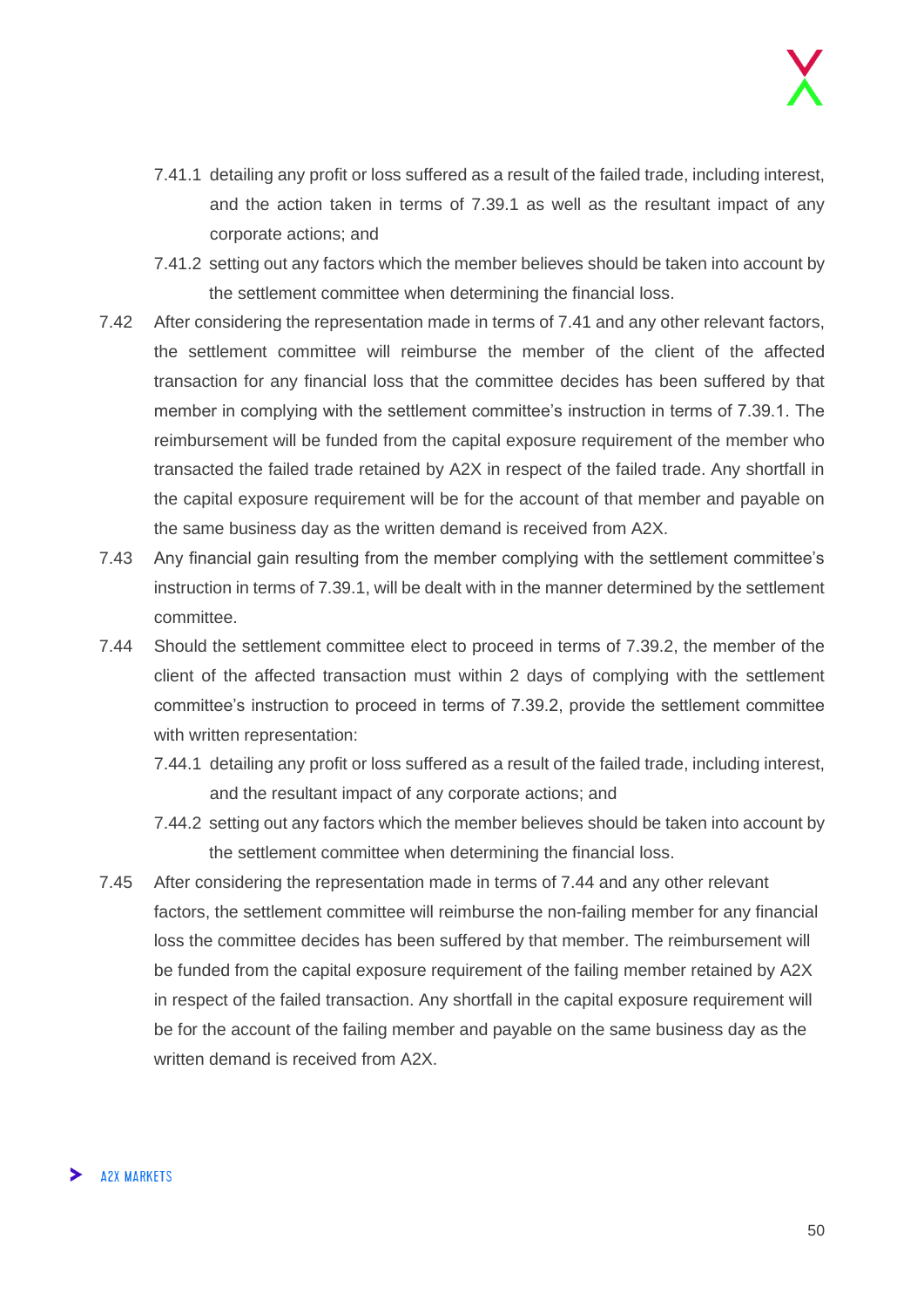#### <span id="page-50-0"></span>**Penalties and Fees**

- 7.46 The settlement committee may impose on members such fees and penalties as it may prescribe in the A2X directives for any breach of the settlement obligations by a member or its client.
- 7.47 Any fees or penalties imposed in terms of rule 7.44 must be paid by the member within 3 days of notification of same.
- 7.48 Where the fees or penalties resulted from a breach by the client of its settlement obligations, the fees and penalties may be recovered by the member from the client.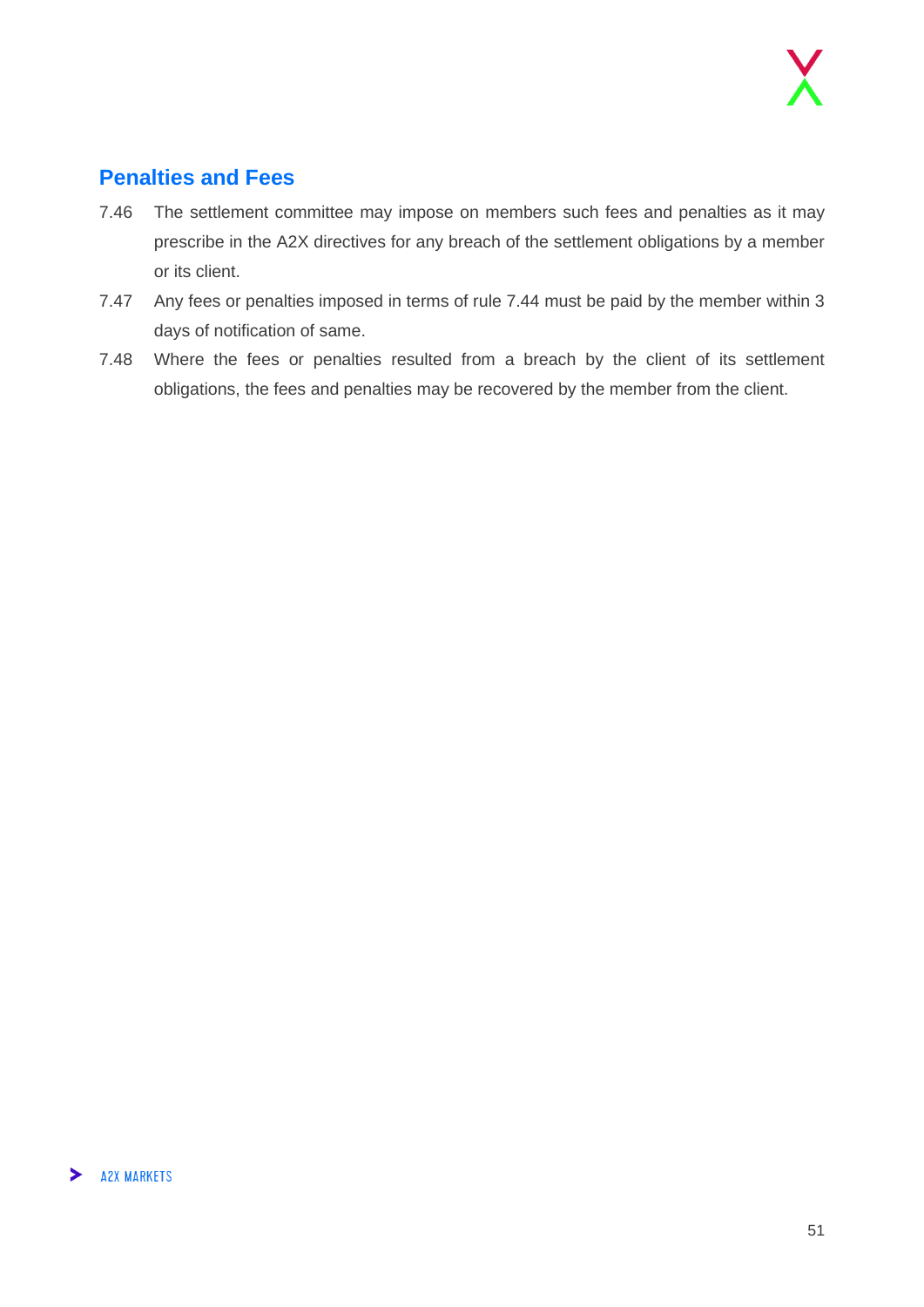## <span id="page-51-0"></span>**Section 8: Default**

| <b>Subsection</b>                   | <b>Section</b> |
|-------------------------------------|----------------|
| Member default:                     | $8.1 - 8.2$    |
| General default management:         | 8.3            |
| Recovery of losses or costs by A2X: | 8.4            |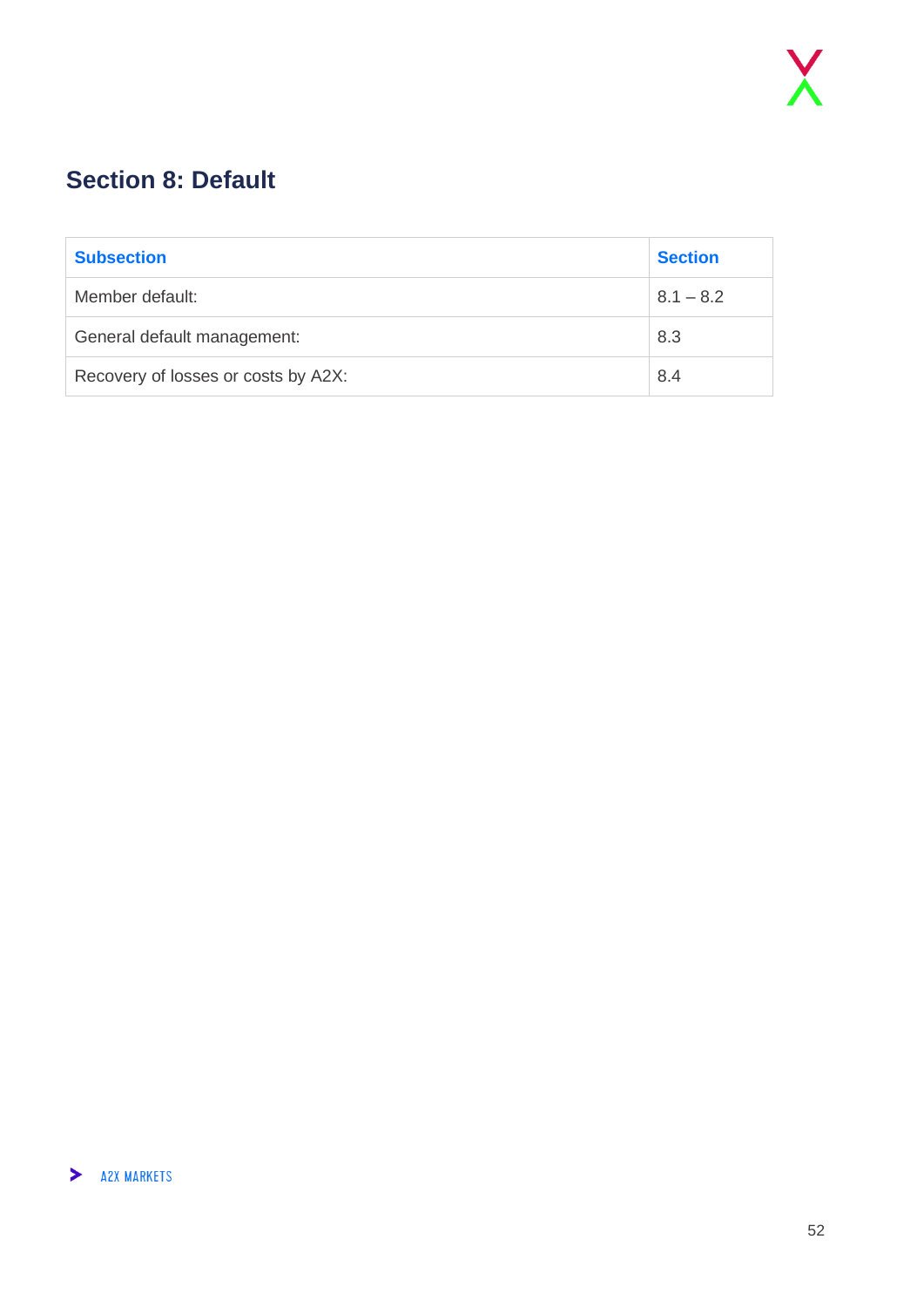### **Section 8**

#### <span id="page-52-0"></span>**Member Default**

- 8.1 An act of default is when:
	- 8.1.1 a member fails to meet a commitment arising out of a transaction in equity securities on A2X;
	- 8.1.2 a member is placed into provisional or final liquidation; or
	- 8.1.3 a member fails to pay any fees or penalties to A2X when due and payable; or
	- 8.1.4 A2X in its sole discretion, declares that an act of default has occurred; or
	- 8.1.5 a member is declared to be a defaulting member by another exchange.
- 8.2 A defaulting member will be dealt with in the same way as if its membership has been suspended and will continue to be bound by the rules and A2X directives but will forfeit all rights of membership.

#### <span id="page-52-1"></span>**General Default Management**

- 8.3 If a member is in default, A2X has the right to elect, at the expense of the defaulting member, to take one or more of the measures stated below. Unless otherwise specified, A2X has the right to take the following measures without consulting the defaulting member in advance:
	- 8.3.1 ensure that all open transactions in equity securities between the defaulting member and other counterparties are settled, by taking such steps as may be necessary;
	- 8.3.2 in the settlement of open transactions in equity securities, A2X will require clients of the defaulting member to meet their settlement obligations in respect of all open transactions executed on their behalf;
	- 8.3.3 in achieving the settlement of open transactions in equity securities, A2X may buy in or sell out equity securities which cannot be either delivered or paid for by the defaulting member or its client; and
	- 8.3.4 if A2X is unable to procure the settlement of any open transactions in equity securities, the failed trade procedures set out in rule 7 will be applied.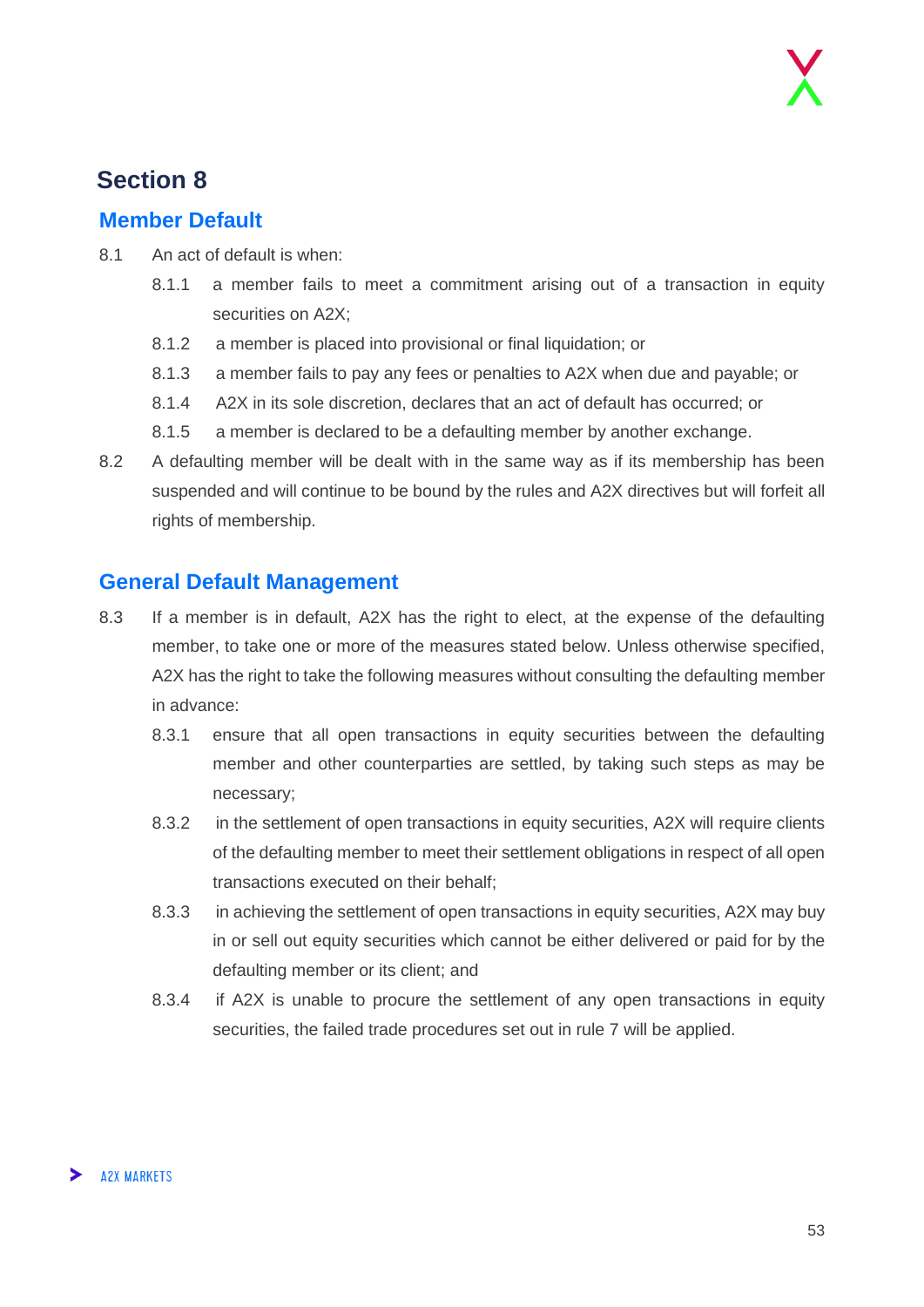#### <span id="page-53-0"></span>**Recovery of losses or costs by A2X**

8.4 Any losses or costs incurred by A2X in relation to any action taken in terms of these default rules that A2X is unable to recover from the defaulting member may be recovered out of any guarantees issued in terms of the rules and A2X directives.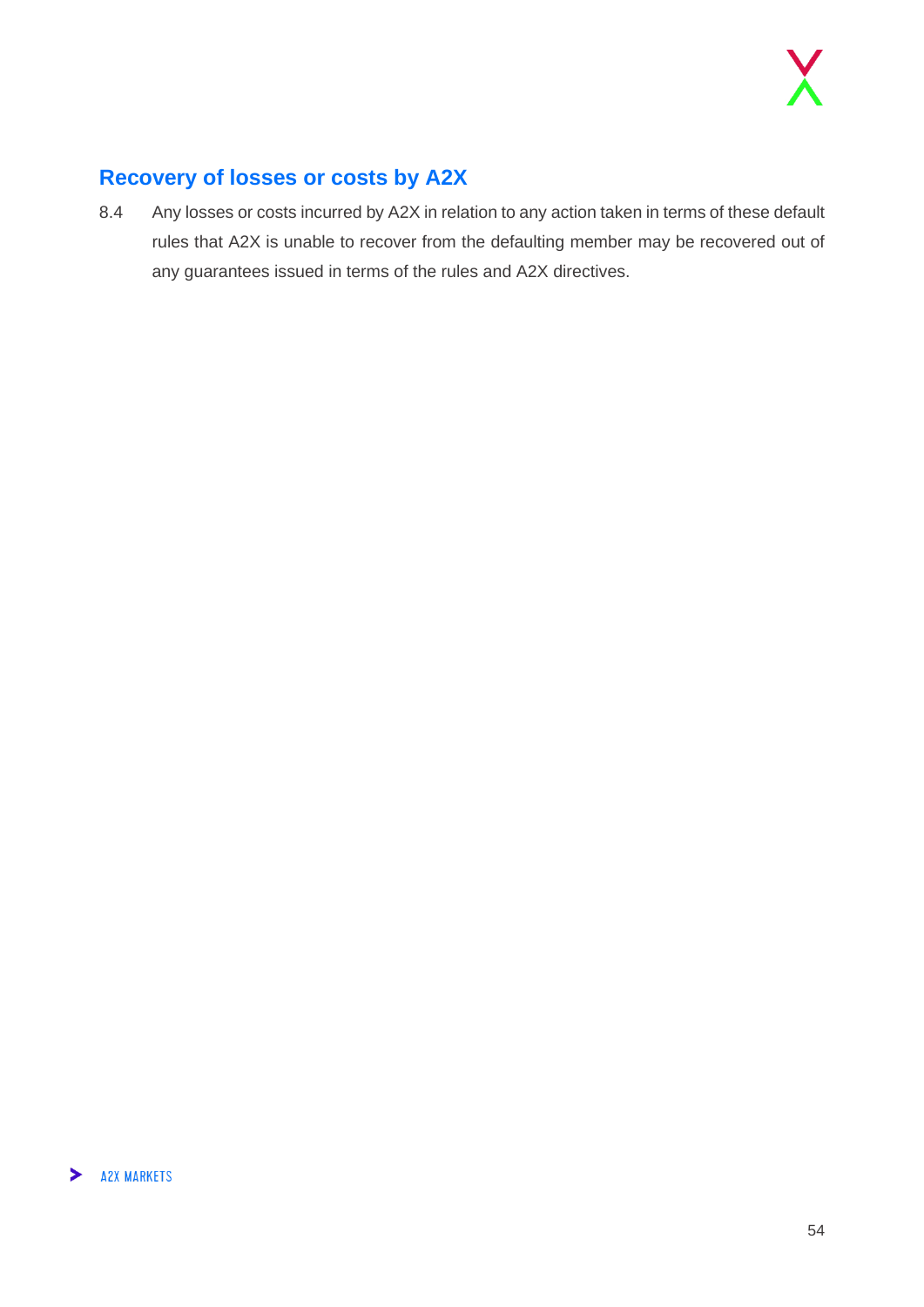## <span id="page-54-0"></span>**Section 9: Investigation and Disciplinary Functions**

| <b>Subsection</b>                  | <b>Section</b> |
|------------------------------------|----------------|
| Maintenance of systems:            | $9.1 - 9.3$    |
| Investigative functions:           | 9.4            |
| Access to and use of information:  | $9.5 - 9.9$    |
| Financial Intelligence Centre Act: | $9.10 - 9.11$  |
| Disciplinary process:              | 9.12           |
| Improper conduct:                  | 9.13           |
| <b>Regulatory Committee:</b>       | $9.14 - 9.20$  |
| Confidentiality:                   | 9.21           |
| Mode of referral:                  | $9.22 - 9.25$  |
| Procedure:                         | $9.26 - 9.28$  |
| Deliberations and decisions:       | $9.29 - 9.30$  |
| Payment of fine:                   | $9.31 - 9.34$  |
| Appeals:                           | 9.35           |
| Report on disciplinary proceeding: | 9.36           |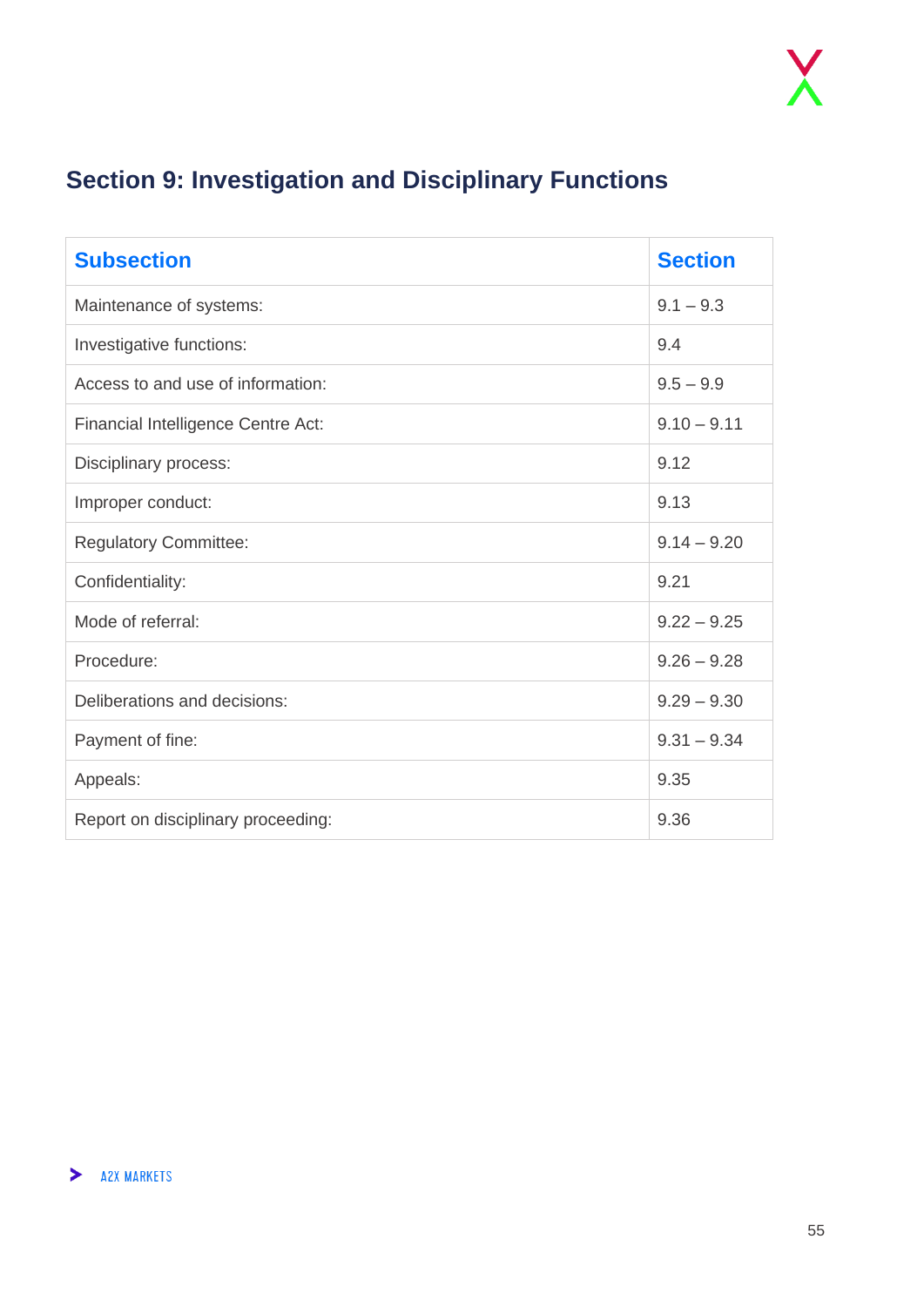### **Section 9**

#### <span id="page-55-0"></span>**Maintenance of Systems**

- 9. The controlling body will set up and maintain systems for:
	- 9.1 monitoring compliance by members, officers and employees with the Act, these rules and the A2X directives;
	- 9.2 the surveillance and enforcement of any matter relevant for the purposes of the Act, these rules and the A2X directives; and
	- 9.3 supervising compliance by members with the Financial Intelligence Centre Act.

#### <span id="page-55-1"></span>**Investigative Functions**

- 9.4 The controlling body may investigate:
	- 9.4.1 A2X related activities of any member or person who at the relevant time was a member or an employee of a member;
	- 9.4.2 whether any member or any of its employees comply with the Act, these rules, the A2X directives and the Financial Intelligence Centre Act;
	- 9.4.3 whether a member is trading in such a manner that there is a danger that such member may not be able to meet its commitments to clients, other members, A2X and Strate; and
	- 9.4.4 whether a member is conducting its business in a manner which could be detrimental to the interests of A2X, its members or clients.

#### <span id="page-55-2"></span>**Access to and use of Information**

- 9.5 The controlling body may require any member or person who at the relevant time was a member, officer, or an employee of a member to furnish information on the subject of any investigation and deliver any book, document, tape or record, electronic or otherwise or other object which has a bearing on the subject of the investigation.
- 9.6 The controlling body may, on 2 business days prior notice to members, attend at the members' premises to conduct an investigation. If the controlling body is of the opinion that this notice will prejudice the investigation, no prior notice is required.
- 9.7 A person proceeding in terms of 9.6 or conducting an investigation must provide proof of the fact that the person is a designated representative of A2X and, in terms of rule 9.4 may: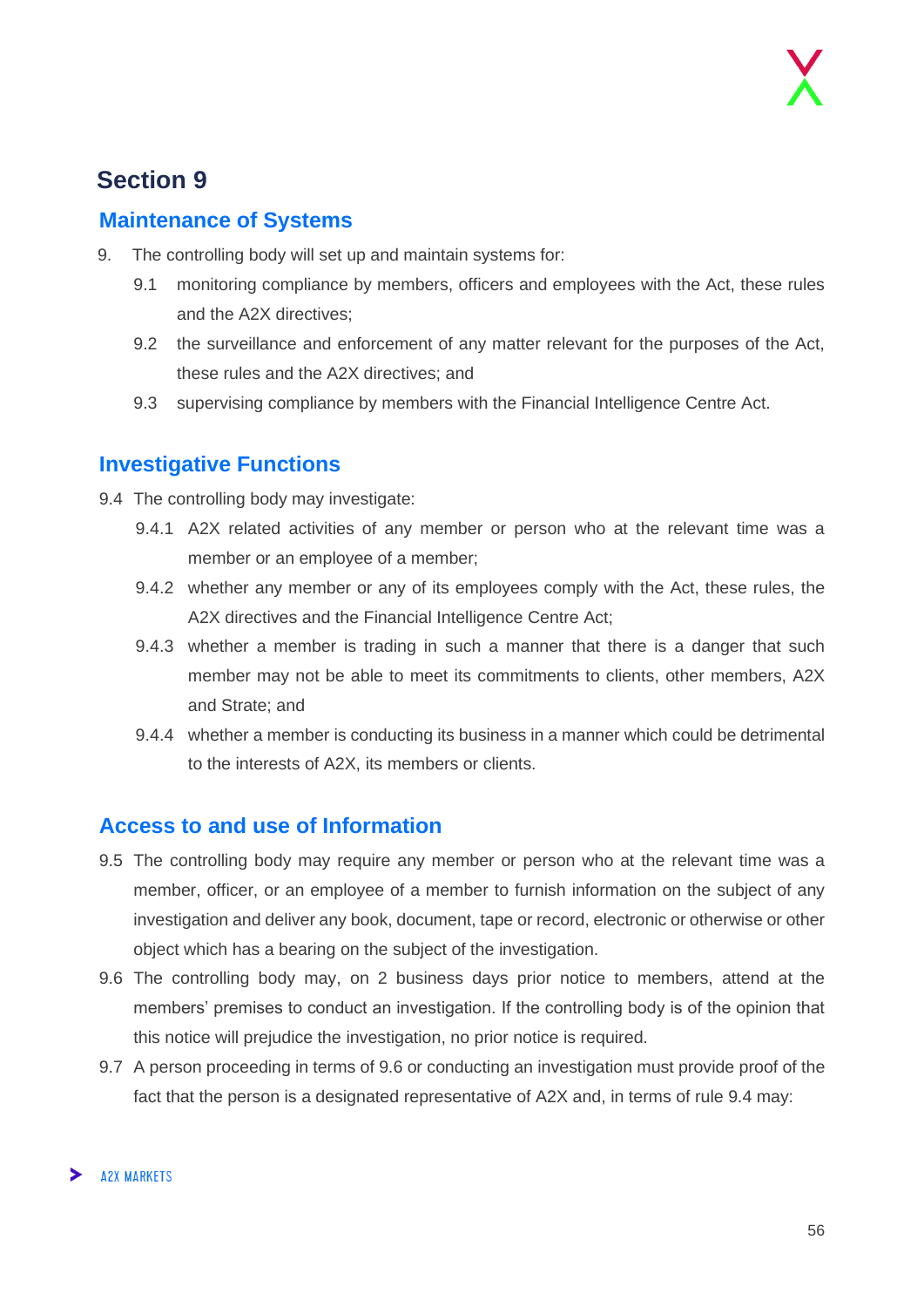- 9.7.1 enter the member's premises and the member must, upon request, provide any specified document or record;
- 9.7.2 examine, make extracts from and copy any document, which may provide proof of any failure to comply with the provisions of the Act, rules or A2X directives;
- 9.7.3 require the member to produce at a specified time and place any specified documents or documents of a specified description in the possession or under the control of the member; and
- 9.7.4 require any person that is holding or is accountable for any specified document, to provide information and to provide an explanation of the contents thereof.
- 9.8 A person conducting an investigation at the premises of the member must do so with due respect for the member's property and staff.
- 9.9 Any information, document, book, tape or electronic record or other object obtained by A2X, may be used in evidence in any disciplinary proceedings conducted by A2X and may be provided by A2X to any other body which may have jurisdiction over the matter under consideration.

#### <span id="page-56-0"></span>**Financial Intelligence Centre Act**

- 9.10 Any non-compliance by a member or its employees with the duties imposed on them in terms of the Financial Intelligence Centre Act that A2X becomes aware of, must be notified to the registrar.
- 9.11 A2X will also assist the registrar in any action that may be taken against a member or its employees in relation to non-compliance with the Financial Intelligence Centre Act.

#### <span id="page-56-1"></span>**Disciplinary Process**

9.12 Where A2X believes there has been improper conduct by a member or officers and employees of a member, A2X may commence disciplinary action against such member, officers or employees and refer the matter to the regulatory committee if required.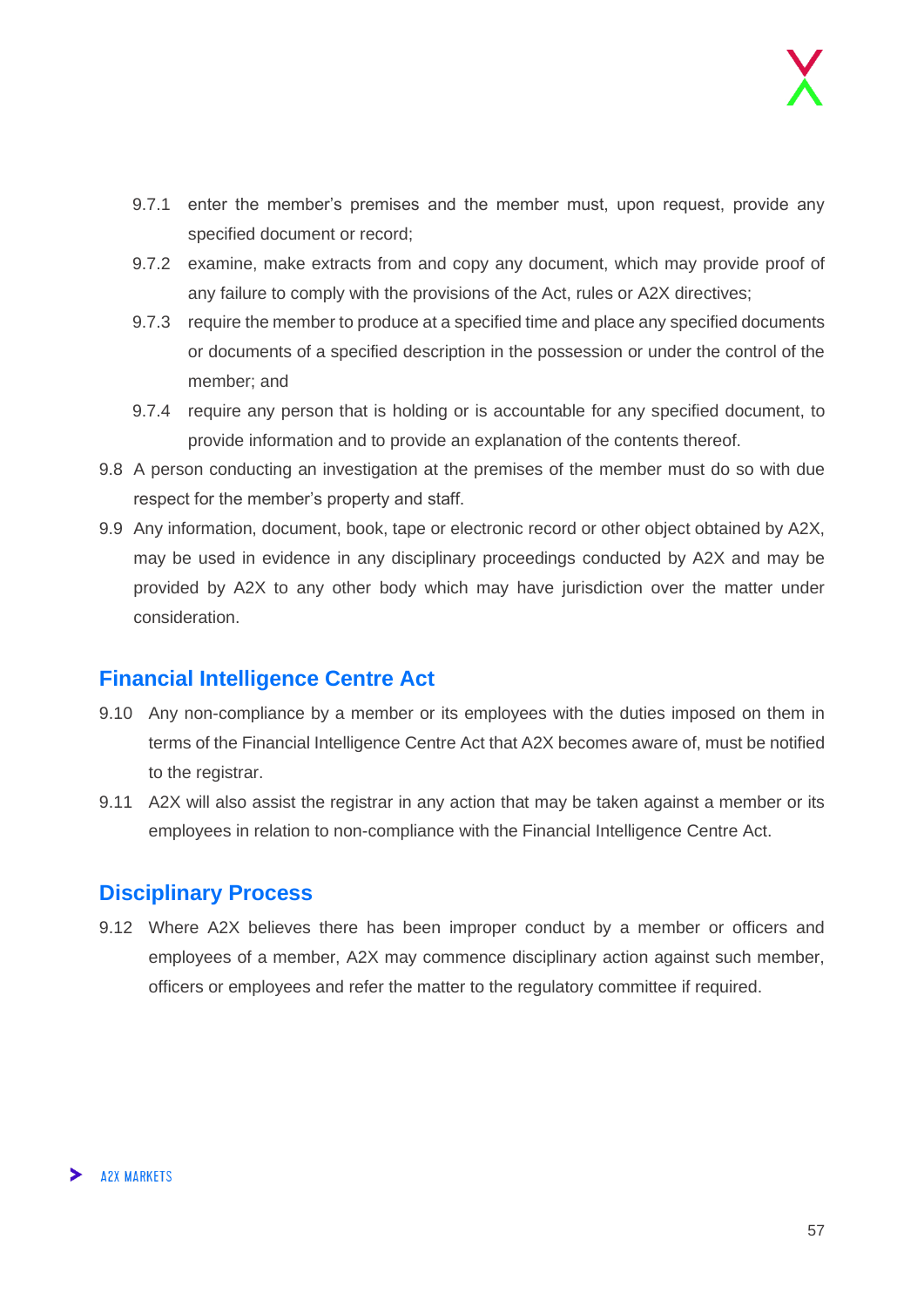#### <span id="page-57-0"></span>**Improper Conduct**

- 9.13 Improper conduct may be alleged against any member, officer or employee of a member where such member, officer or employee fails to comply with the provisions of the Act, rules and A2X directives or any other law relating to the business of A2X or a member, officer or employee has committed any of, but not limited to, the following acts or practices:
	- 9.13.1 participating in, assisting in or withholding knowledge of, any acts in violation of any applicable law, regulations or the rules and A2X directives governing the activities of the member;
	- 9.13.2 committing or attempting to commit any act which is dishonest or fraudulent;
	- 9.13.3 being a party to, or facilitating or conducting a transaction in equity securities which has a dishonest or unlawful motive;
	- 9.13.4 failing to act in accordance with the mandate of a client;
	- 9.13.5 negligently or recklessly conducting its business or affairs in a way that causes prejudice to, or may be prejudicial to A2X, any other member or a client. The failure by a member to introduce appropriate and reasonable safeguards or controls to avoid such prejudice may be treated where appropriate as constituting either negligence or recklessness;
	- 9.13.6 committing or attempting to commit any act which is detrimental to the interest, good name or welfare of A2X, its members or clients;
	- 9.13.7 failing, when requested, to assist the controlling body or committee appointed by the controlling body in the exercise of its duties (which shall include, but shall not be limited to, failure without sufficient cause to provide information in accordance with the provisions of rule 9.5);
	- 9.13.8 failing to act with integrity, proper skill, care, diligence and with due regard for the interests of clients; or
	- 9.13.9 acts in contravention of sections 78 to 81 of the Act.

#### <span id="page-57-1"></span>**Regulatory Committee**

- 9.14 The regulatory committee will hear and determine charges against a member, officers and employees of members (referred to collectively as the member in rules 9.15 – 9.34) in respect of improper conduct.
- 9.15 The chairman of the regulatory committee may appoint a legally qualified adviser who is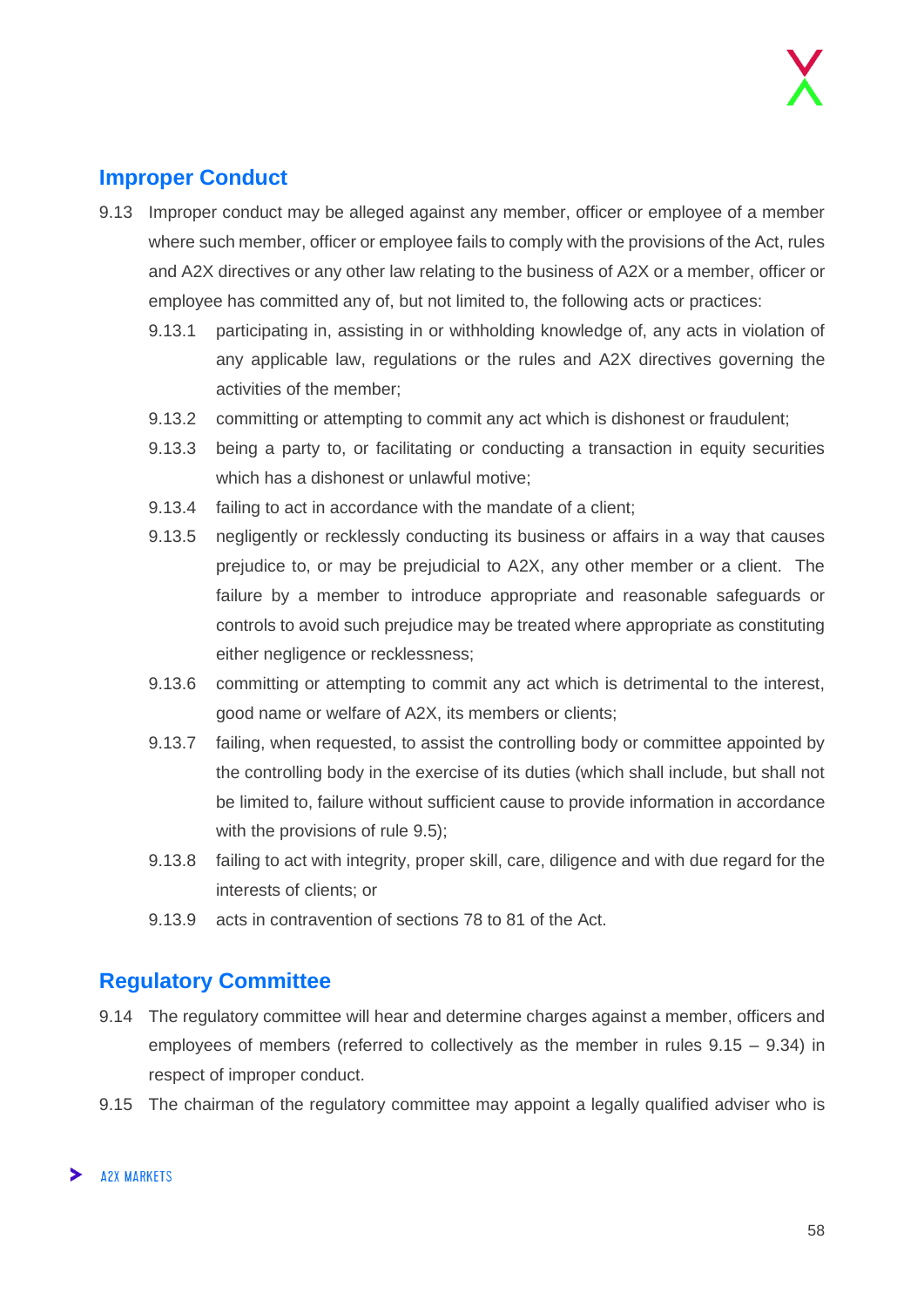independent of any party to provide legal advice to the committee in respect of the hearing if deemed necessary. Such legal adviser will not be counted as a member of the regulatory committee, but will only advise the regulatory committee on legal matters.

- 9.16 The regulatory committee may also co-opt any person whom it considers appropriate. Noone who is a member of A2X staff may be appointed or co-opted to the Committee.
- 9.17 A party may be legally represented at the hearing.
- 9.18 Where the regulatory committee finds an allegation proven on the balance of probabilities, the regulatory committee may impose as a penalty:
	- 9.18.1 a written warning which may be public or private;
	- 9.18.2 an unlimited fine for each breach;
	- 9.18.3 an order that the member make restitution to any person (when the member has profited from a breach of the rules at that person's expense);
	- 9.18.4 suspension of membership; and
	- 9.18.5 termination of membership.
- 9.19 The quorum for the regulatory committee is 3 members.
- 9.20 The names of the members of the regulatory committee are available on the A2X website.

#### <span id="page-58-0"></span>**Confidentiality**

9.21 Other than as set out in these rules, and other than as between a party and its advisers, each party must keep confidential any matters relating to any proceedings except where disclosure is permitted or required by law.

#### <span id="page-58-1"></span>**Mode of Referral**

- 9.22 Proceedings before the regulatory committee must be commenced by A2X submitting a statement of case to the member. The statement of case must set out the charge(s) and all material facts taken into account and must have attached to it copies of all documents relevant to the charge(s).
- 9.23 The member may submit a statement in response setting out all material facts and copies of all documents relied upon, which statement must be submitted within 21 days of receipt of the statement of case of A2X.
- 9.24 The regulatory committee may vary the period referred to in rule 9.23 at the request of the member.

#### **A2X MARKETS**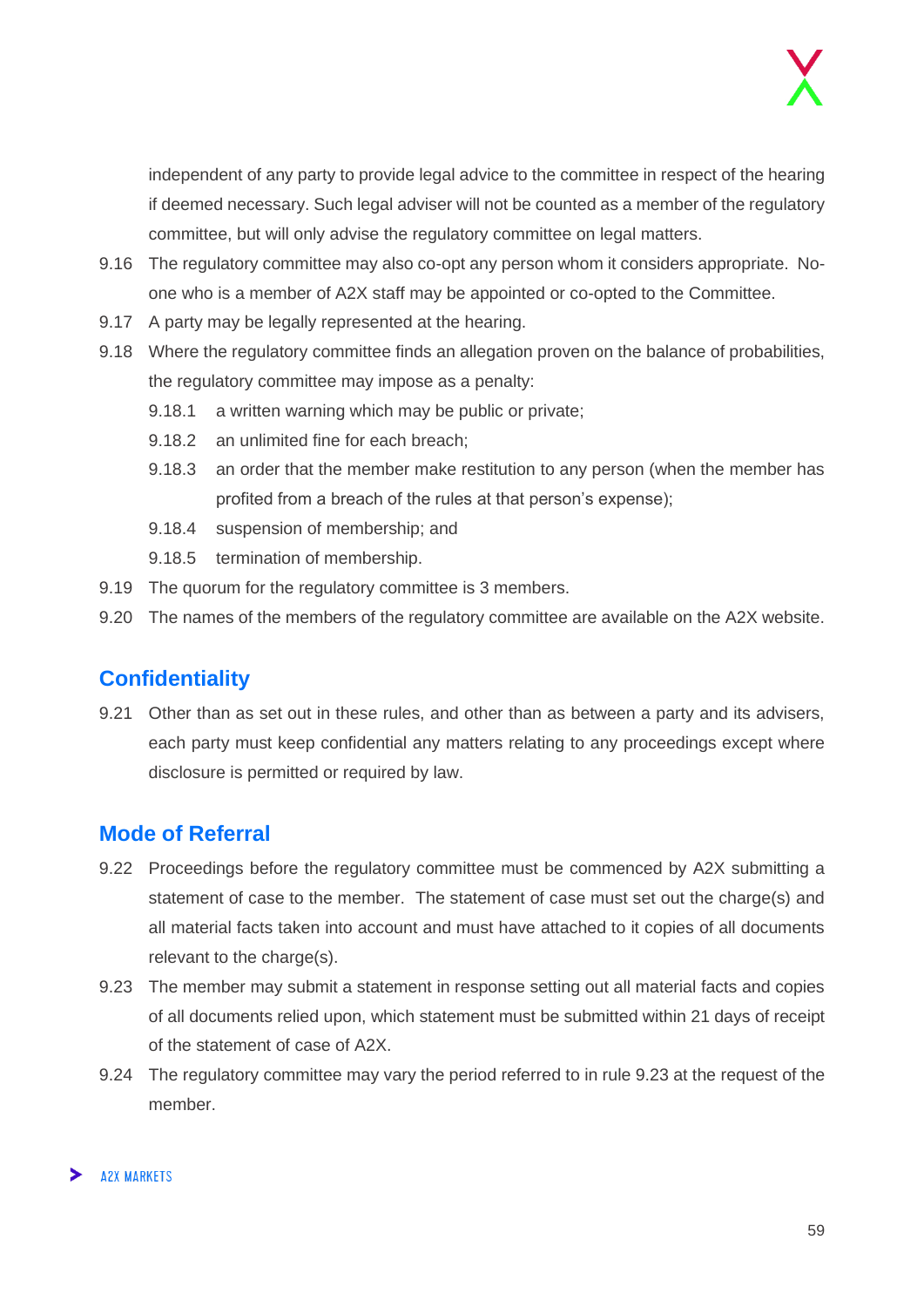9.25 At the expiry of the period referred to in rule 9.23, A2X must submit to the regulatory committee the statement of case and the member's response, together with copies of all other relevant documents.

#### <span id="page-59-0"></span>**Procedure**

- 9.26 Except where either party notifies the regulatory committee that it believes an oral hearing is essential to establish all the relevant facts, the regulatory committee may allow proceedings before the regulatory committee to take place through the consideration of documents with no oral hearing.
- 9.27 Where there is to be a hearing in accordance with rule 9.26, the regulatory committee will conduct it in private.
- 9.28 The regulatory committee will give not less than 14 days' notice of the time and place of any hearing to the parties. This notice period may be shortened with the agreement of the parties.

#### <span id="page-59-1"></span>**Deliberations and Decisions**

- 9.29 The regulatory committee is required to reach decisions on a majority basis.
- 9.30 Following its determination, the regulatory committee will notify the parties in writing of:
	- 9.30.1 its decision;
	- 9.30.2 the reason(s) for its decision; and
	- 9.30.3 whether any penalty is to be imposed under rule 9.18.

#### <span id="page-59-2"></span>**Payment of Fine**

- 9.31 Any fine must be paid by the member within 20 days of receipt of such notification unless an appeal is lodged in accordance with these rules.
- 9.32 Should a member or other person fail to comply with rule 9.32, the controlling body may, after serving notice of not less than 5 business days on such person:
	- 9.32.1 recover the fine in a court of competent jurisdiction; and
	- 9.32.2 terminate the member's membership or suspend the provision of further services by A2X to the member (on such conditions as the controlling body may deem fit) or in the case of an officer or employee of a member, require the member to hold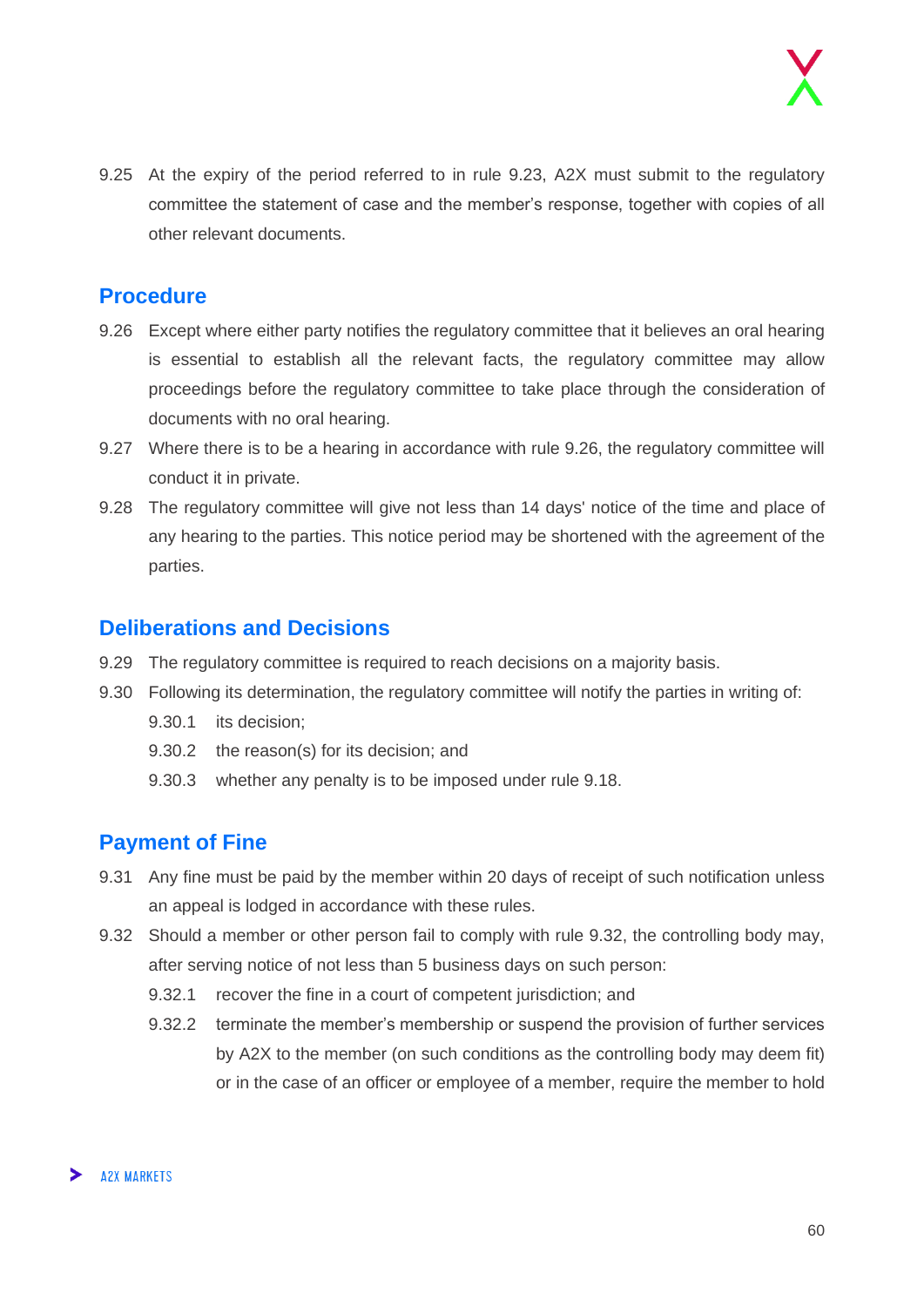a disciplinary enquiry to consider what action should be taken against the officer or employee.

- 9.33 Any fine and costs paid to A2X pursuant to a ruling made in terms of these rules must be used to further the regulatory and supervisory objectives of A2X in terms of the Act.
- 9.34 The controlling body may charge interest on any overdue fine imposed on a member or other person under the rules at the prime lending rate offered by A2X's principal bank.

#### <span id="page-60-0"></span>**Appeals**

9.35 A party has the right to appeal any decision of the regulatory committee in terms of section 105 of the Act.

#### <span id="page-60-1"></span>**Report on Disciplinary Proceedings**

9.36 A2X will provide the registrar with a report on any disciplinary proceedings conducted in terms of rule 9 within 30 days of completion of such proceedings.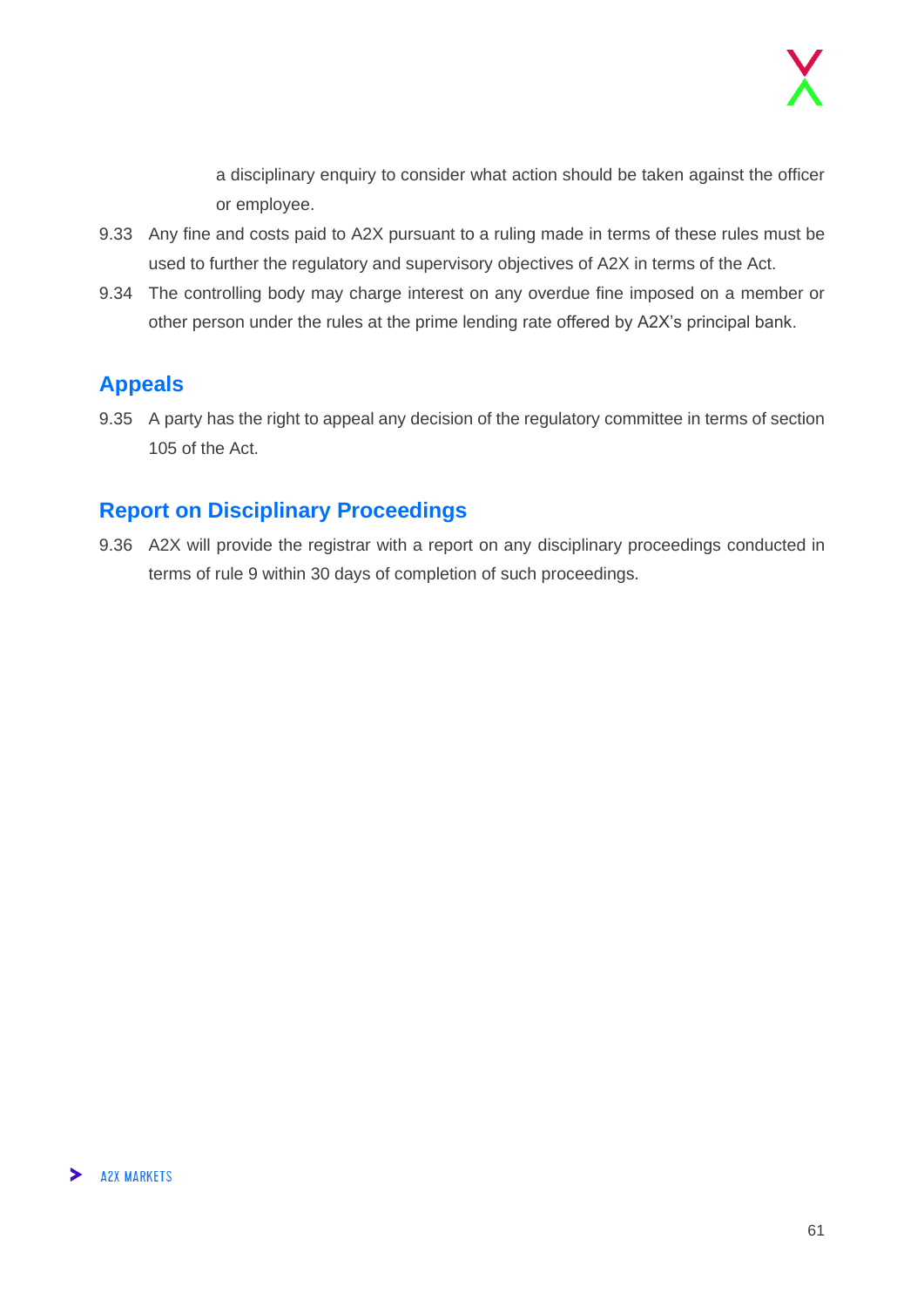## <span id="page-61-0"></span>**Section 10: Complaints and Disputes – Member, Clients and A2X**

| <b>Subsection</b>                                     | <b>Section</b>  |
|-------------------------------------------------------|-----------------|
| Complaints:                                           | $10.1 - 10.4$   |
| Unresolved client complaints:                         | $10.5 - 10.7$   |
| Dispute resolution:                                   | $10.8 - 10.18$  |
| Procedures for the lodging of complaints against A2X: | $10.19 - 10.26$ |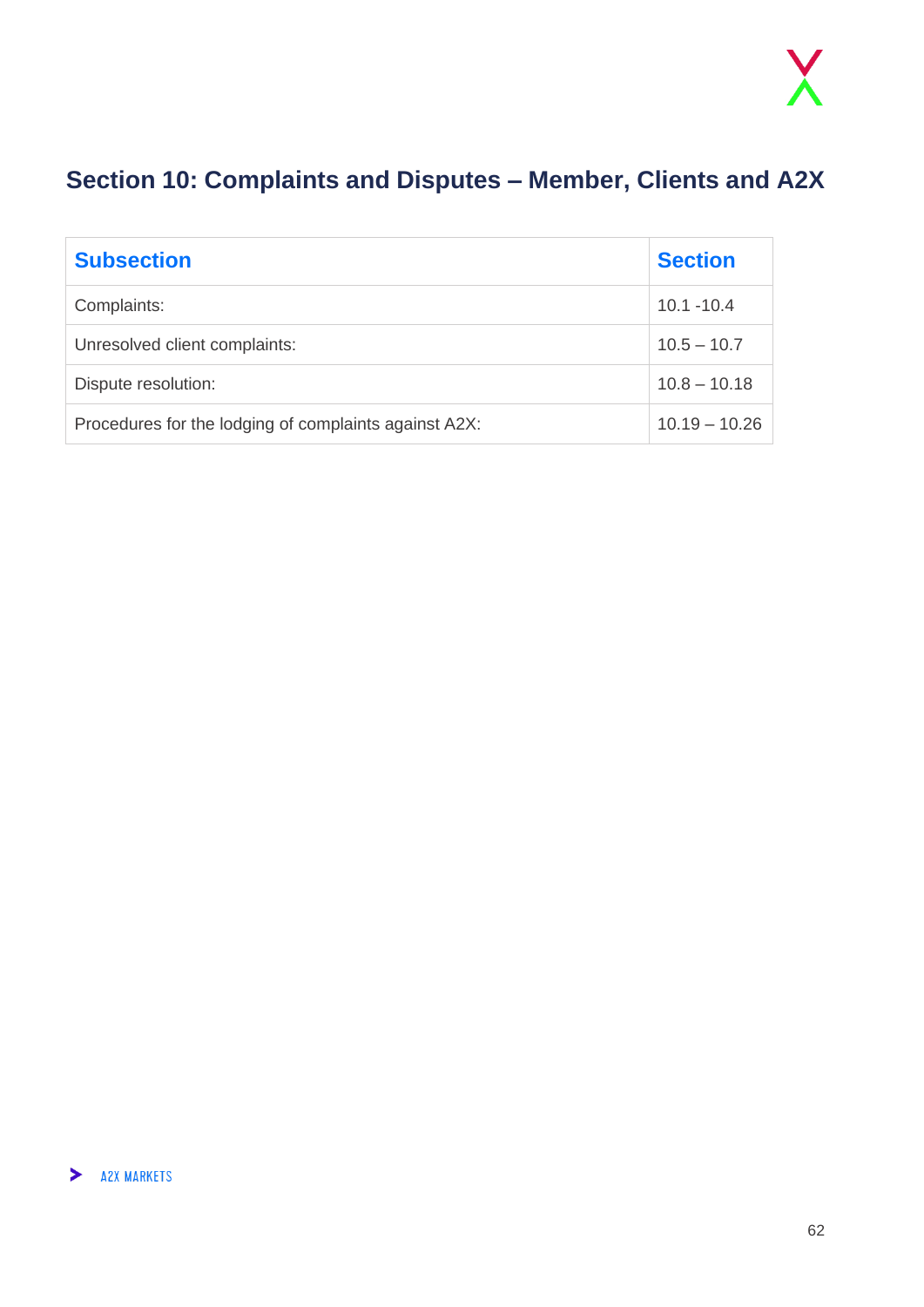## **Section 10**

#### <span id="page-62-0"></span>**Complaints**

- 10.1 A member must implement appropriate procedures for the handling of complaints by clients in respect of a breach by a member of the code of conduct set out in rule 3 or any other contravention of the rules and A2X directives.
- 10.2 The procedures must provide for the receipt, investigation, speedy response to and where appropriate, resolution of complaints in a fair, efficient and transparent manner.
- 10.3 A detailed register of complaints, with supporting documentation must be maintained by the member.
- 10.4 The member must ensure that:
	- 10.4.1 all its staff are aware of the complaint handling process;
	- 10.4.2 it identifies and rectifies any recurring problems that become evident as a result of the complaints process.

#### <span id="page-62-1"></span>**Unresolved Client Complaints**

- 10.5 Where the member is unable to resolve the complaint, the member must, in the same correspondence in which the member advises the client that the complaint cannot be resolved, advise the client that they have the option to lodge the unresolved complaint with the CEO of A2X.
- 10.6 The lodgement by the client of the unresolved complaint must be submitted to the CEO of A2X within a week of receiving the member's notification of non-resolution. The CEO may elect to condone a late lodgement by the client.
- 10.7 Should the CEO of A2X, or person authorised by him not be able to resolve the complaint to the satisfaction of the member and the client, the dispute resolution rules will apply.

#### <span id="page-62-2"></span>**Dispute Resolution**

10.8 These dispute resolution rules apply to a dispute between a member and a client that is not able to be resolved in terms of the complaints procedure detailed above and is in respect of transactions in equity securities where the amount in dispute is less than R 400 000 or the parties agree to submit the dispute for resolution in terms of the dispute resolution process.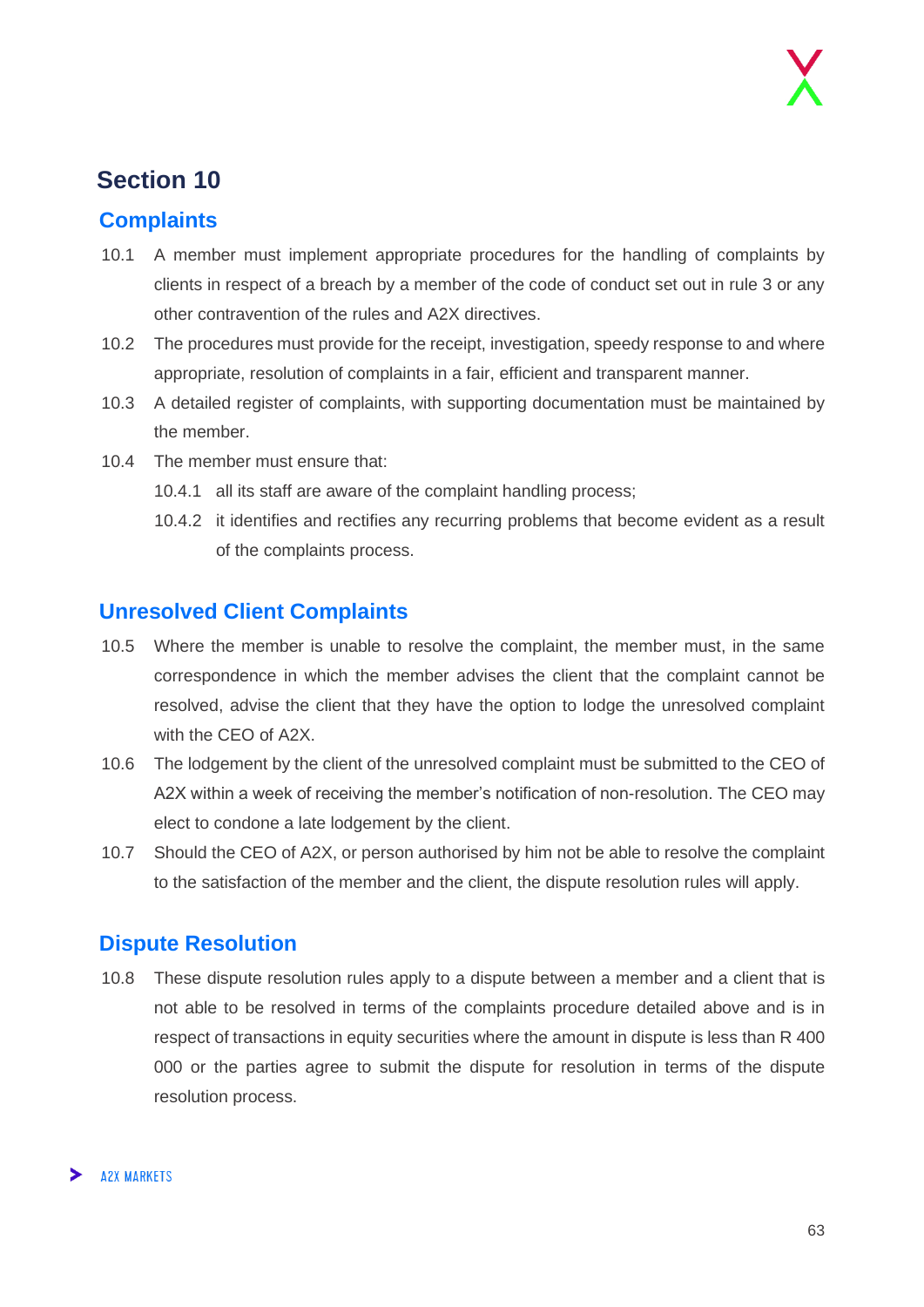- 10.9 A2X will appoint a presiding officer to consider a dispute, who is a retired judge of the High Court of South Africa or a Senior Counsel.
- 10.10 For the dispute resolution proceedings to commence, both parties must have deposited with A2X a deposit in the amount determined by the presiding officer as security for the costs of the proceedings.
- 10.11 The presiding officer must provide the parties to the dispute with the time lines within which documentation must be submitted to the presiding officer as well as guidelines in respect of the form and content of the documents to be provided.
- 10.12 It is the intention of these rules to facilitate an informal and speedy resolution to the dispute with the claiming and responding parties being given the opportunity to verbally present their version of the facts to the presiding officer as well as having a right of response, with the onus of proof being a balance of probabilities.
- 10.13 The parties may not be accompanied to the hearing by legal counsel unless the presiding officer agrees.
- 10.14 The presiding officer will provide a written ruling on the dispute to the parties at the hearing or provide the parties with his ruling no later than one week after the hearing.
- 10.15 The presiding officer may make a ruling on who should bear the costs of the proceedings and must include this in the written ruling.
- 10.16 Any ruling made in terms of this rule is final and must be complied with by the party against whom the decision is made within one week of the decision having been made by the presiding officer.
- 10.17 Should a member not be able to comply with the presiding officer ruling within the set period, A2X may declare the member to be a defaulting member.
- 10.18 The proceedings, documents and ruling are to remain confidential unless A2X, the presiding officer and the parties to the dispute agree otherwise.

#### <span id="page-63-0"></span>**Procedure for the lodging of complaints against A2X**

- 10.19 Any person may submit a formal complaint to A2X in respect of the exercise of functions by A2X or by an officer or employee of A2X or the conduct of any member, its officers and employees.
- 10.20 Complaints must be submitted in writing to the Head of Legal and Regulation of A2X.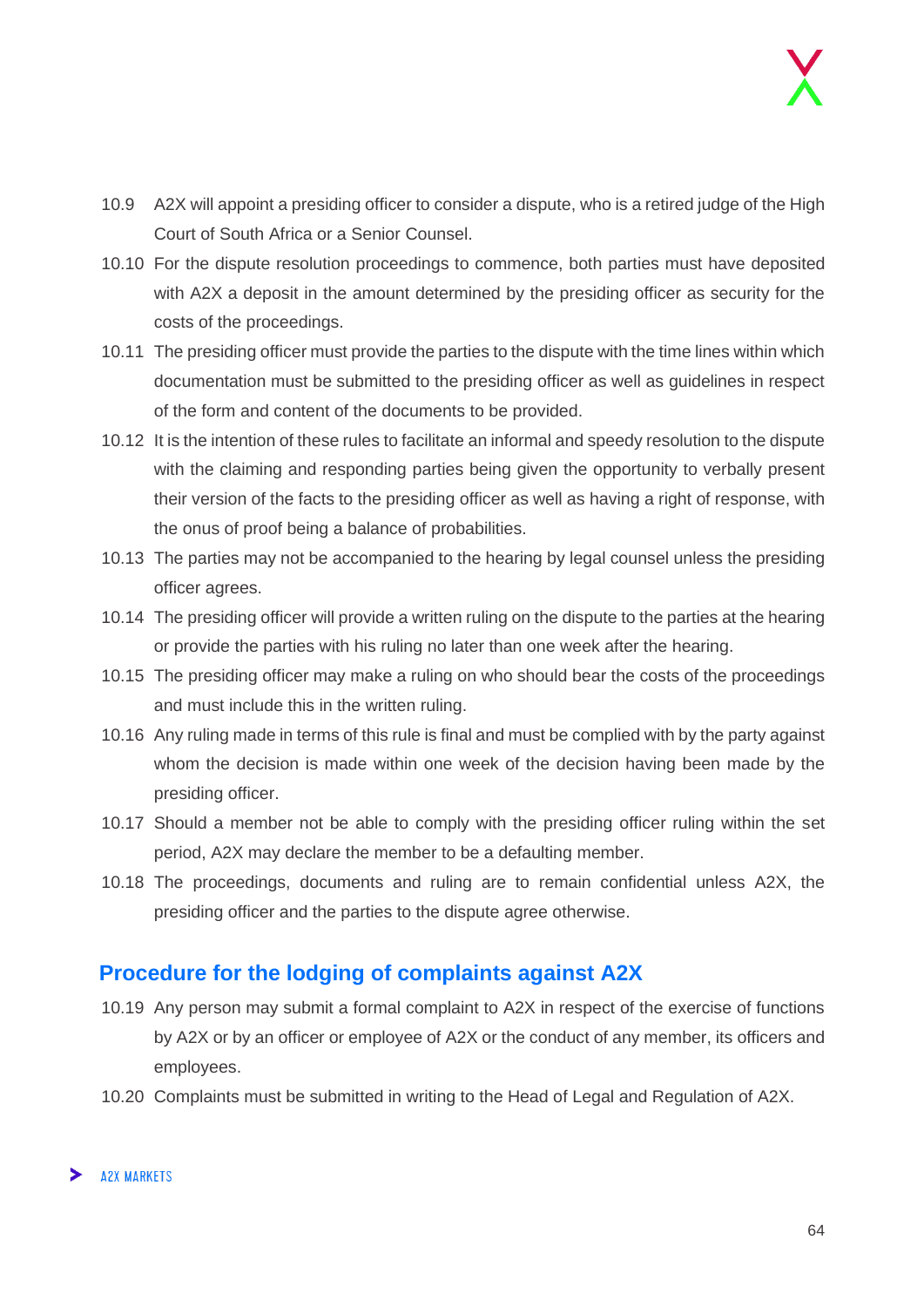- 10.21 The Head of Legal and Regulation of A2X must, within 7 days, respond to the complainant in writing acknowledging receipt of the complaint.
- 10.22 If the complaint relates to a breach of any provisions of the Act or the Rules, the matter will be referred to the Regulatory committee for further investigation.
- 10.23 Where any matter has been referred to the Regulatory committee, the Committee must investigate the matter and ensure that any potential or actual breach of the Act or the rules is rectified. The Committee may also take such further action that it may deem appropriate in order to resolve the matter fairly for all parties.
- 10.24 All complaints received in terms of rule 10 must be resolved within 90 days of receipt of the complaint. If, despite the reasonable efforts of the Head of Legal and Regulation or the regulatory committee, the complaint is not resolved within 90 days, the Head of Legal and Regulation must report to the complainant, in writing, on the status of the complaint, and will continue to do so every 30 days until the complaint is resolved.
- 10.25 Once a matter has been fully investigated and resolved, the Head of Legal and Regulation must respond to the complainant in writing with information on the outcome of the investigation and the actions taken to rectify the matter, if any.
- 10.26 On an annual basis, the regulatory committee must submit:
	- 10.26.1 a report to the controlling body specifying the number and nature of all complaints received, the results of the investigations, and the actions taken to rectify them. These details must also be published in the A2X annual report; and
	- 10.26.2 a report to the registrar specifying the number and nature of all complaints received, the results of the investigations, and the actions taken to rectify them, if any.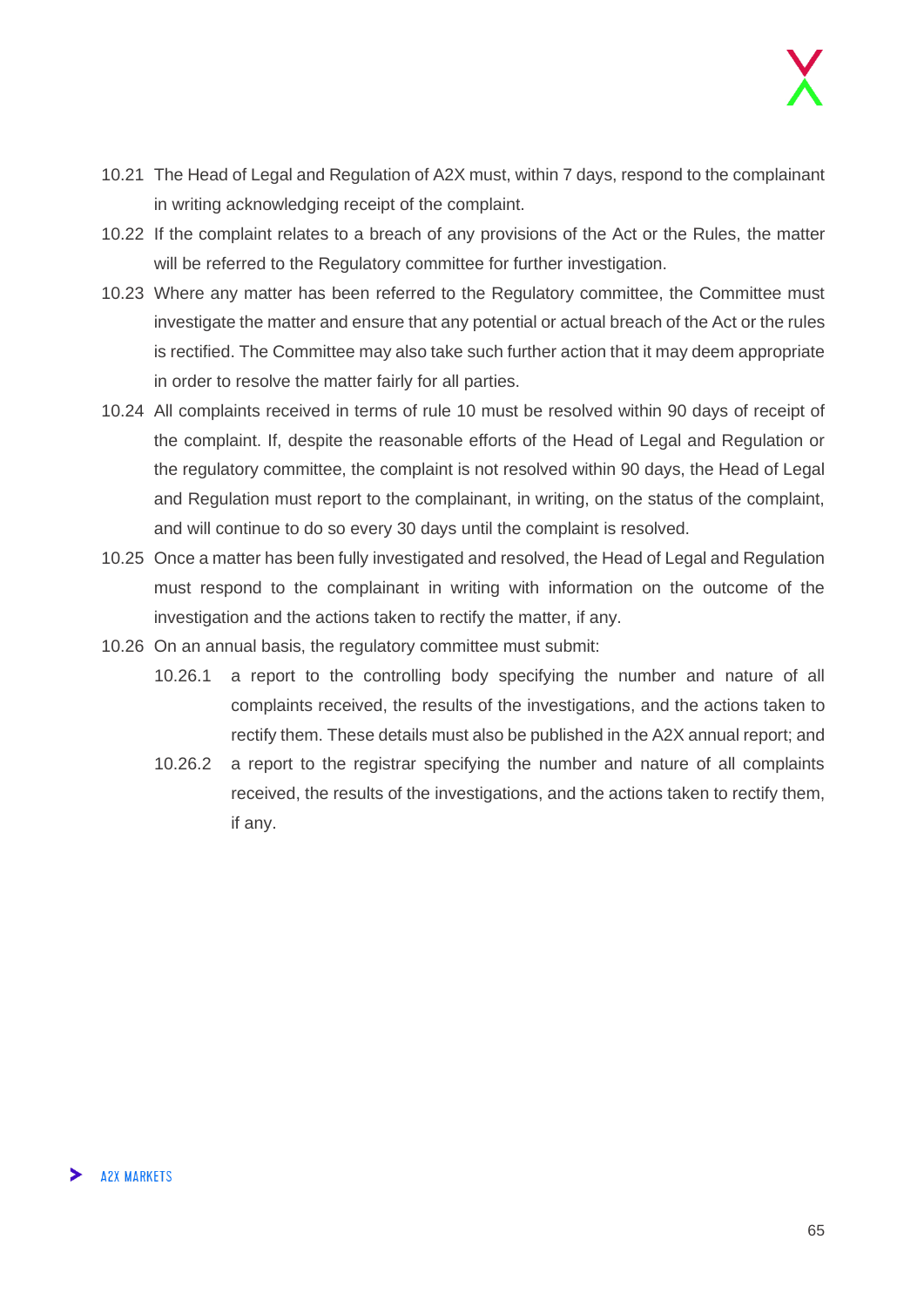## <span id="page-65-0"></span>**Section 11: General provisions**

| <b>Subsection</b>                                                                           | <b>Section</b>  |
|---------------------------------------------------------------------------------------------|-----------------|
| Limitation of liabilities, warranties and indemnities:                                      | $11.1 - 11.5$   |
| Market participant committees                                                               | $11.6 - 11.7$   |
| Provision of an insurance policy and investor protection fund                               | $11.8 - 11.13$  |
| Obligation to report any matter which may pose a systemic risk to the<br>financial markets: | 11.14           |
| Applicable law and jurisdiction:                                                            | $11.15 - 11.16$ |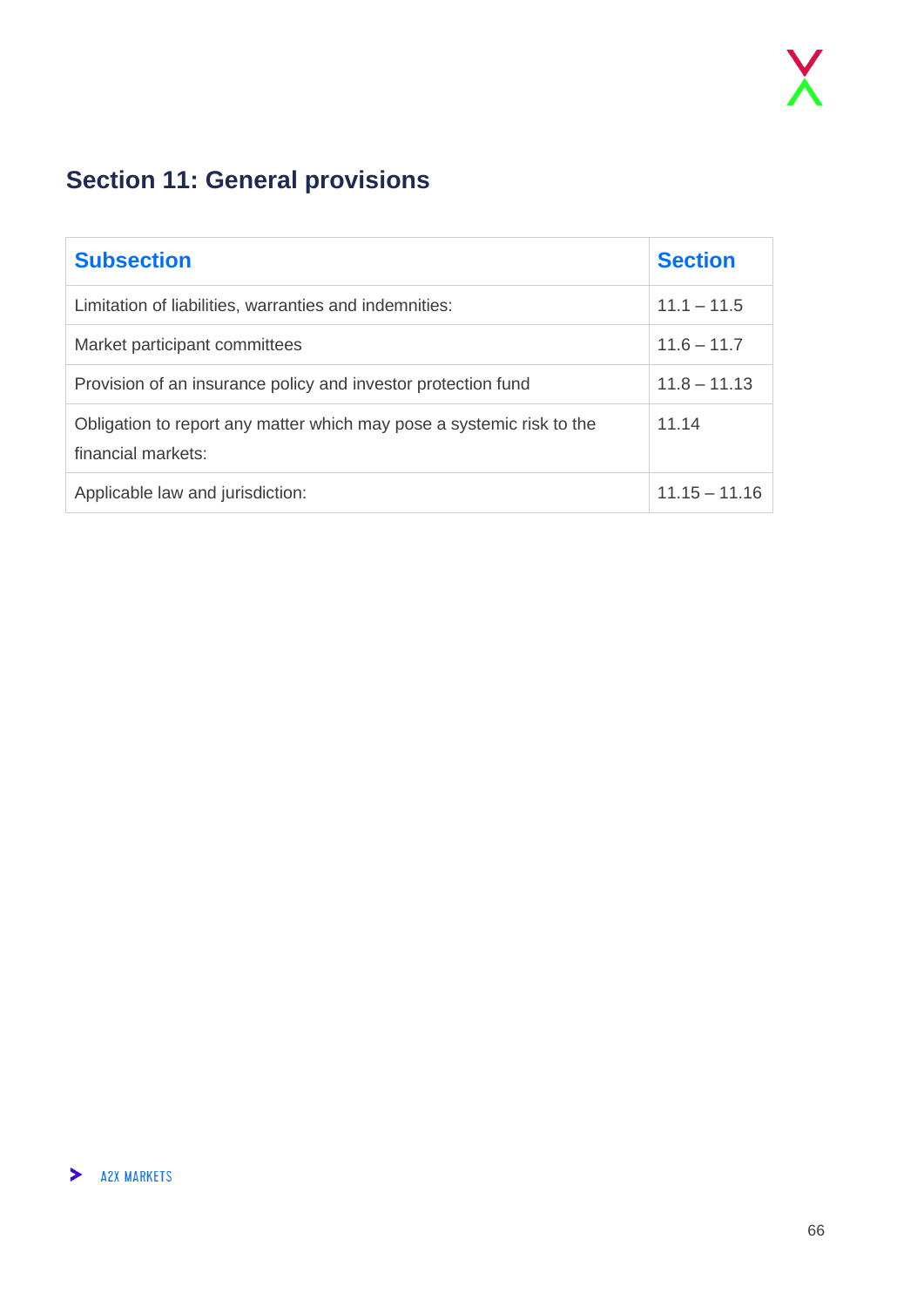## **Section 11**

#### <span id="page-66-0"></span>**Limitation of Liabilities, Warranties and Indemnities**

- 11.1 Any action taken in terms of the rules, A2X directives and listing requirements is subject to the limitation of liability provisions set out in section 72 of the Act.
- 11.2 A2X and a member are not liable for any loss or damage resulting from force majeure.
- 11.3 A2X, any director, chief executive officer, officer, employee or representative of A2X or any member of the controlling body or a committee of the controlling body is not liable for any loss sustained by or damage caused to any person as a result of anything done or omitted by:
	- 11.3.1 a director, chief executive officer, officer, employee or representative of A2X, controlling body or any committee of the controlling body in the bona fide performance of any function under or in terms of the Act, the Rules, A2X directives or listing requirements; or
	- 11.3.2 a member.
- 11.4 In addition to the statutory warranties and indemnities provided for in the Act, every member and client shall be deemed to have indemnified A2X, its directors, officers, employees or agents against any loss, legal costs, damage or liability suffered or incurred by A2X, as a result of any grossly negligent or wilful act or omission, on the part of such member or client, as the case may be, or any of their officers, employees or agents.
- 11.5 Each member and client will be deemed to have waived any claim that it may have against A2X, its directors, chief executive officer, officers, employees or representatives resulting from any negligent performance or failure to perform by A2X, its directors, chief executive officer, officers, employees or representatives of any function under or in terms of the Act, Companies Act, the rules, A2X directives or listings requirements.

#### <span id="page-66-1"></span>**Market Participant Committees**

- 11.6 The controlling body is mindful of the need to consider issues relating to the public interest and the interests of stakeholders and accordingly it may appoint market participant committees to make recommendations to A2X on operational matters.
- 11.7 The composition of and the terms of reference for the committees will be determined by the controlling body, with members of the committee being appointed based on their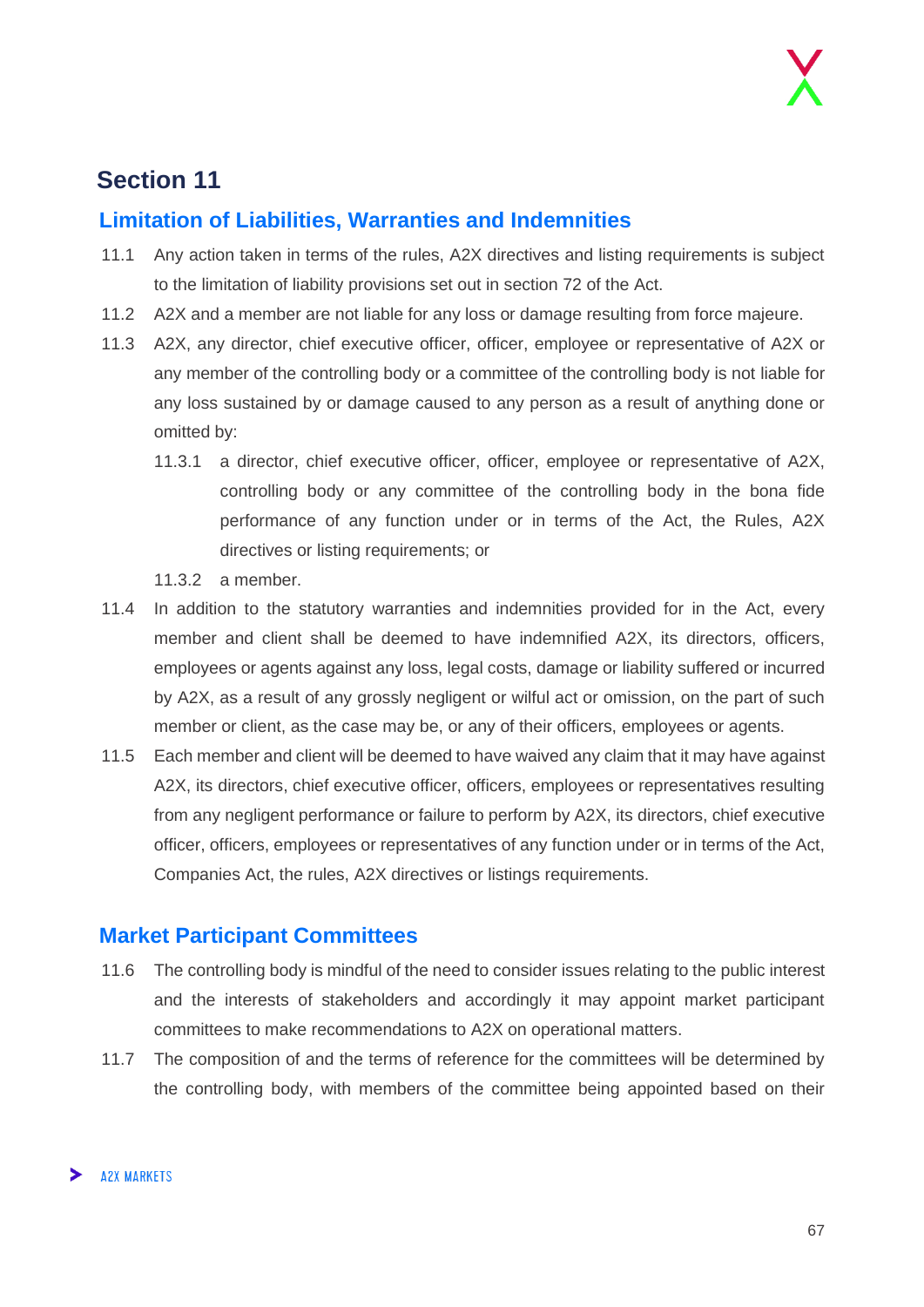knowledge of and experience in the equity securities market.

#### <span id="page-67-0"></span>**Insurance Policy**

- 11.8 A2X will establish, control and maintain an insurance policy to allow A2X to provide compensation to clients transacting on A2X for loss of cash or equity securities as a result of fraud or dishonesty by members ("A2X policy").
- 11.9 Claims to be processed in terms of the A2X policy may be submitted in respect of the loss of cash or equity securities suffered by a client as a result of dishonesty or fraud by the member and where the client is not able to obtain a refund of cash or the delivery of equities from the member.
- 11.10 The claims qualifying for submission under the A2X policy are limited to claims resulting from transactions in equity securities and subject to such terms, conditions and restrictions on claims as are set out in the A2X policy.
- 11.11 Reserved
- 11.12 A2X may impose a levy in an amount as determined by A2X for the purpose of administering and maintaining the A2X policy to be payable by members on transactions in equity securities for the purposes of funding the premium of the insurance policy, which levy may be recovered from clients.

#### <span id="page-67-1"></span>**A2X Investor Protection Fund**

- 11.13 A2X will:
	- 11.3.3 establish and maintain an investor protection fund ("A2X Investor Protection Fund") for the protection of clients of members, the operation of which is governed by the A2X Investor Protection Fund Rules which will be binding on members and their clients;
	- 11.3.4 determine a levy on all transactions in equity securities to be payable by members to the A2X Investor Protection Fund, which levy may be recovered from clients on whose behalf the members have transacted.